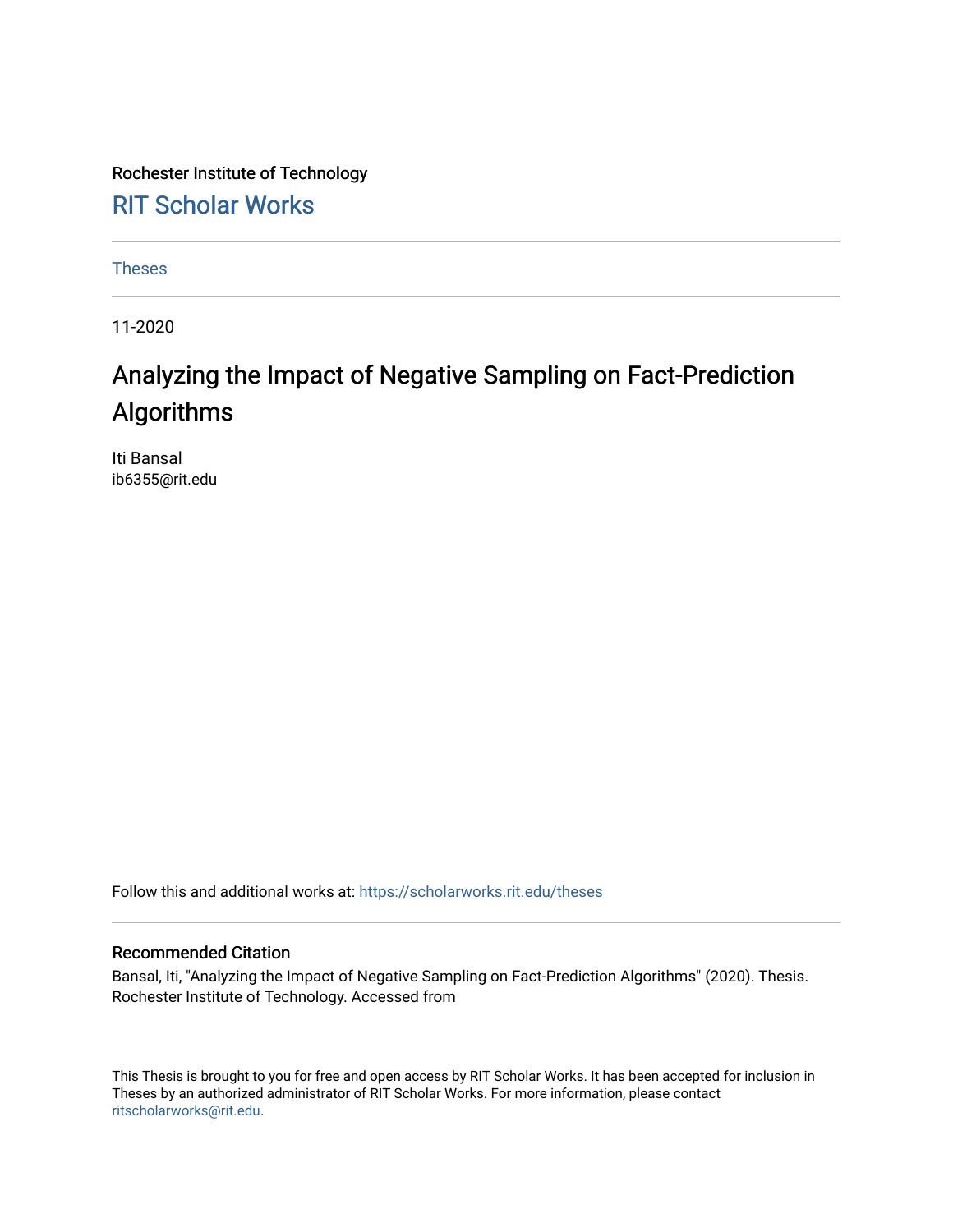## Analyzing the Impact of Negative Sampling on Fact-Prediction Algorithms

by

#### Iti Bansal

A Thesis Submitted in Partial Fulfillment of the Requirements for the Degree of Master of Science in Computer Science

Supervised by

Dr. Carlos R. Rivero

Department of Computer Science

B. Thomas Golisano College of Computing and Information Sciences Rochester Institute of Technology Rochester, New York

November 2020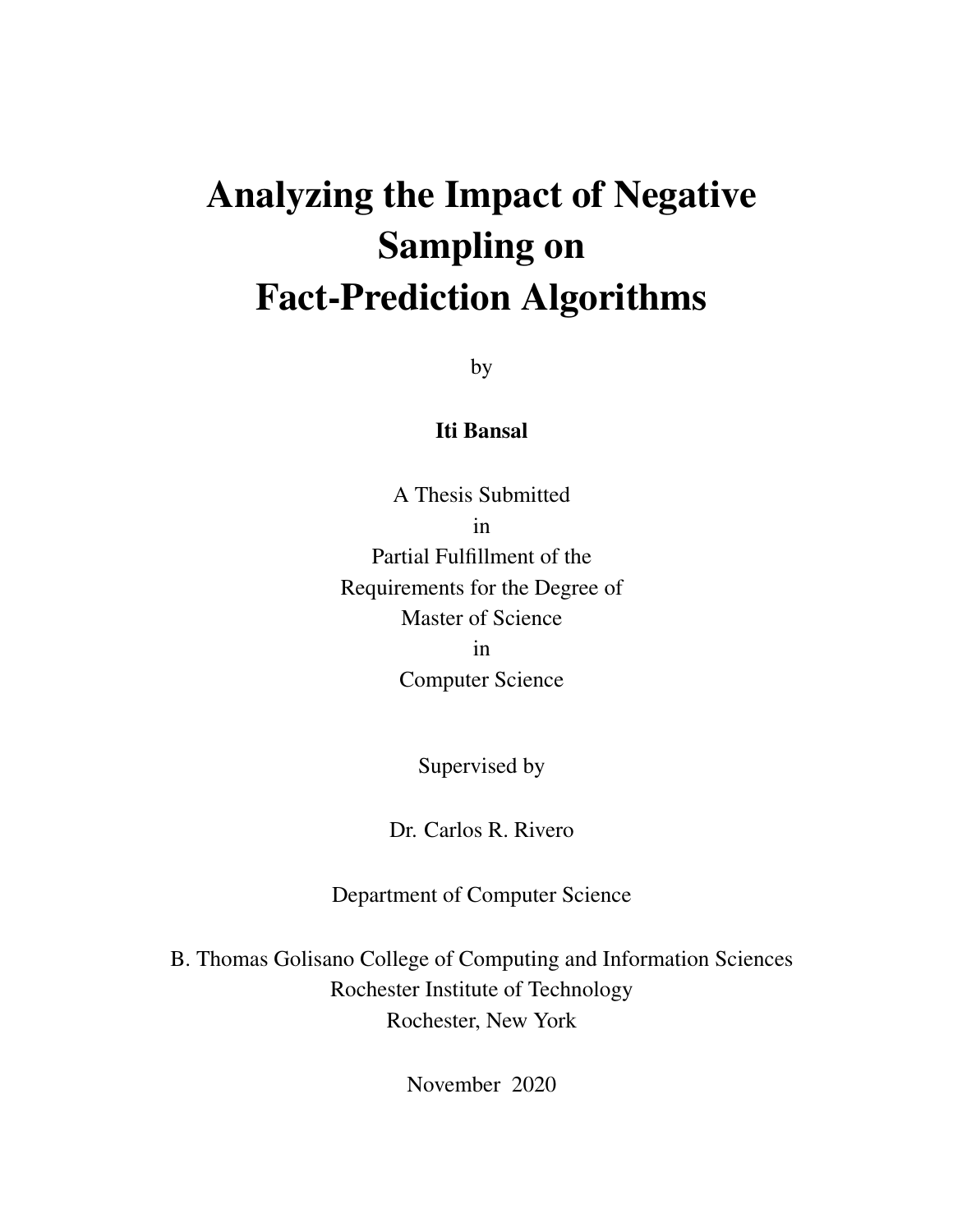The thesis "Analyzing the Impact of Negative Sampling on

Fact-Prediction Algorithms" by Iti Bansal has been examined and approved by the following Examination Committee:

> Dr. Carlos R. Rivero Assistant Professor Thesis Committee Chair

Dr. Zack Butler Professor

Dr. Ifeoma Nwogu Assistant Professor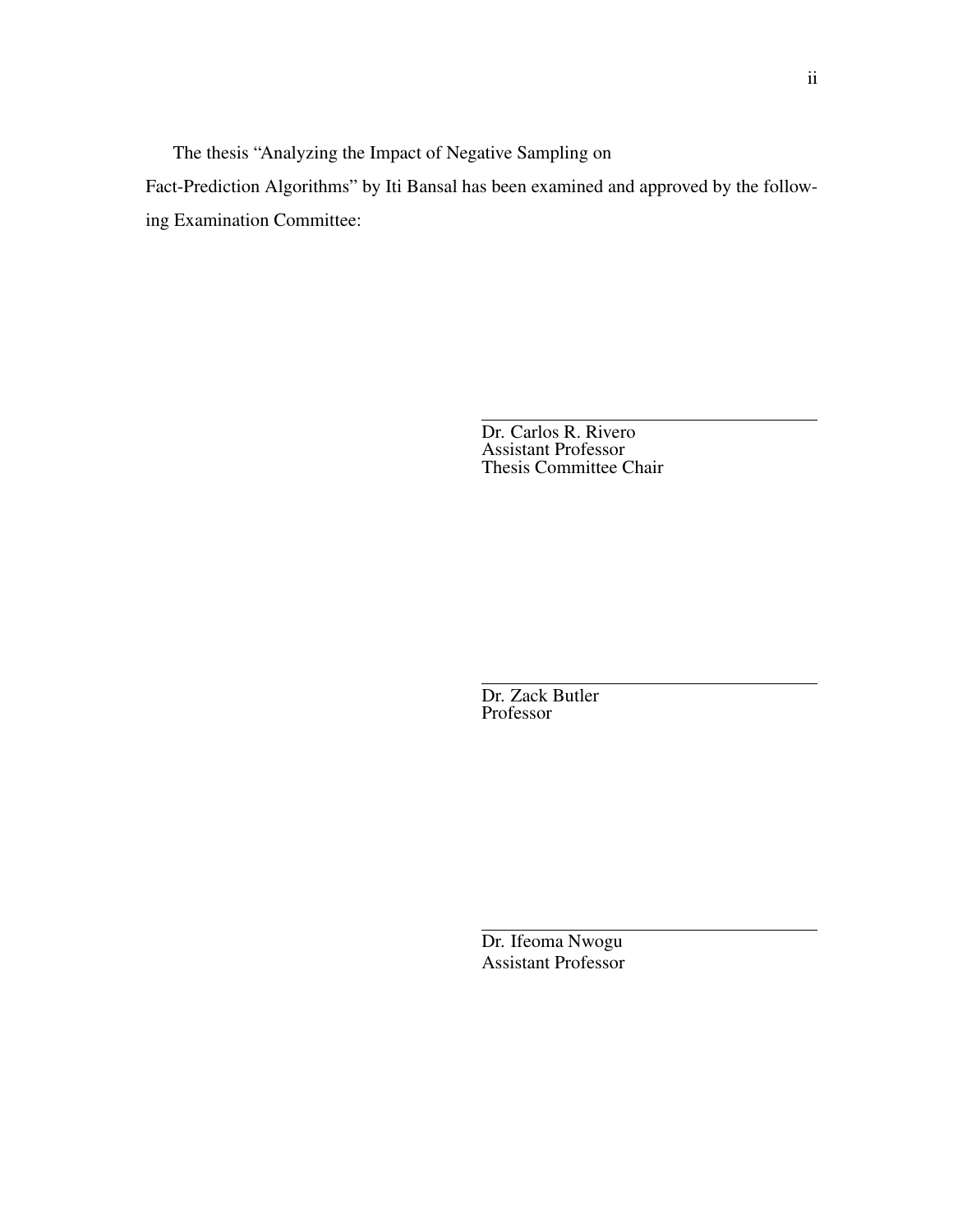## <span id="page-3-0"></span>Acknowledgments

I would like to express my sincere gratitude towards my advisor Dr. Carlos R. Rivero for his guidance throughout this work. I am grateful to him for giving me an opportunity to collaborate on his research work. His teachings have been very critical to me to build a strong foundation in the area of knowledge graphs. I am thankful to Dr. Zack Butler and Dr. Ifeoma Nwogu for serving on my committee and giving me constructive feedback on my work.

I would like to give my regards to my parents Rajendra K. Bansal and Seema Bansal for constantly encouraging me to pursue challenging work. Finally, I would like to thank my siblings Mansi Bansal and Sarvagya Bansal, and my friends who have been a great support throughout this work.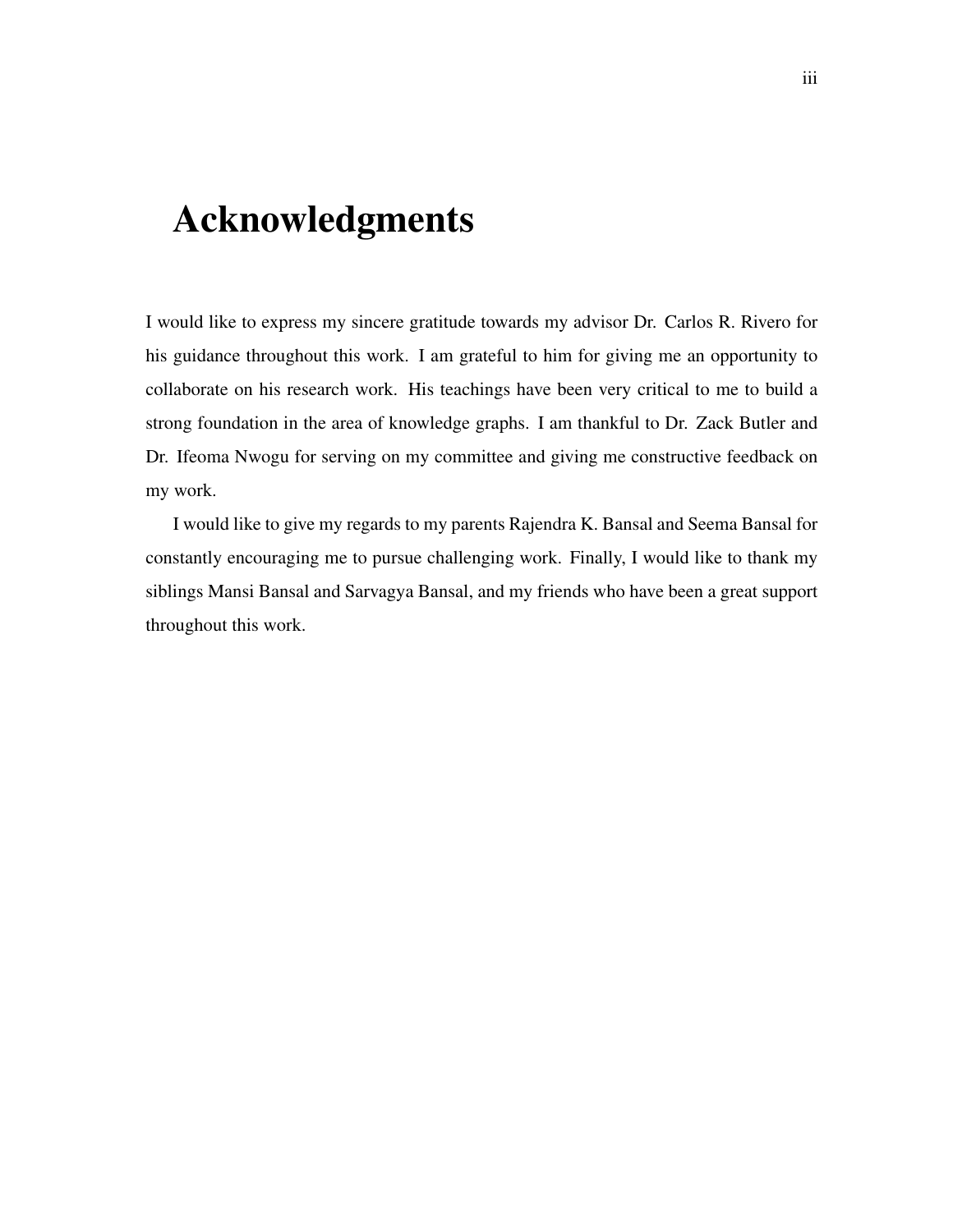### Abstract

#### <span id="page-4-0"></span>Analyzing the Impact of Negative Sampling on Fact-Prediction Algorithms

#### Iti Bansal

#### Superviser: Dr. Carlos R. Rivero

Knowledge graphs are useful for many applications like product recommendations and web search query engines. However, knowledge graphs are marked by incompleteness. Fact-prediction algorithms aim to expand knowledge graphs by predicting missing facts. Fact-prediction algorithms train models using positive facts present and creating negative facts not present in the knowledge graph at hand. Negative facts are obtained by corrupting information in the positive facts present in the knowledge graph at hand. Although it is generally assumed that negative facts drive the accuracy of fact-prediction algorithms, this concept has not been thoroughly examined yet. In this work, we investigate whether negative facts indeed drive fact-prediction accuracy by employing different negative fact generation strategies in translation-based algorithms, a popular branch of fact-prediction algorithms. We propose a new negative fact generation strategy that utilizes knowledge from immediate neighbors to corrupt a fact. Our extensive experiments using well-known benchmarking datasets show that negative facts indeed drive the accuracy of fact-prediction models, and that this accuracy dramatically changes depending on the negative fact generation strategy used for training and testing models. Assuming that the strategies generate negative facts with different levels of semantic plausibility, we observe that models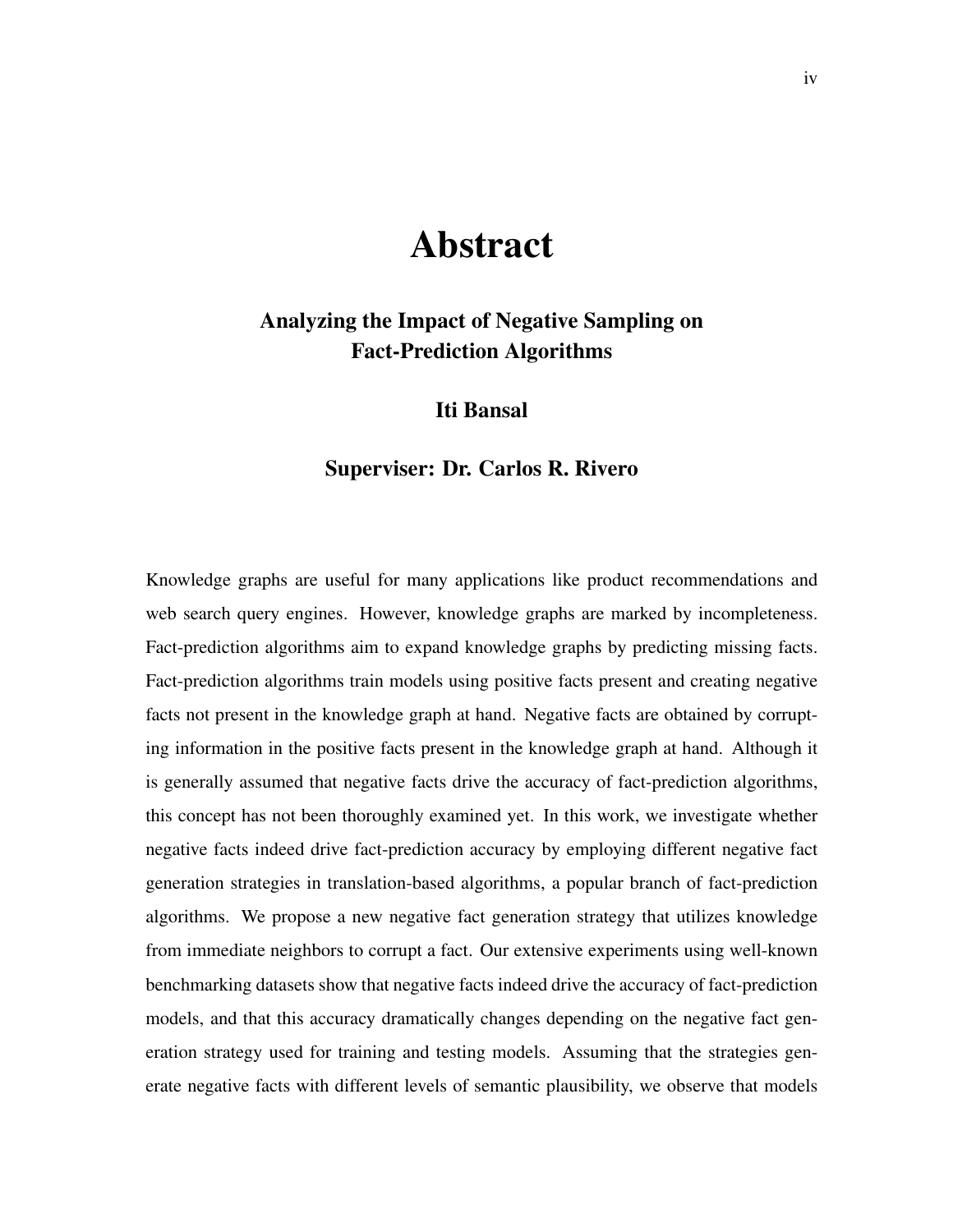trained using certain strategies are not able to distinguish missing facts from nonsensical or semantically-related facts. Additionally, our results show that the accuracy of models trained using the local-closed world assumption, the most common negative fact generation strategy, can be achieved with a combination of neighborhood-based and nonsensical strategies. This implies that fact-prediction algorithms can be trained using individual subgraphs instead of the whole knowledge graph, opening new research avenues.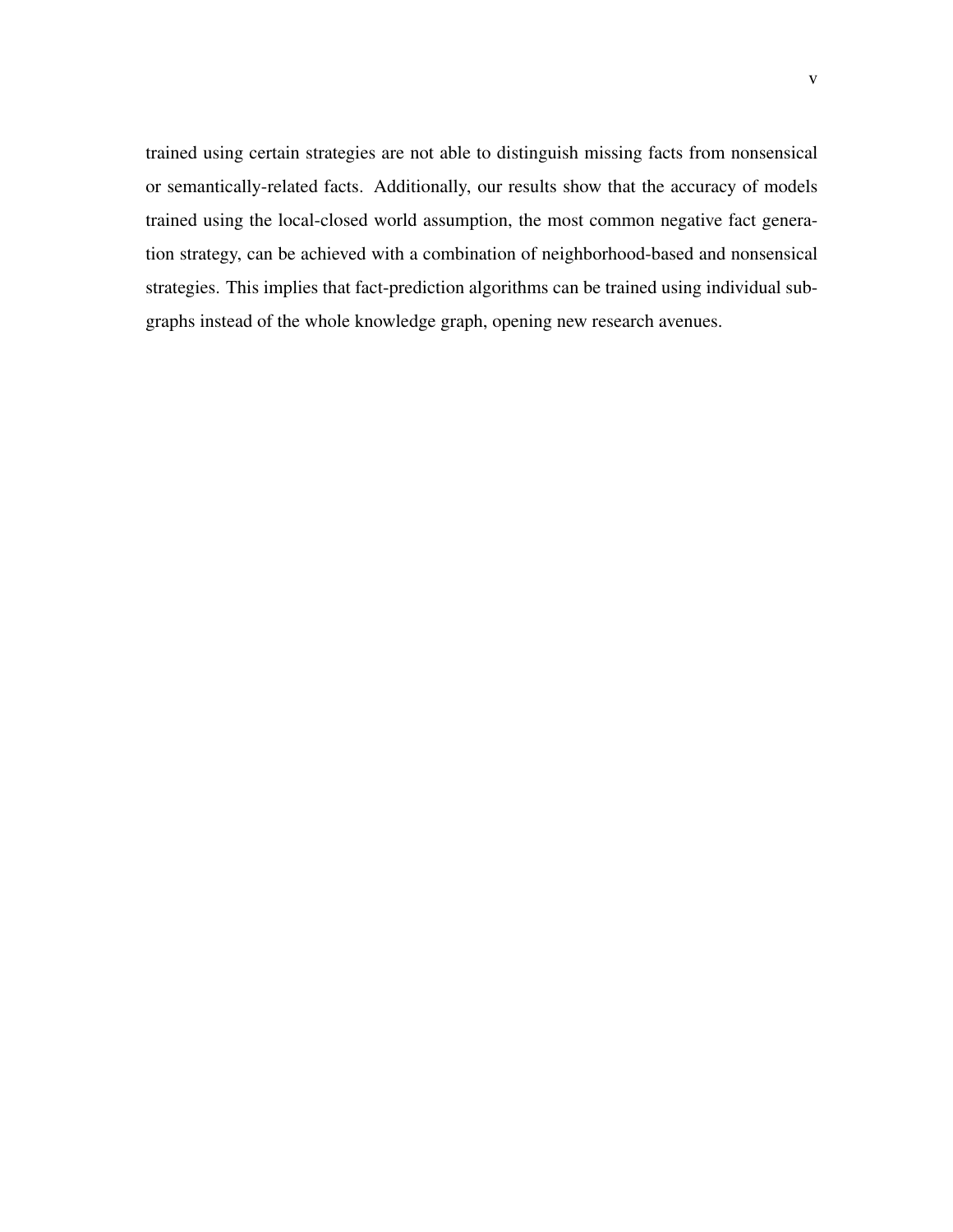## **Contents**

|                         |     |                                                          | iii            |
|-------------------------|-----|----------------------------------------------------------|----------------|
|                         |     |                                                          | iv             |
| 1                       |     |                                                          | $\mathbf{1}$   |
|                         | 1.1 |                                                          | $\overline{2}$ |
|                         | 1.2 |                                                          | $\overline{2}$ |
|                         | 1.3 |                                                          | $\overline{3}$ |
| $\overline{2}$          |     |                                                          | 5              |
|                         | 2.1 |                                                          | 5              |
|                         | 2.2 |                                                          | $\tau$         |
|                         | 2.3 |                                                          | $8\,$          |
|                         |     | 2.3.1                                                    | 9              |
|                         |     | 2.3.2                                                    | 10             |
| $\overline{\mathbf{3}}$ |     |                                                          | 15             |
|                         | 3.1 | Naïve                                                    | 16             |
|                         | 3.2 |                                                          | 17             |
|                         | 3.3 | Typed Local-Closed World Assumption (TLCWA)              | 17             |
|                         | 3.4 | Neighborhood-based Local-Closed World Assumption (NLCWA) | 19             |
| $\overline{\mathbf{4}}$ |     |                                                          | 21             |
|                         | 4.1 |                                                          | 21             |
|                         | 4.2 |                                                          | 23             |
| 5                       |     |                                                          | 26             |
|                         | 5.1 |                                                          | 26             |
|                         | 5.2 |                                                          | 27             |
|                         | 5.3 |                                                          | 28             |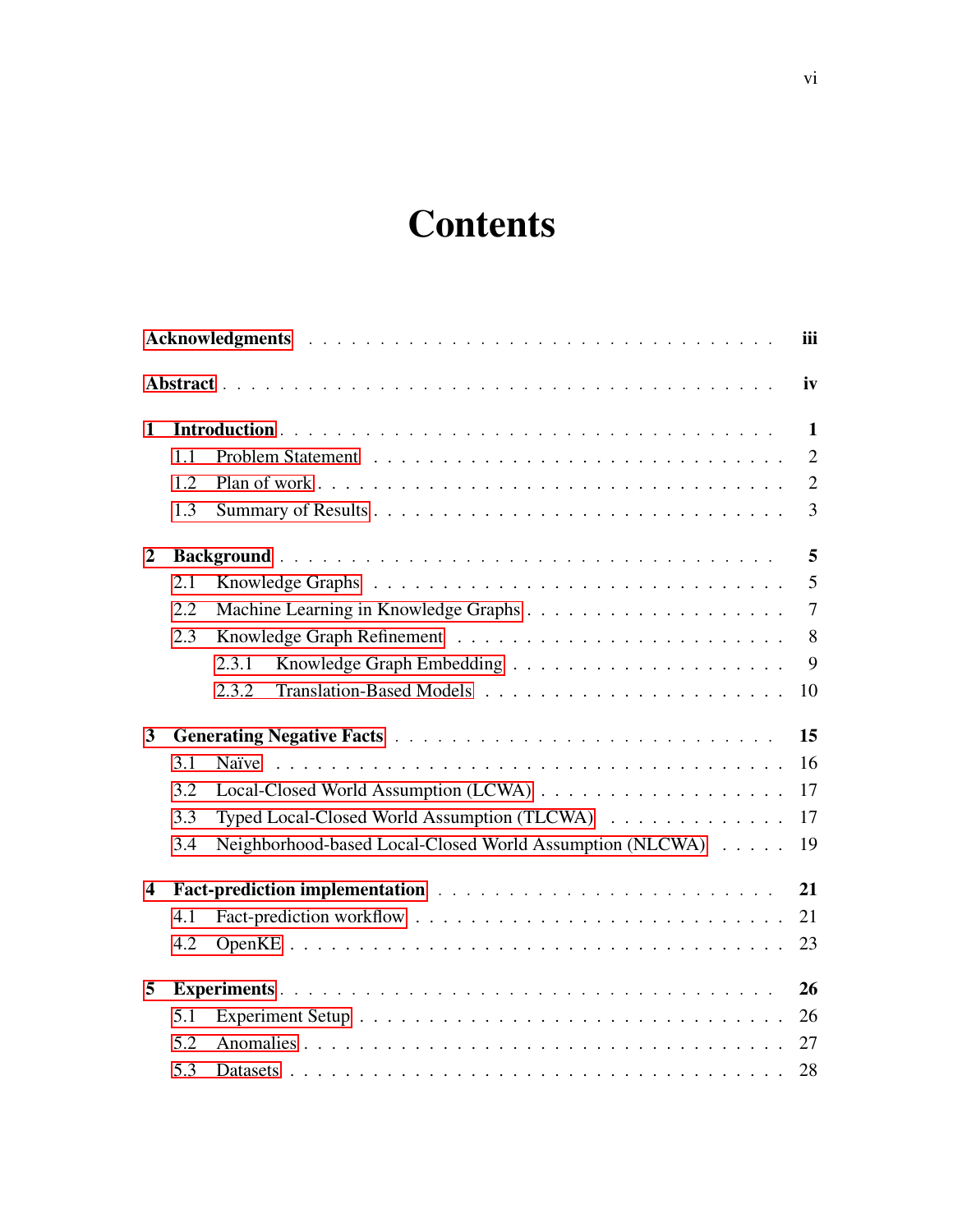| 6 |                                                                                                                                                                                                                               |  |
|---|-------------------------------------------------------------------------------------------------------------------------------------------------------------------------------------------------------------------------------|--|
|   |                                                                                                                                                                                                                               |  |
|   |                                                                                                                                                                                                                               |  |
|   |                                                                                                                                                                                                                               |  |
|   | A Code Listing entertainment and the contract of the contract of the contract of the contract of the contract of the contract of the contract of the contract of the contract of the contract of the Contract of the Contract |  |
|   |                                                                                                                                                                                                                               |  |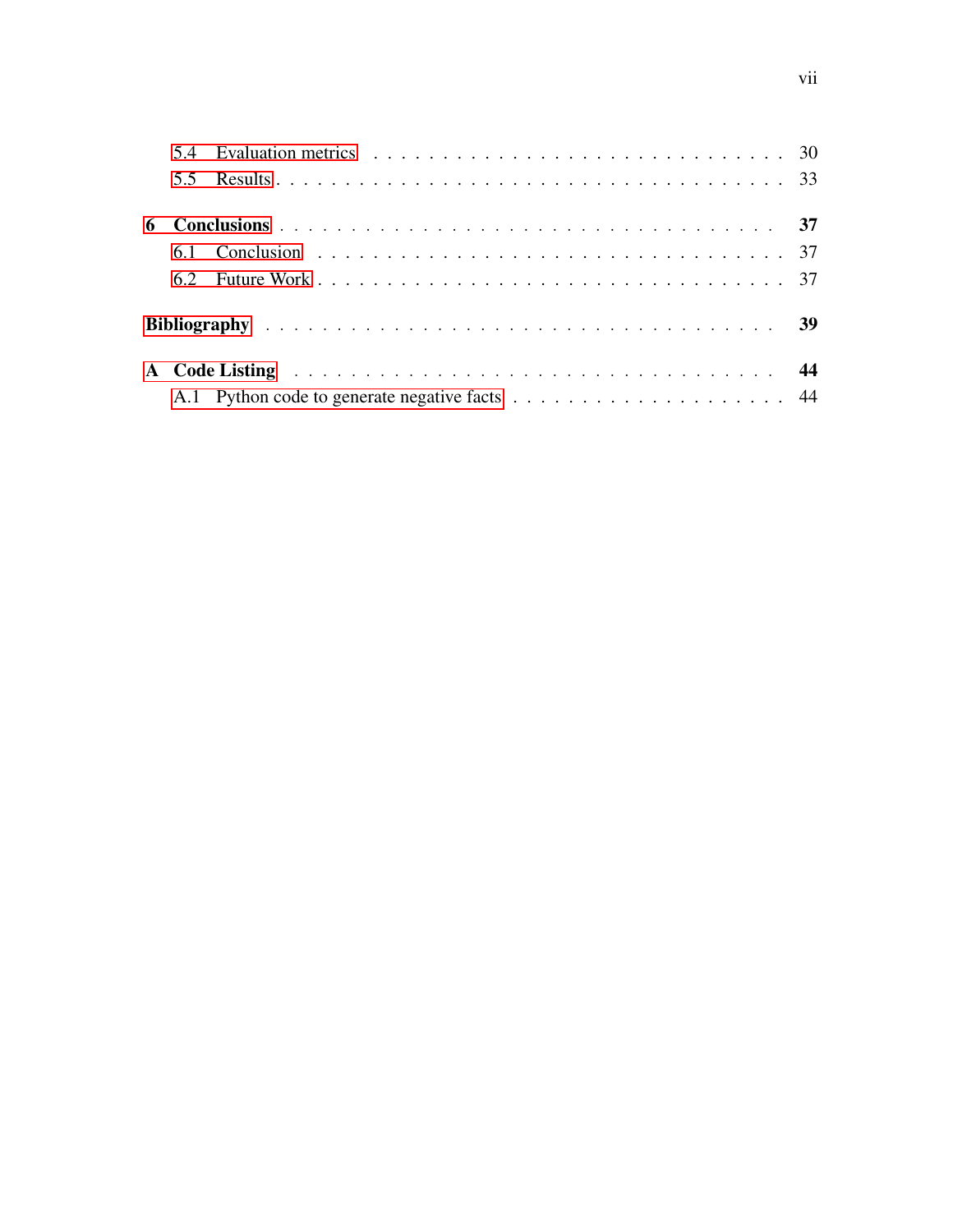## List of Tables

| 5.7 Training with naïve + NLCWA $\ldots \ldots \ldots \ldots \ldots \ldots \ldots \ldots \ldots \ldots \ldots$ 36 |  |
|-------------------------------------------------------------------------------------------------------------------|--|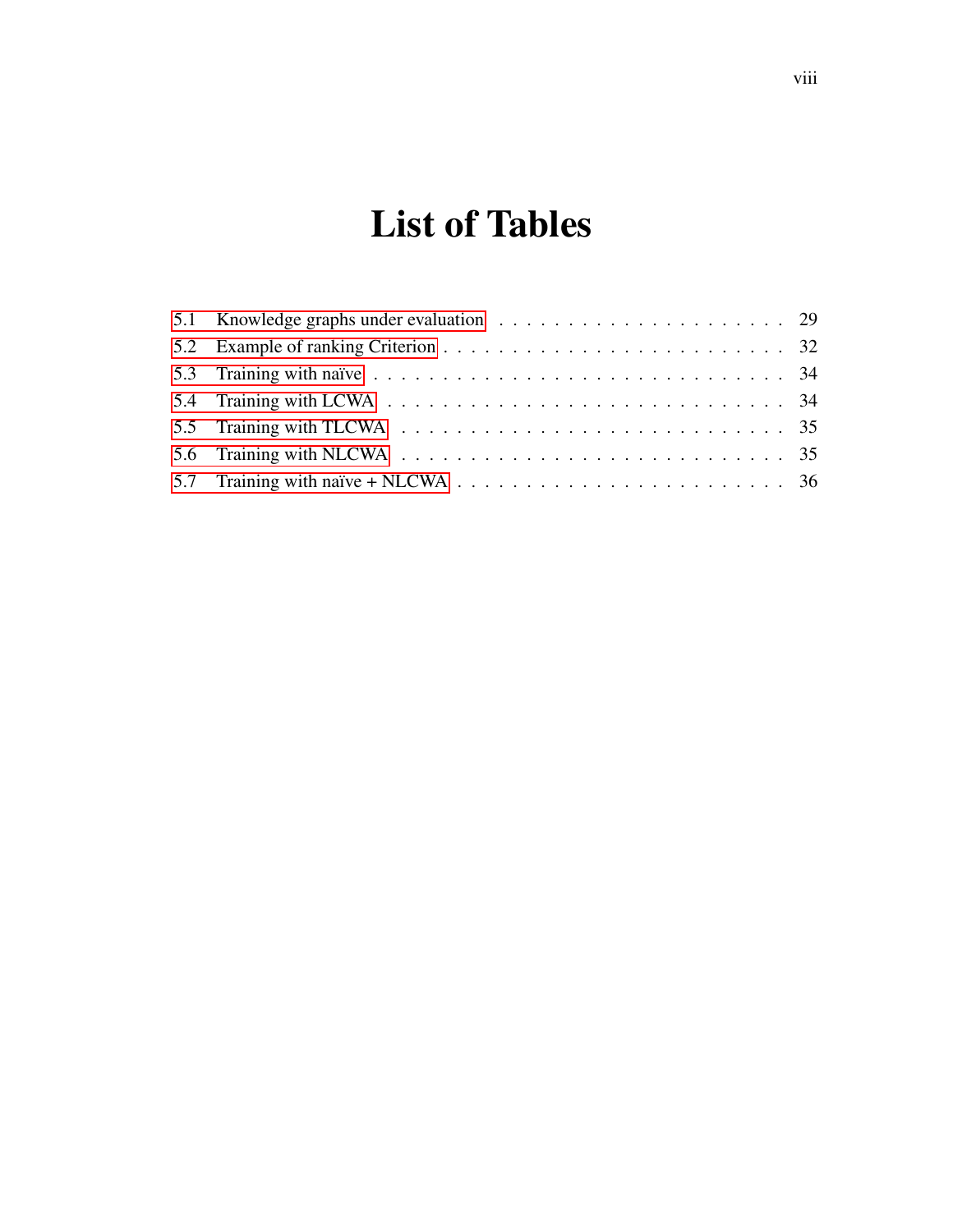## List of Figures

| 2.1 | Soccer players with their country of birth, team and country of team $\dots$ 6 |  |
|-----|--------------------------------------------------------------------------------|--|
|     | 2.2 Vector representation of a positive fact learned by TransE [6] 11          |  |
|     |                                                                                |  |
|     | 2.4 Vector representation of a fact in TransH (adpated from [34]) 12           |  |
|     | 2.5 Vector representation of a fact in TransR (adapted from [21]) 13           |  |
|     | 4.1 Workflow of training and testing fact-prediction models 21                 |  |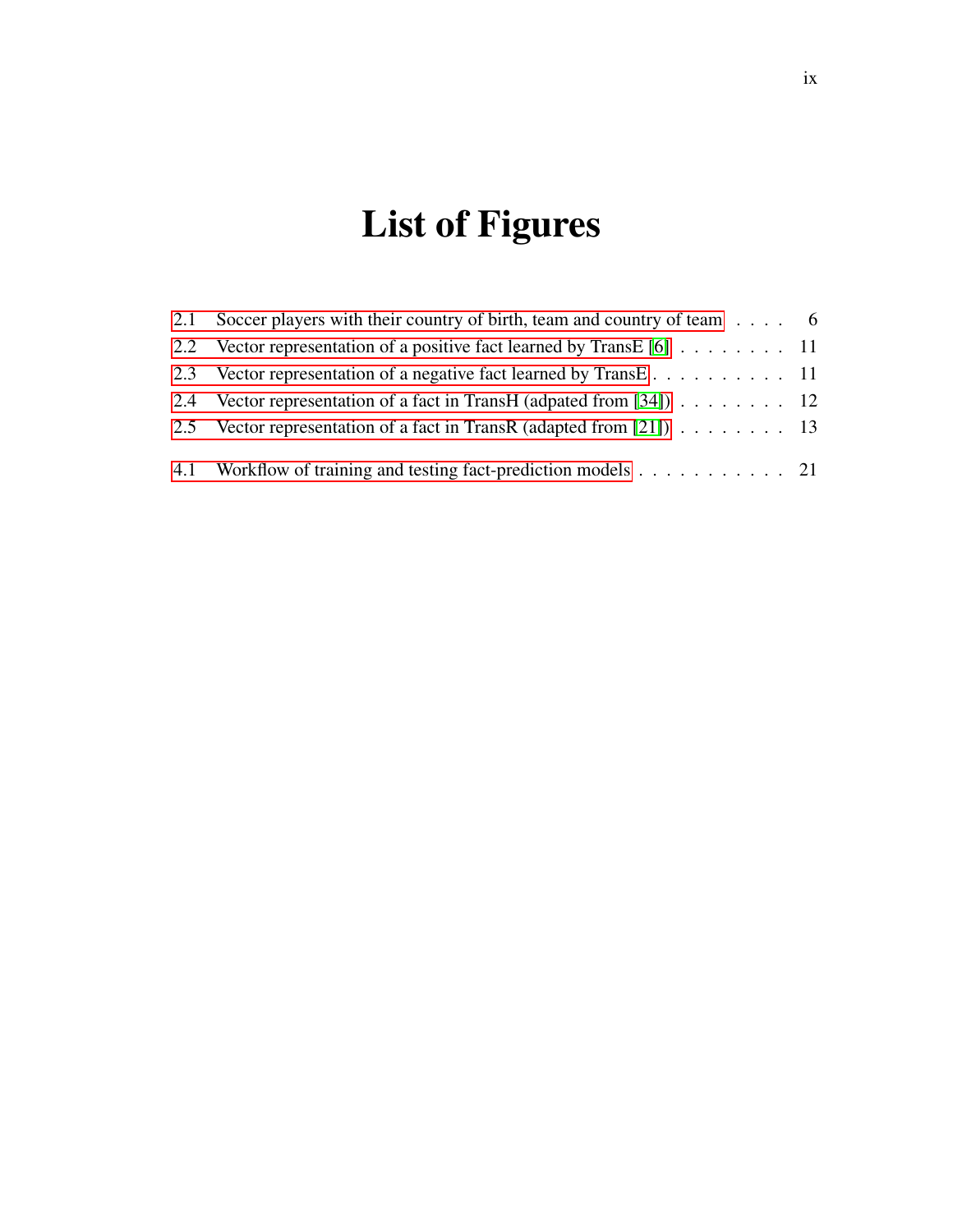# <span id="page-10-0"></span>Chapter 1 Introduction

Knowledge graphs are an important source for information retrieval applications like web search engines and social network analysis [\[15\]](#page-50-1). In a knowledge graph, nodes and edges are stored in the form of triples (h, r, t), where h and t are the head and tail entities, and r is a relation. For example, a fact about New York state's capital can be represented as (New York, HasCapital, Albany) where New York and Albany are entities and HasCapital is a relation. Knowledge graphs are often drawn from open data sources like Wikidata and DBpedia [\[2,](#page-48-1) [31\]](#page-51-0) and refined using methods like natural language processing [\[35\]](#page-52-1). Knowledge graphs are generally constructed with minimal or no human supervision [\[5\]](#page-48-2). Even though there have been many advances in their unsupervised construction, there are vast amounts of knowledge that is difficult to acquire [\[5\]](#page-48-2). This leads to incompleteness in knowledge graphs, i.e., there are missing facts or edges [\[36\]](#page-52-2). To overcome this issue, fact-prediction algorithms determine missing relations between existing entities in the knowledge graph [\[24\]](#page-51-1).

In this study, we focus on translation-based models, a branch of fact-prediction models that measures the plausibility of a missing fact. Translation-based models utilize negative facts to train and test a fact-prediction model [\[6,](#page-48-0) [34,](#page-52-0) [17\]](#page-50-2). For each positive fact in the training set, TransE, one of the most popular algorithms in this context, corrupts either the head or the tail (one at a time) by replacing it with a random entity, such that the resulting fact is not present in the knowledge graph [\[6\]](#page-48-0). However, under the open-world assumption in which a missing fact is not negative but unknown, it is challenging to generate negative facts that are truly incorrect since they may be correct but missing. To generate negative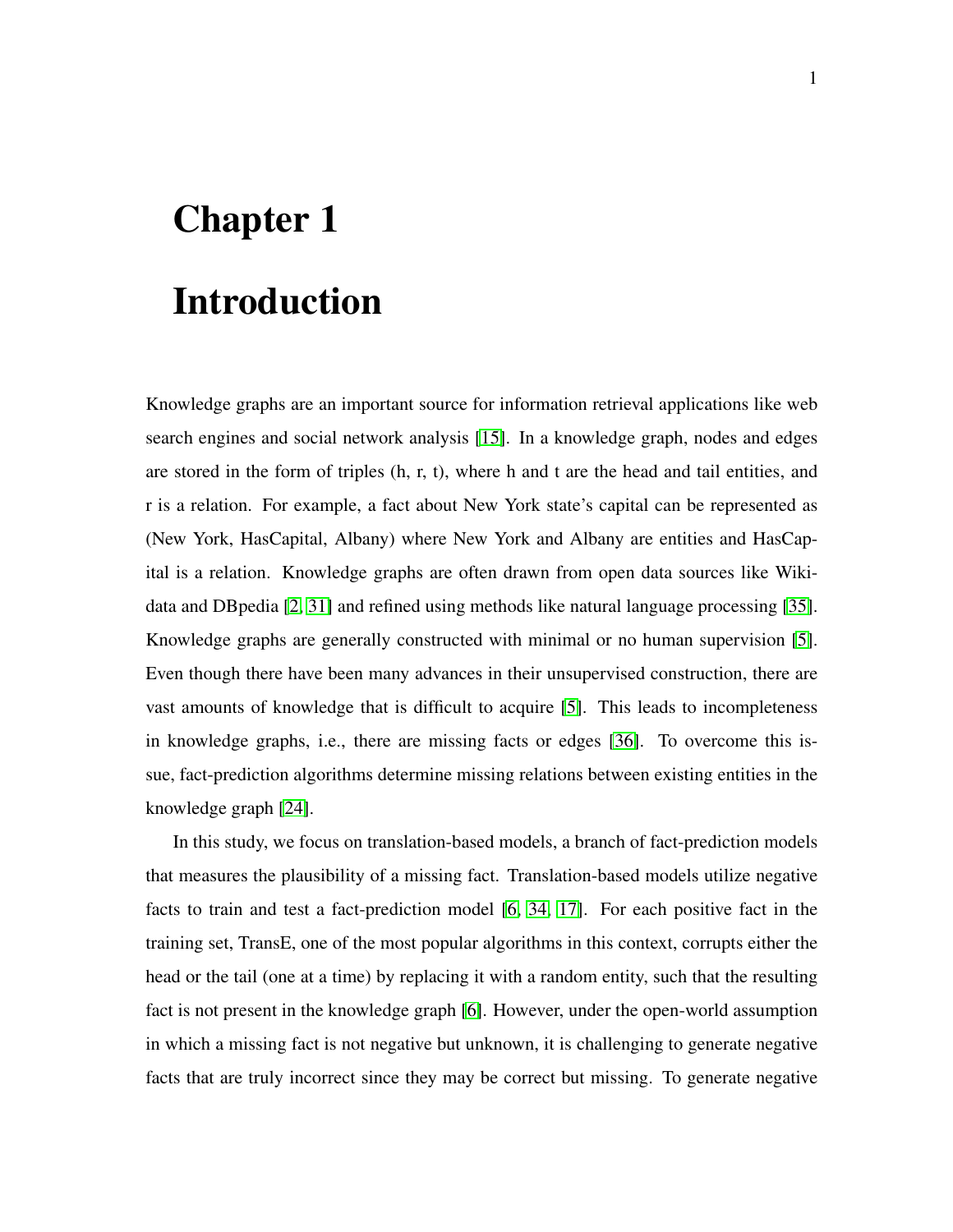facts, the most popular strategy is the local-closed world assumption (LCWA) [], in which, for a given relation, if there exists at least one value for the related entities, then it contains all possible values for those entities for that relation [\[16,](#page-50-3) [9,](#page-49-0) [12\]](#page-49-1). Recently, other strategies have been proposed that use prior knowledge in the form of type constraints to generate semantically-related negative facts [\[16,](#page-50-3) [19\]](#page-50-4). However, knowledge graphs often suffer from type incompleteness, so it is difficult to employ such strategies for fact-prediction [\[7\]](#page-49-2).

#### <span id="page-11-0"></span>1.1 Problem Statement

Translation-based models require a set of negative facts for the prediction of new facts. In the training phase, one negative fact is created per positive fact; in the test phase, all possible negative facts are created per positive fact. The accuracy of fact-checking algorithms is assumed to be driven by the negative facts used during training [\[6\]](#page-48-0). However, this idea has not been thoroughly examined yet. In this research, we are trying to answer the following questions:

- 1. Will the accuracy of fact-prediction algorithms vary with strategies other than the local-closed world assumption?
- 2. Will the accuracy of fact-prediction algorithms differ with the expected semantic plausibility of negative facts generated by each strategy?

#### <span id="page-11-1"></span>1.2 Plan of work

We propose to study the impact of negative sampling by experimenting with different negative fact generation strategies on a variety of datasets like Freebase [\[4\]](#page-48-3), Wordnet [\[11\]](#page-49-3), Yet Another Great Ontology (YAGO) [\[22\]](#page-50-5), and Never-Ending Language Learning (NELL) [\[23\]](#page-51-2). These strategies differ in the way candidates are selected from the knowledge graph for corruption. Unlike local-closed world assumption, we strictly select entities associated with the input relation of the triple at hand for corruption, which is supposed to give more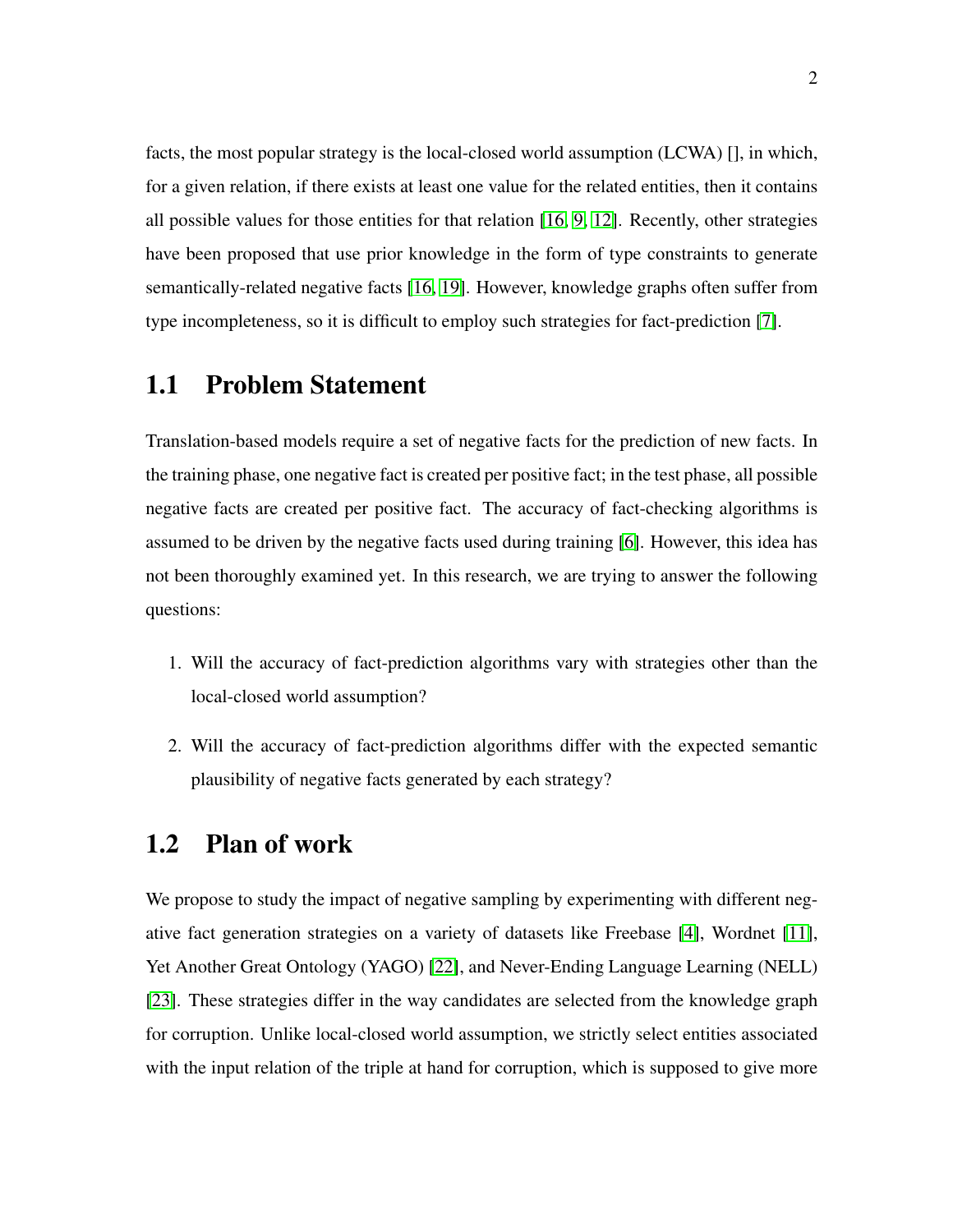semantically plausible negative facts. We further extend this strategy to look into the neighborhood for possible candidates for corruption. For evaluating the model, the facts in the test set are ranked against their negative counterparts. An accurate model ranks positive facts higher than their negative counterparts.

#### <span id="page-12-0"></span>1.3 Summary of Results

We evaluate translation-based models: TransE [\[6\]](#page-48-0), TransH [\[34\]](#page-52-0), and TransD [\[17\]](#page-50-2) with four different negative fact generation strategies: naïve [\[18\]](#page-50-6), local-closed world assumption (LCWA) [\[18\]](#page-50-6), typed local-closed world assumption (TLCWA) [\[18\]](#page-50-6), and neighborhoodbased local-closed world assumption (NLCWA). NLCWA is a new strategy developed by us in extension to TLCWA. While naïve is expected to generate mainly nonsensical facts, LCWA, TLCWA, and NLCWA generate a combination of nonsensical facts and semantically plausible facts. LCWA utilizes the entire knowledge graph to generate negative facts, therefore it is expected to generate more nonsensical facts than semantically plausible. Due to the more restrictive nature of TLCWA, it is bound to generate essentially semantically plausible facts. On the other hand, NLCWA produces additional negative facts not covered by TLCWA that are expected to be semantically plausible. Let  $N_L$ ,  $N_T$ , and  $N_N$ denote the true negative facts generated by LCWA, TLCWA, and NLCWA respectively, then  $N_T \subseteq N_N \subseteq N_L$ .

Our results show that the accuracy of the models varies with different strategies used. To make this impact explicit, we fix one strategy at a time for training and test using all the four strategies. When a model is trained and tested using the naïve strategy, the accuracy of the model is high. However, the accuracy drops when trained using naïve and tested with the other three strategies. We believe this is because naïve is expected to generate more of nonsensical facts and, hence, cannot recognize semantically plausible facts examined by other strategies.

A model trained with LCWA has lower accuracy when tested with naïve and better accuracy when tested with TLCWA and NLCWA. This is because LCWA generates all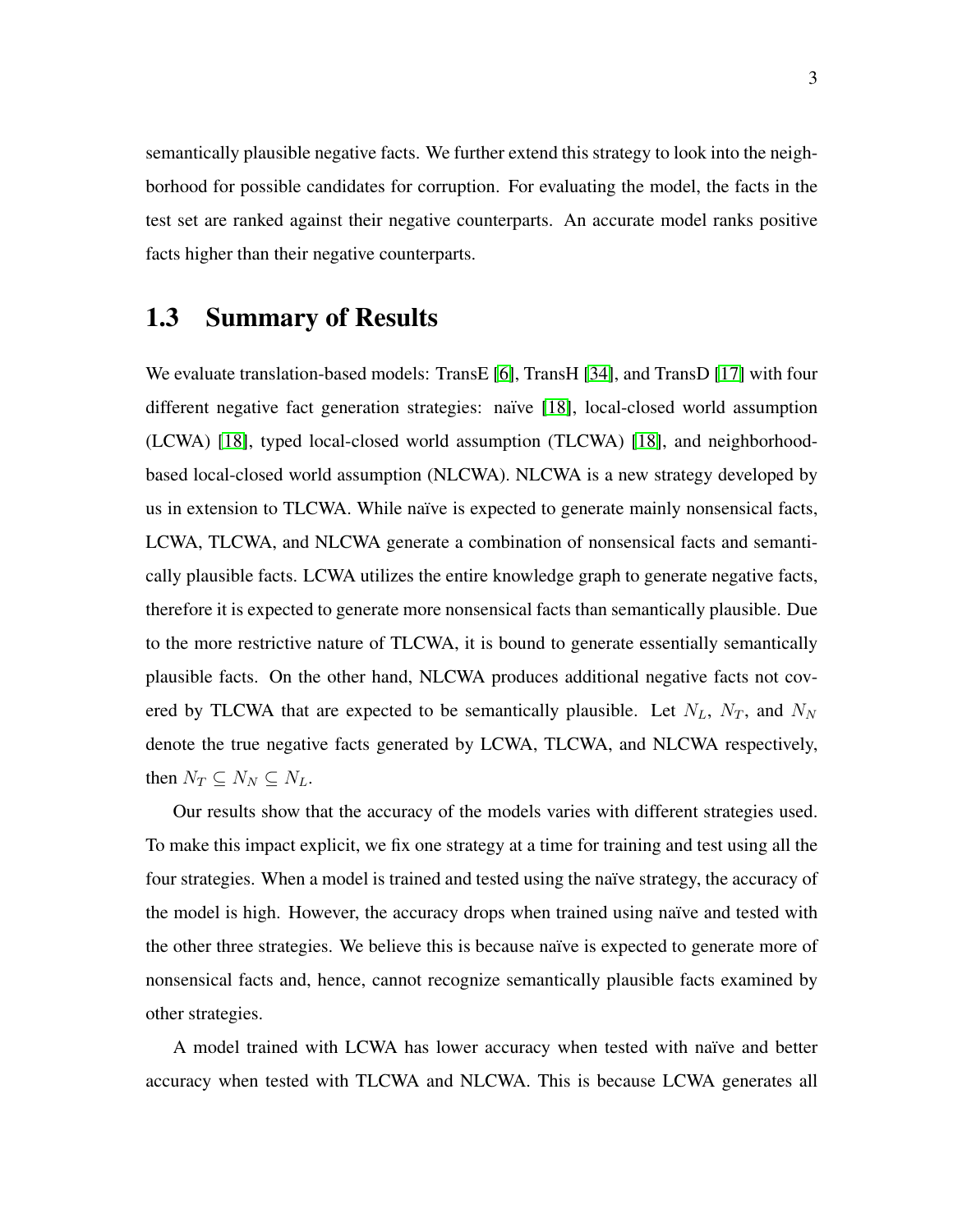possible facts, including nonsensical and semantically plausible. A model trained with TLCWA has the worst accuracy when tested with naïve and LCWA as it is too restrictive since TLCWA generates the most semantically plausible facts. However, a model trained using TLCWA but tested with TLCWA and NLCWA shows a fair accuracy as the negative facts are semantically plausible. A model trained with NLCWA has comparable accuracy to the model trained with LCWA except when tested with the naive strategy, where we observe a lower accuracy. We further investigate the behavior of NLCWA such that we train a model with a combination of naïve and NLCWA to benefit from both strategies. This model outperforms the accuracy of all models except in the case of one dataset.

We observe that the accuracy of the model fluctuates w.r.t. to the strategy used for training and testing. If a model is trained with a strategy that generates largely nonsensical negative facts, the model fails to recognize semantically plausible facts. Whereas, if a model is trained with a strategy that generates mainly semantically plausible facts, the model cannot distinguish the nonsensical facts. A model trained with a strategy that generates a combination of nonsensical and semantically plausible negative facts performs fairly with all types of facts.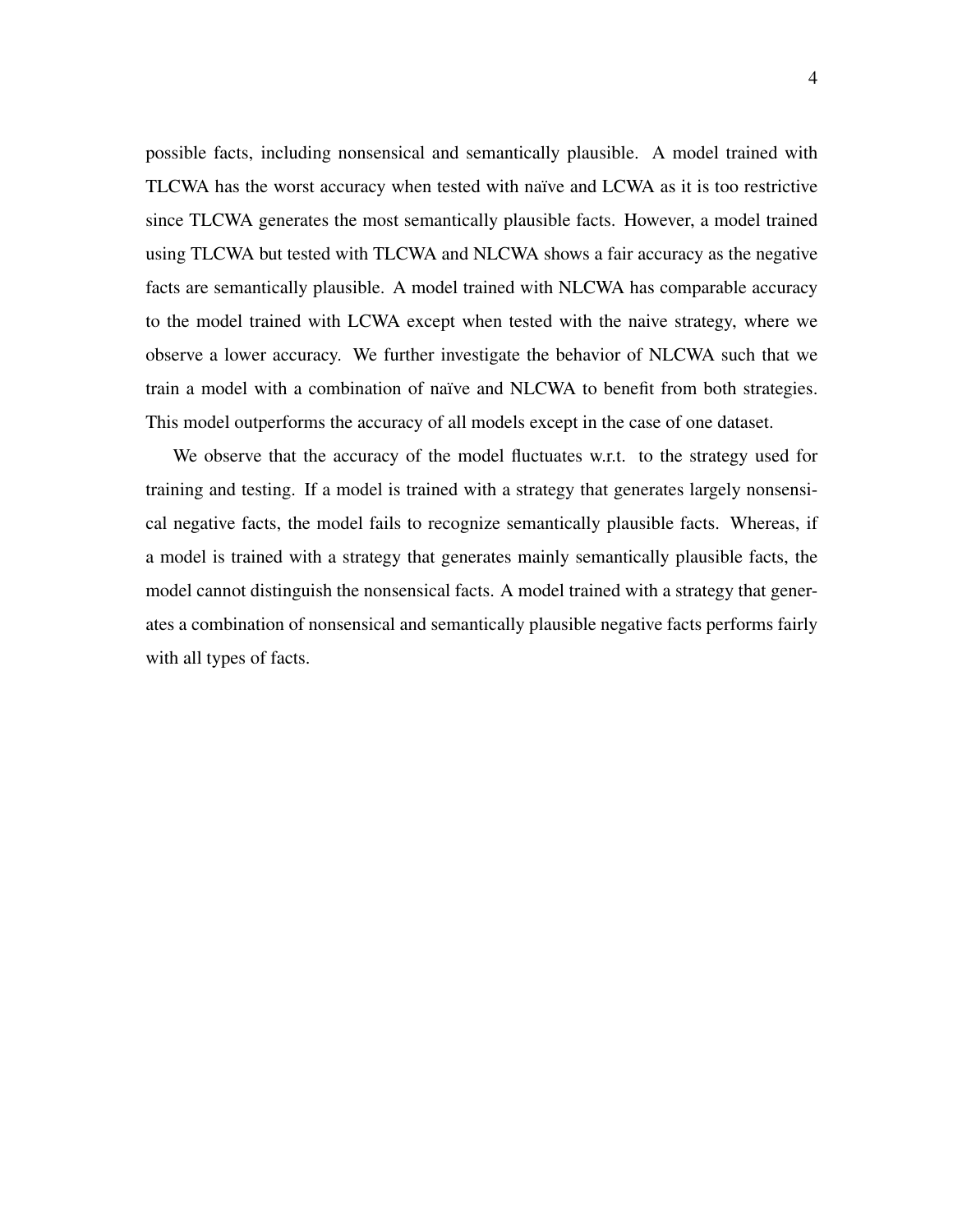## <span id="page-14-0"></span>Chapter 2

## **Background**

In this chapter, we give an introduction about knowledge graphs and knowledge graph refinement techniques. Section [2.1](#page-14-1) explains the representation of the knowledge graph with the help of an example, knowledge graph creation techniques using external sources, and the use of graph databases to store knowledge graphs. Section [2.2](#page-16-0) discusses how to apply machine learning algorithms particularly stochastic gradient descent on knowledge graphs. Section [2.3](#page-17-0) presents knowledge graph refinement techniques using knowledge graph embeddings. We particularly focus our attention on translational-based models [\[6,](#page-48-0) [34\]](#page-52-0).

#### <span id="page-14-1"></span>2.1 Knowledge Graphs

A knowledge graph is a network of data represented by a graph, where entities are nodes in the graph and relations are edges between the entities [\[15\]](#page-50-1). Figure [2.1](#page-15-0) depicts an example of a graph representing information about soccer players extracted from DBpedia, a popular knowledge graph based on Wikipedia [\[2\]](#page-48-1). The soccer players (Juan Olave, Juan Pablo Carrizo, Leo France, William Peterson, Dario Sala, Emiliano Martinez), teams (Club Bolivar, Real Zaragoza, Club Altetico Independiente), and countries (Argentina, Bolivia, Spain, United Kingdom) are entities, and the team of a player (team), country of birth (countryOfBirth), and country of the team (countryOfTeam) are the relations in the graph. The relations in the graph are shown as directed, black-solid arrows.

Knowledge graphs are built from multiple sources of data covering human contributions, text corpus on websites, CSV files, and relational databases within organizations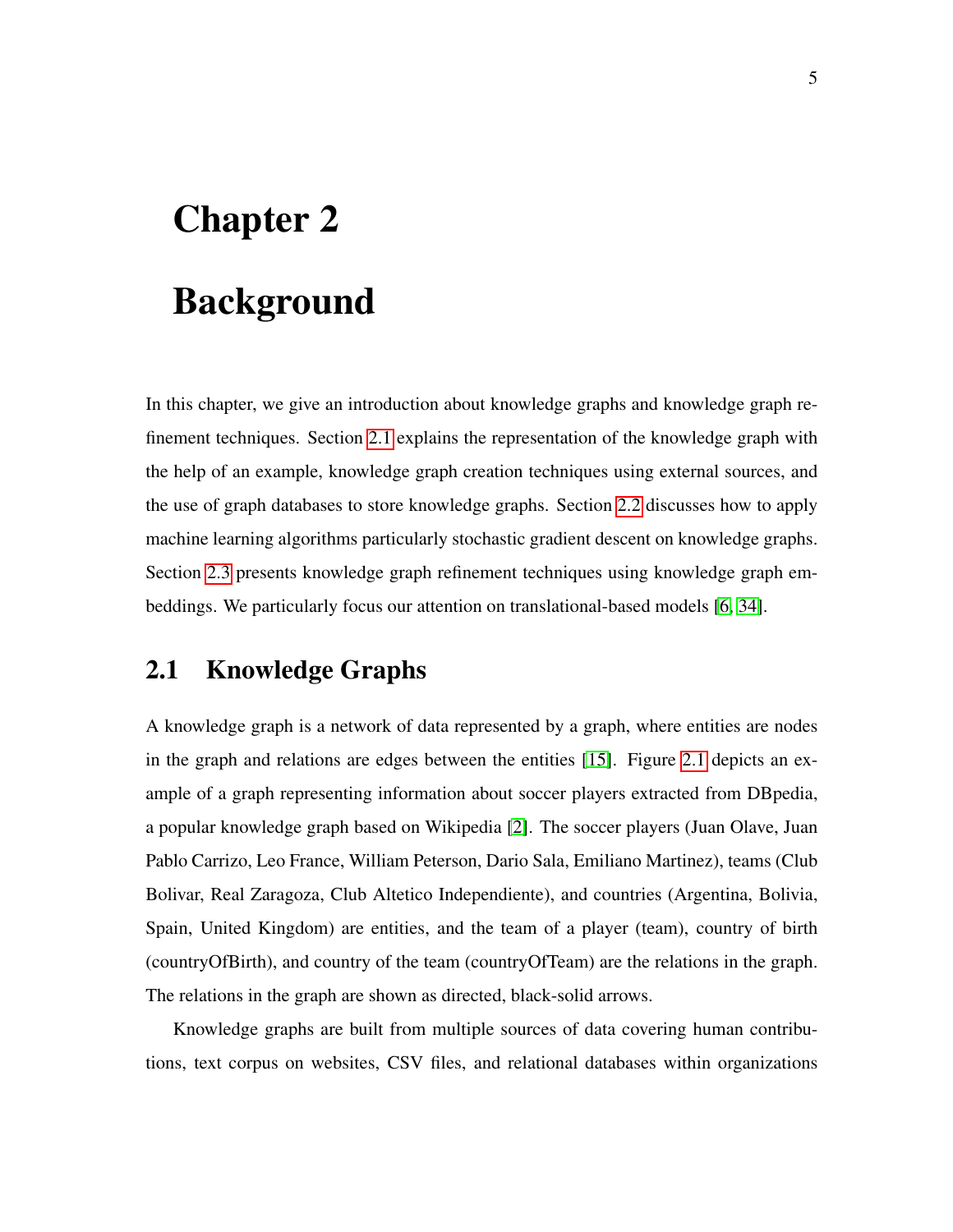[\[5\]](#page-48-2). Semi-supervised or unsupervised methods are used to extract information from these sources as it is very expensive to have a completely supervised method. The constructed knowledge graph may have discrepancies due to errors in the extraction process, ambiguity, or noise in the data [\[5\]](#page-48-2). Hence, knowledge graphs are marked by incompleteness and inconsistencies. In Figure [2.1,](#page-15-0) red-dotted arrows represent the missing relations in the knowledge graph.

Knowledge graphs are stored in graph databases that have several advantages over relational and non-relational databases [\[15,](#page-50-1) [26\]](#page-51-3). Graph databases do not require the existence of a well-defined schema, giving it the flexibility to handle missing information. Along with relational operators like joins, unions, and projections, navigational operators provide a way to reach entities that are connected through an unpredictable number of edges. Graph databases give the flexibility to store, maintain, and model data in many domains like social, biological, and web networks [\[26\]](#page-51-3).

<span id="page-15-0"></span>

Figure 2.1: Soccer players with their country of birth, team and country of team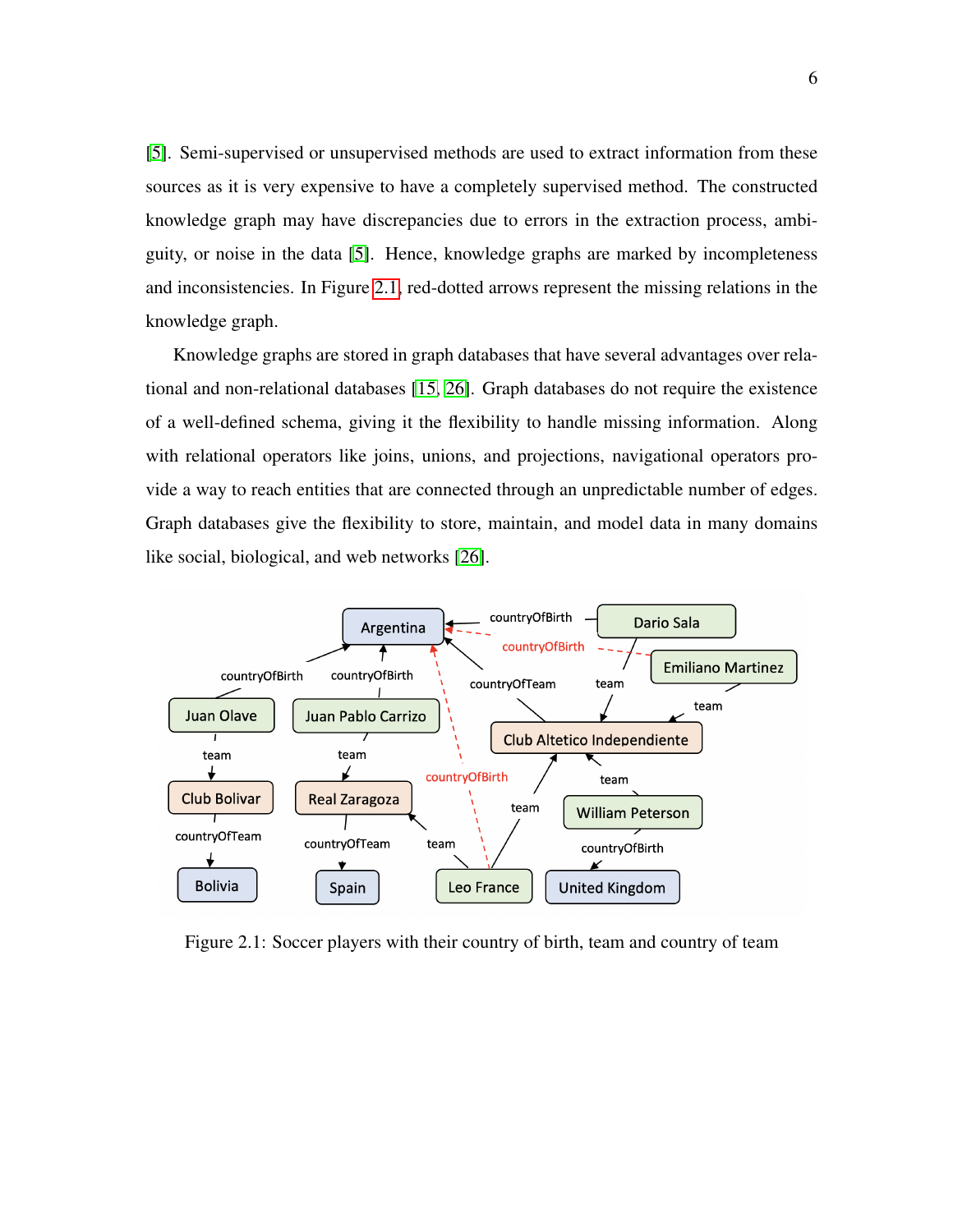#### <span id="page-16-0"></span>2.2 Machine Learning in Knowledge Graphs

Machine learning is used to detect and extrapolate meaningful patterns in data [\[3\]](#page-48-4). Knowledge graphs utilize machine learning algorithms to infer new facts from the existing facts [\[3\]](#page-48-4). The traditional machine learning model extracts features from the data and maps parameters to the desired output. For example, in an image classification problem, a convolution neural network (CNN) receives images as input to determine the class of image, i.e., the output. The weights of the CNN are the parameters that can be learned from the data and used to make prediction.

Machine learning applied to knowledge graphs takes facts as input, where each fact is represented by an edge (relation) between two nodes (entities) in a knowledge graph, and learns embeddings of entities and relations. The embeddings are analogous to the weights of CNN in image classification problem and are thus the parameters of the fact-prediction model. The embeddings are useful for various machine learning tasks like predicting missing edges, predicting the property of nodes, and clustering nodes based on similarity [\[32\]](#page-51-4). Gradient descent is one of the most popular machine learning algorithm used to learn embeddings in knowledge graphs.

|   | <b>Algorithm 1: Stochastic Gradient Descent</b>                                                   |  |  |  |  |  |  |  |  |  |
|---|---------------------------------------------------------------------------------------------------|--|--|--|--|--|--|--|--|--|
|   | <b>Input:</b> training_set, maxepochs, batch_size, loss_function, params, learning_rate           |  |  |  |  |  |  |  |  |  |
|   | 1 for <i>i</i> in range(maxepochs) do                                                             |  |  |  |  |  |  |  |  |  |
|   | mini_batch $\leftarrow$ sample_random_batch(training_set, batch_size);                            |  |  |  |  |  |  |  |  |  |
| 3 | $params\_grad \leftarrow evaluate\_gradient(\text{loss}\_function, mini\_\text{batch}, params)$ ; |  |  |  |  |  |  |  |  |  |
|   |                                                                                                   |  |  |  |  |  |  |  |  |  |

```
\frac{4}{4} params \leftarrow params - learning rate * params grad
```
<sup>5</sup> end

The objective of gradient descent is to learn model parameters (embeddings in the case of knowledge graphs) by minimizing a cost function that evaluates the performance of the model. Vanilla gradient descent or batch gradient descent [\[27\]](#page-51-5) uses the whole training set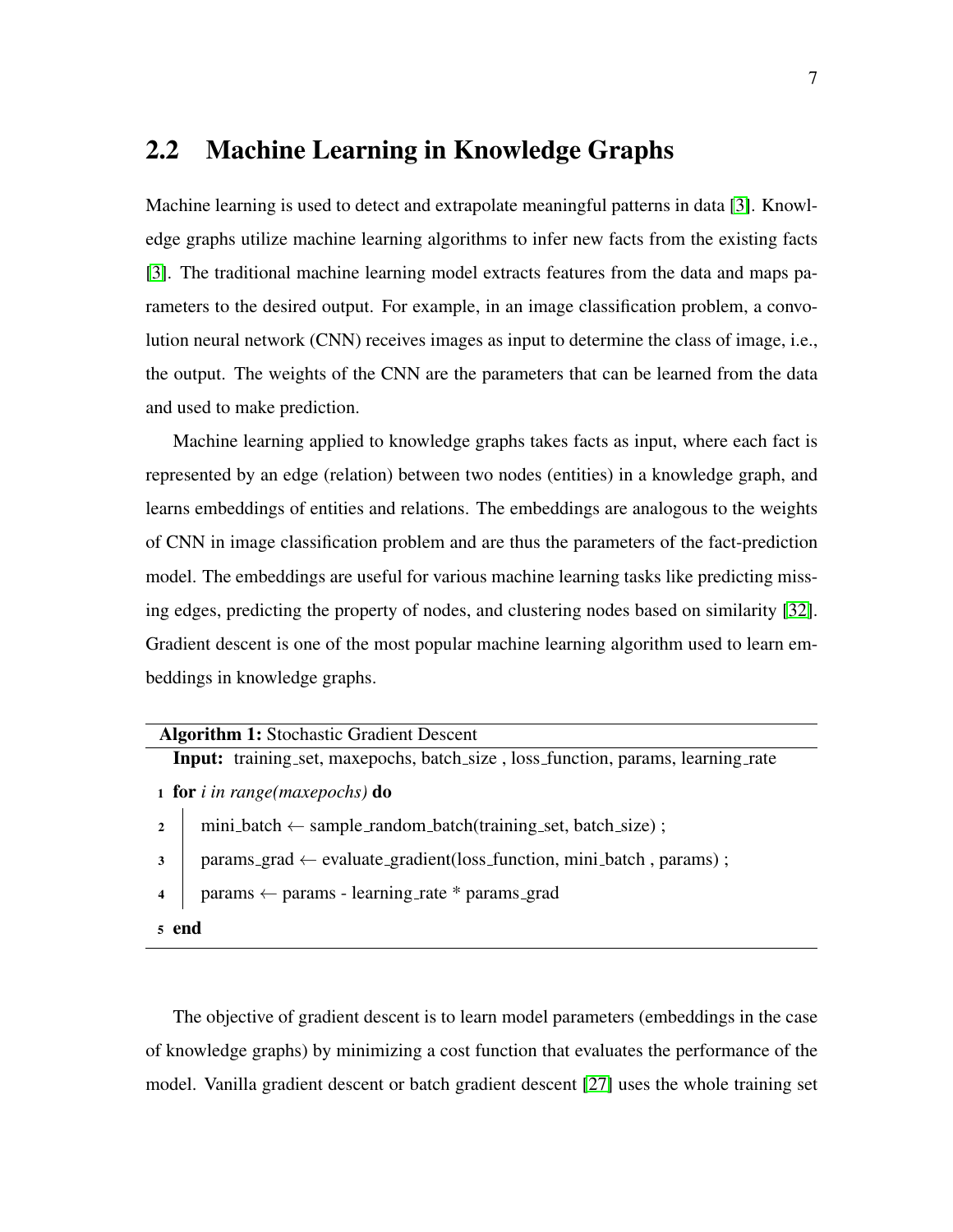to compute the gradient of the cost function with respect to the model parameters until convergence. When the training set is large, batch gradient descent is computationally expensive since it uses the whole set. To improve performance, stochastic gradient descent [\[27\]](#page-51-5) picks one random training example per iteration to update model parameters based on gradients. The frequent updates of parameters cause the cost function to fluctuate from one local minimum to another. While stochastic gradient descent runs faster than vanilla gradient descent, it leads to unstable convergence.

Mini-batch gradient descent is a variant of stochastic gradient descent in which, instead of a computing gradient on a single sample, it is computed over a mini-batch sampled from the training set. This stabilizes the fluctuations in stochastic gradient descent and leads to stable convergence. Most of the fact-prediction algorithms use stochastic gradient descent in mini-batch mode to train a model [\[32\]](#page-51-4), which we present in Algorithm 1. For a predetermined number of epochs, a random batch of fixed size is sampled from the training set. For each parameter, the gradient of the loss function is computed for the sampled batch. Parameters are updated w.r.t a learning rate, i.e., a hyperparameter to decide how large the update should be [\[27\]](#page-51-5).

#### <span id="page-17-0"></span>2.3 Knowledge Graph Refinement

Knowledge graphs are created by collating information from various sources such as human editors, text sources, and structured sources [\[15\]](#page-50-1). Information from human editors is collected through crowd-sourcing platforms, customer feedback forms, and open-source editing tools like Wikipedia. While incurring direct contributions from humans can be expensive, it can be inaccurate due to human error, and differences in opinion. Text present in news articles, social media posts, and scientific publications are extracted using an unsupervised technique like Natural Language Processing (NLP) [\[15\]](#page-50-1). NLP decides which words to include in the facts, sometimes eliminating crucial information from the relation phrase [\[5\]](#page-48-2). Thus, it is not possible to have fully complete or correct knowledge graphs due to the limitations of the information-extraction methods. To address this issue, various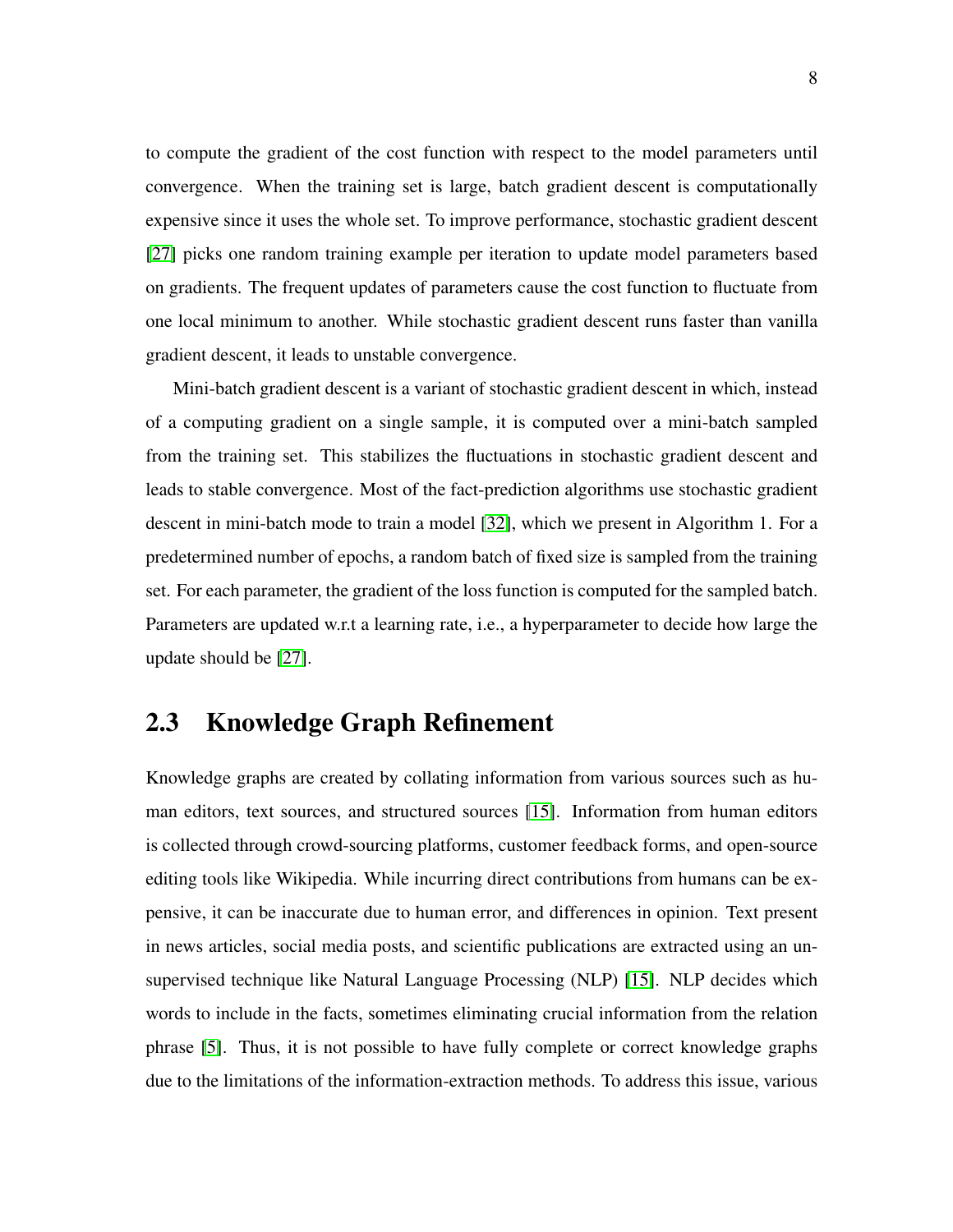knowledge graph completion and correctness methods have been proposed [\[24\]](#page-51-1).

A knowledge graph is completed by finding missing entities, missing relations or facts, or missing types [\[24\]](#page-51-1). Knowledge graph refinement refers to the use of existing facts to add missing facts or remove erroneous facts from the knowledge graph [\[24\]](#page-51-1). Whereas completion may involve the use of external sources to find the missing entities and types [\[24\]](#page-51-1). We focus our analysis on fact-prediction algorithms that refine knowledge graphs by identifying missing facts. A fact-prediction algorithm predicts the probability of correctness of missing facts [\[6,](#page-48-0) [34\]](#page-52-0). For example, in Figure [2.1,](#page-15-0) the information about the country of birth for the players Leo France and Emiliano Martinez is missing, which is represented by red-dotted arrows. To check if Leo France and Emiliano Martinez are born in Argentina, we rank the facts (Leo France countryOfBirth Argentina) and (Emiliano Martinez country-OfBirth Argentina) against the corresponding negative facts derived from them. The ranks are determined based on the plausibility scores assigned to the facts that are drawn based on the connections of entities involved in the facts with surrounding entities.

A knowledge graph is corrected by identifying and removing incorrect facts using factvalidation. Fact-validation refers to assigning a plausibility score to the existing facts and subsequently ranking them in the decreasing order of the scores [\[6,](#page-48-0) [34\]](#page-52-0). For example, in Figure [2.1,](#page-15-0) most of the players have their country of birth different from the country of their teams. Although these are true facts, correctness of these facts can be verified by using fact-validation. Fact-prediction and fact-validation are related as both depend on estimating the probability of facts to refine a knowledge graph. In the following sections, we discuss knowledge graph embeddings and fact-prediction algorithms based on translation-based embeddings [\[6\]](#page-48-0).

#### <span id="page-18-0"></span>2.3.1 Knowledge Graph Embedding

Knowledge graphs are stored in the form of triples representing edges as (h, r, t), where h is a head entity, r is a relation and t is a tail entity. To capture dependency between entities, entities and relations are embedded into continuous vector spaces [\[32\]](#page-51-4). The embeddings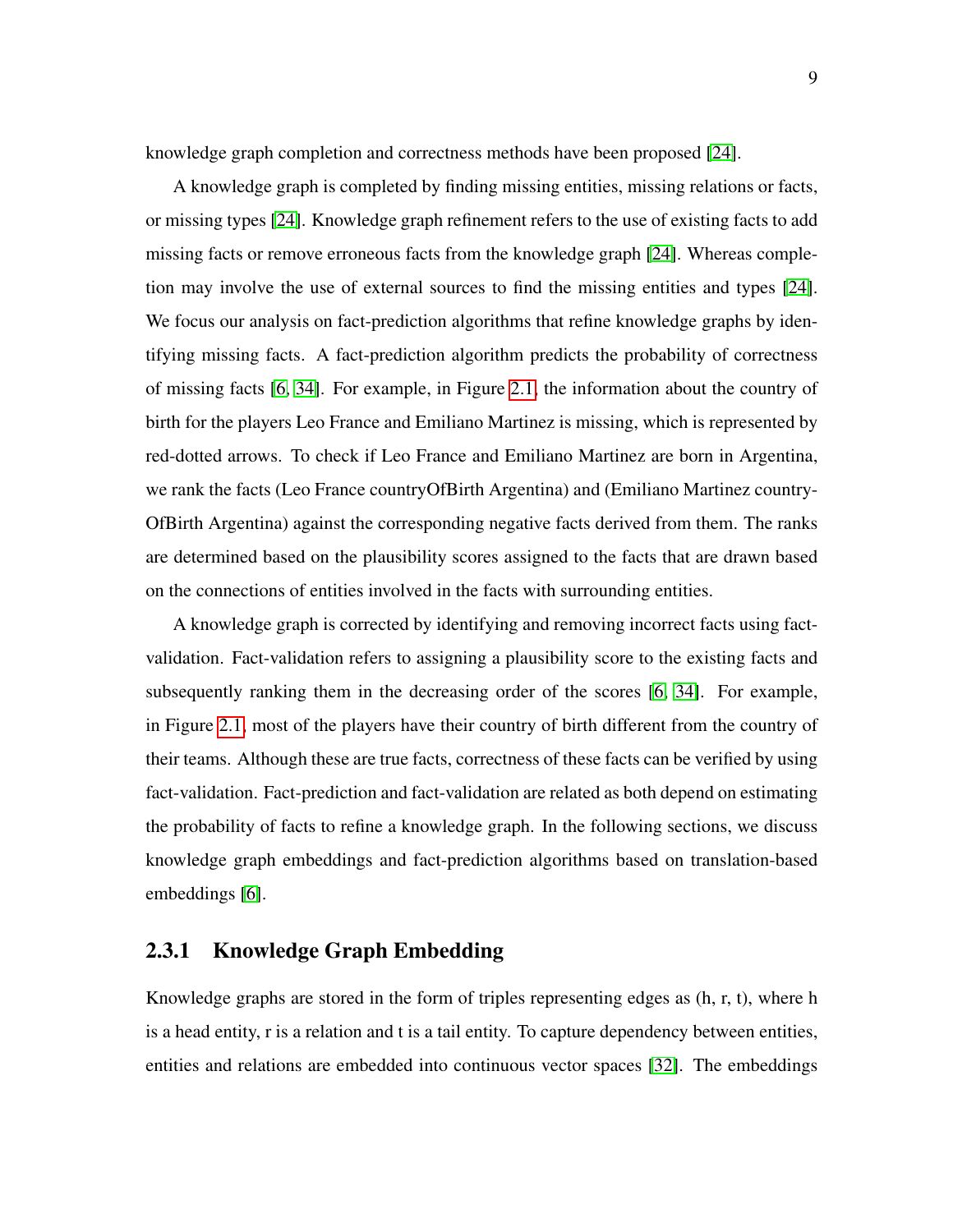are randomly initialized at the beginning and are manipulated based on the requirement of specific machine learning algorithm. Several algorithms just utilize facts present in the knowledge graph at hand, i.e., the relations among entities for learning the embeddings [\[6,](#page-48-0) [34\]](#page-52-0), while others take additional information like entity types [\[13,](#page-49-4) [37\]](#page-52-3), relation paths [\[20,](#page-50-7) [30\]](#page-51-6), and textual descriptions [\[33,](#page-52-4) [38\]](#page-52-5) into account.

#### <span id="page-19-0"></span>2.3.2 Translation-Based Models

A translation-based model represents relations as transformations between entities in a knowledge graph. The entities and relations are represented in the form of continuous vector embeddings which are learned using distance-based functions. The distance-based function measures the probability of a relation between two entities in a fact which can be based on the L1-norm (Manhattan distance) or the L2-norm (Euclidean distance) given by:

$$
d(\vec{h},\vec{r},\vec{t}) = - \parallel \vec{h} + \vec{r} - \vec{t} \parallel_{L_1/L_2}
$$

where  $\vec{x}$  represents the vector embedding of an entity or relation. The majority of the algorithms in this domain use a margin-based loss function to learn the embeddings given by:

$$
\mathcal{L} = \sum_{(\vec{h}, \vec{r}, \vec{t}) \in T} \sum_{(\vec{h'}, \vec{r}, \vec{t'}) \in T'} [\gamma + d(\vec{h} + \vec{r}, \vec{t}) - d(\vec{h'} + \vec{r}, \vec{t'})]_+
$$

where  $T$  is the training set of positive facts present in the knowledge graph at hand,  $T'$  is the set of negative facts not present in the graph,  $\gamma > 0$  is a margin hyperparameter, and  $[x]_{+}$  denotes the positive part of x.

TransE [\[6\]](#page-48-0), one of the most popular algorithms in this context, aims to approximate the tail embedding of each positive fact to be nearly equal to the addition of head and relation embeddings, i.e.,  $\vec{h} + \vec{r} \approx \vec{t}$ . A sample vector representation of a positive fact, i.e., existing in the knowledge graph at hand, is shown in Figure [2.2.](#page-20-0) The model is trained using positive facts present in the knowledge graph along with negative facts. Each positive fact is corrupted by randomly replacing either the head or the tail to generate a negative fact. A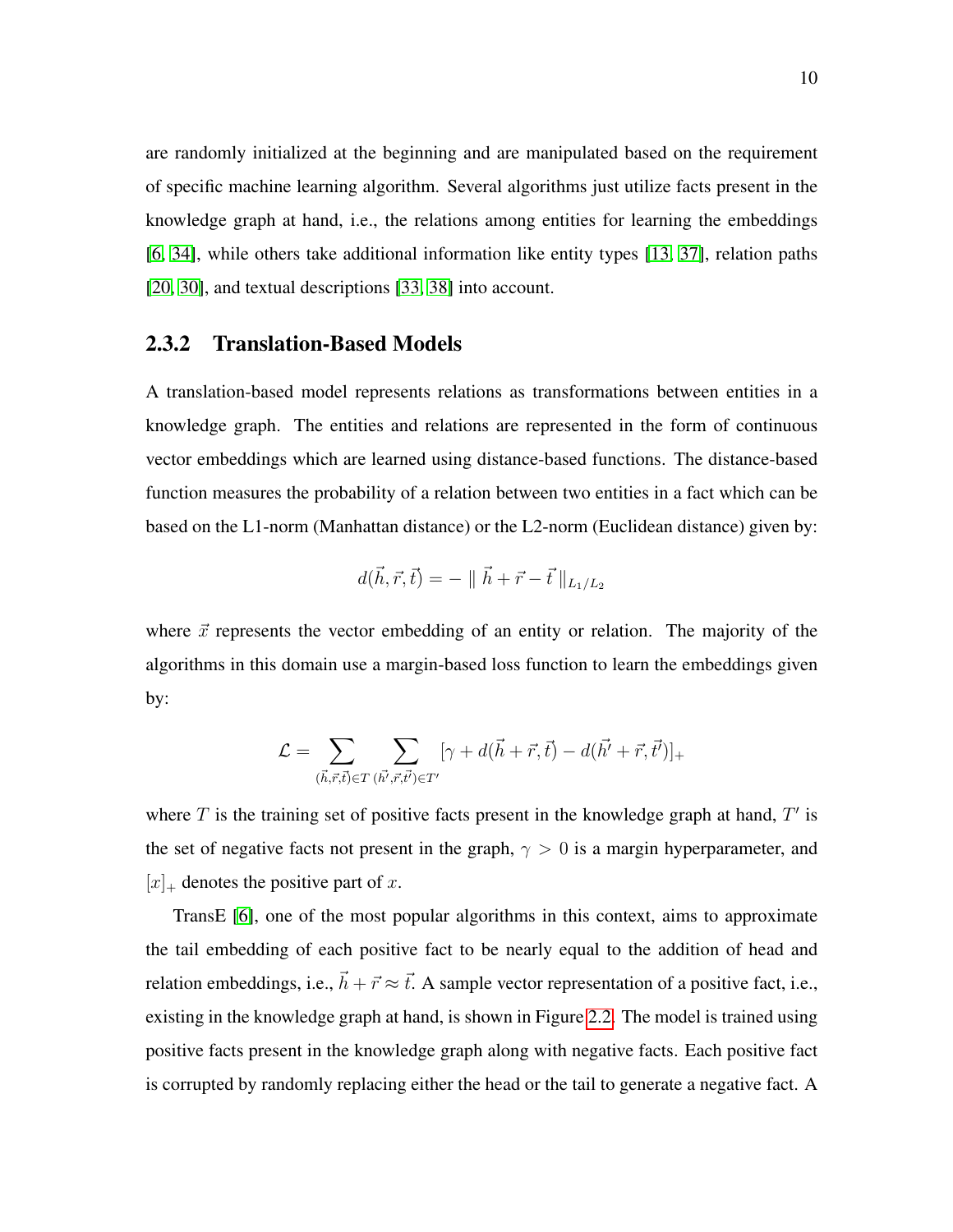<span id="page-20-0"></span>sample vector representation of a negative fact derived from a positive fact with corrupted tail is shown in Figure [2.3.](#page-20-0)





Figure 2.2: Vector representation of a positive fact learned by TransE [\[6\]](#page-48-0)

Figure 2.3: Vector representation of a negative fact learned by TransE

#### Algorithm 2: TransE

**Input:** Training set T, entity set E, relation set R, margin  $\gamma$ , embeddings dimension  $k$ 1  $\vec{e}$  ← vector of  $k \times 1$  for each  $e \in E$ ; 2  $\vec{r} \leftarrow$  vector of  $k \times 1$  for each  $r \in R$ ;  $\vec{s} \ \vec{r} \leftarrow \vec{r} / \parallel \vec{r} \parallel$  for each  $r \in R$ ; <sup>4</sup> Loop  $\vec{e} \leftarrow \vec{e} / \parallel \vec{e} \parallel$  for each  $e \in E$ ; 6  $S \leftarrow$  sample a subset from T;  $7 \mid B \leftarrow \{\};$ 8 for  $(h, r, t) \in S$  do 9  $\vert \quad \vert \quad (h',r,t') \leftarrow \text{corrupt}((h,r,t));$ 10  $\Big| B \leftarrow B \cup \{(h, r, t), (h', r, t')\}$ <sup>11</sup> end 12 vpdate the embeddings w.r.t.  $\mathcal{L} = \sum_{(h,r,t),(h',r,t') \in B} [\gamma + d(\vec{h} + \vec{r}, \vec{t}) - d(\vec{h'} + \vec{r}, \vec{t'})]_+$ 

<sup>13</sup> end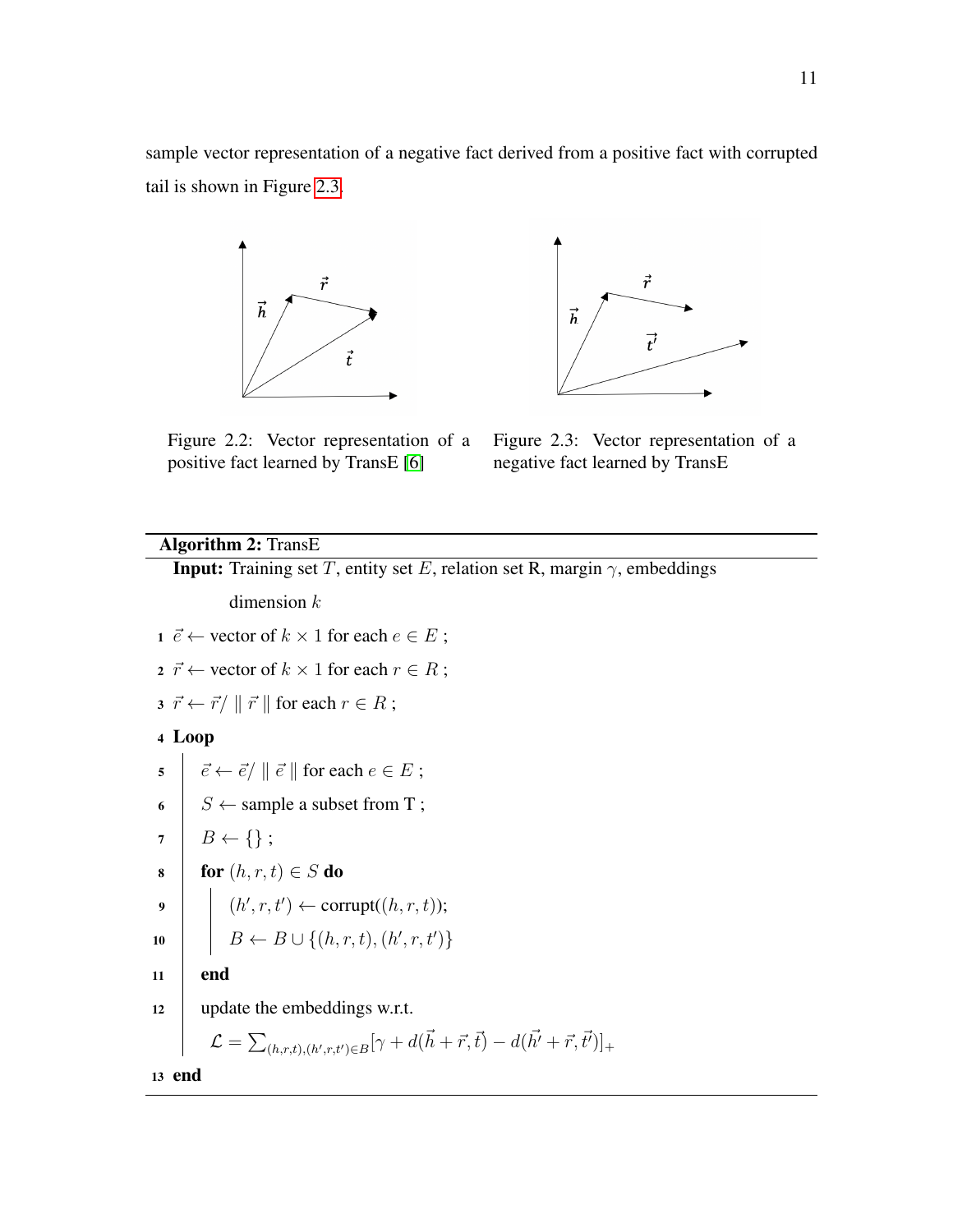Algorithm 2 describes the method for training the model. The model receives a training set T such that  $(h, r, t) \in T$  and provides learned embeddings for each entity and relation in T. Entity set E and Relation set R are derived from T such that  $h, t \in E$  and  $r \in R$ . The margin hyperparameter  $\gamma$  to compute the loss function and embedding dimension k is provided by the user. For each  $e \in E$  and  $r \in R$ , the embeddings are initialized randomly and are represented the same irrespective of their appearance as head or tail in a fact.

<span id="page-21-0"></span>In every iteration, the embeddings are normalized and a random subset S of fixed size is sampled from the training set T. For every fact (h, r, t) in the set S, a single negative fact is generated by replacing either the head or the tail of the fact by a random entity h' or t' such that  $h, t' \in E$ . The loss function  $\mathcal L$  is computed between the positive and derived negative facts over the set S. The embeddings are updated w.r.t to the gradient of the computed loss function. This process is repeated unless the loss converges on a validation set.



Figure 2.4: Vector representation of a fact in TransH (adpated from [\[34\]](#page-52-0))

TransE has the same representation for an entity associated with different relations. Wang et al. [\[34\]](#page-52-0) observed that this approach works well for one-to-one relations, i.e., relations that have a single mapping for each entity in the knowledge graph but it may be problematic for many-to-one, one-to-many, and many-to-many relations. Many-to-one relations map multiple entities to a single entity, one-to-many relations map a single entity to multiple entities, and many-to-many relation multiple entities to multiple entities. In this study, we consider all types of relations while generating negative facts. Considering a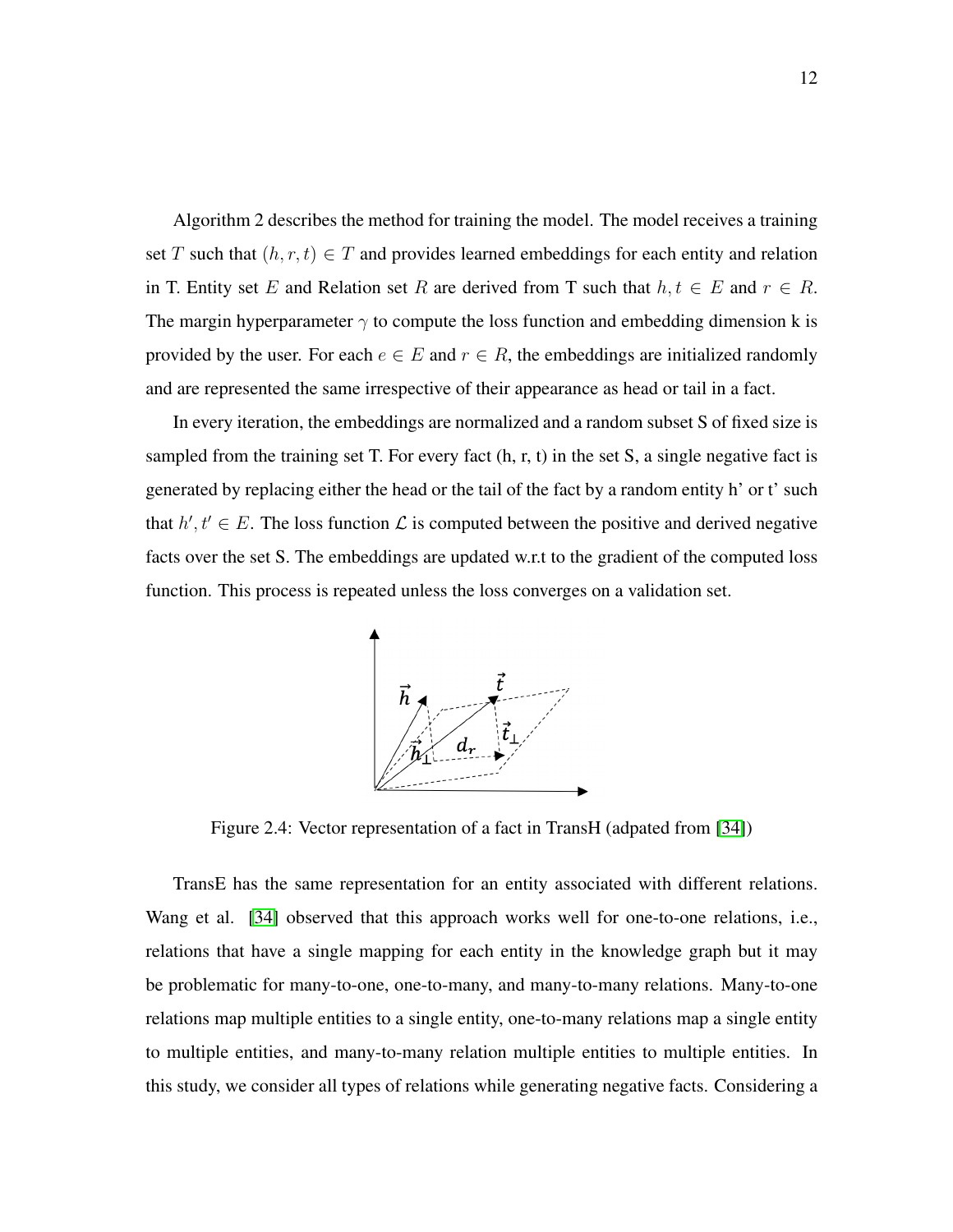many-to-one relation like countryOfBirth in Figure [2.1,](#page-15-0) a TransE model may learn similar embeddings for all players born in one country. Thus, the scores of all the facts where countryOfBirth is Argentina will be similar. Similarly, there can be one-to-many relations present in the knowledge graph like the team. For example, Leo France started his career with the Club Altetico Independiente and then moved to Real Zaragoza. This might lead to similar embeddings for Club Altetico Independiente and Real Zaragoza. To overcome this issue, TransH [\[34\]](#page-52-0) represents an entity differently for each relation it is involved in by projecting the entity on the relation-specific hyperplane. Each relation is constituted by two vectors in TransH, norm vector  $(w_r)$  of the hyperplane, and translation vector  $(d_r)$  of the hyperplane. The projections of entities h and t are denoted by  $h_{\perp}$  and  $t_{\perp}$  respectively which are given by:

$$
h_{\perp} = h - w_r^{\top} h w_r, \qquad t_{\perp} = t - w_r^{\top} t w_r \tag{2.1}
$$

<span id="page-22-0"></span> $h_{\perp}$  and  $t_{\perp}$  are connected by the translation vector  $d_r$  as shown in Figure [2.4.](#page-21-0) Therefore, if a fact (h, r, t) is true then,  $h_{\perp} + d_r \approx t_{\perp}$ . The projections of entities on relation-specific hyperplane ensures different roles of entities with different relations.



Figure 2.5: Vector representation of a fact in TransR (adapted from [\[21\]](#page-50-0))

TransR [\[21\]](#page-50-0) is another variant of TransE in which the entities are projected on relationspecific spaces instead of hyperplanes. For a fact (h, r, t), TransR projects the entities h and t on the relation-specific space given by: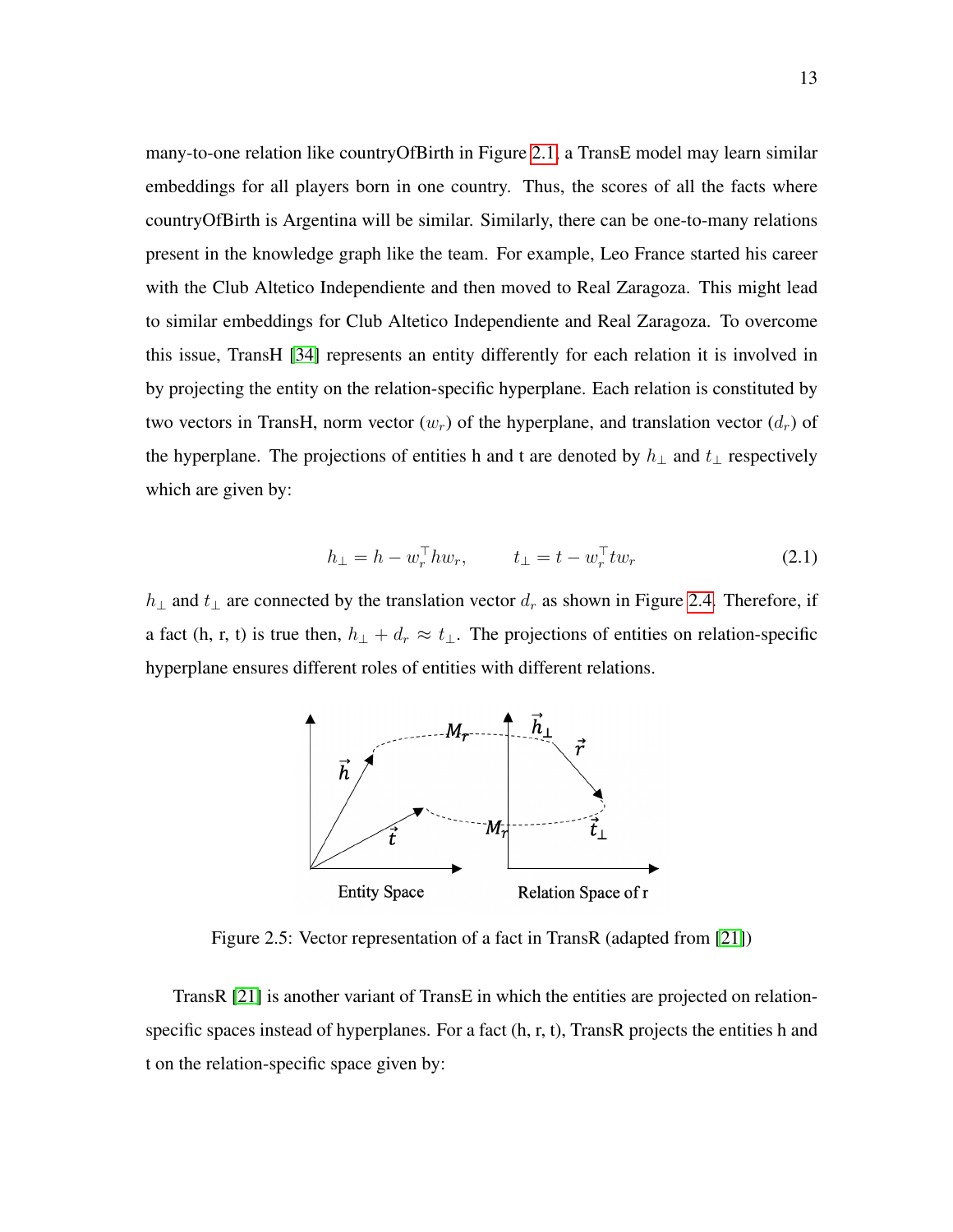$$
h_{\perp} = M_r h, \qquad t_{\perp} = M_r t \tag{2.2}
$$

where  $M_r$  is the projection matrix which maps the entities on relation specific space. TransD [\[17\]](#page-50-2) further extends this idea and decomposes the projection matrix into a product of two vectors. It embeds both entities and relations into two vectors, the first one represents the meaning of an entity or relation, and the second one is the additional mapping vector. The projection matrices are given below:

$$
M_{rh} = w_r w_h^{\top} + I, \qquad M_{rt} = w_r w_t^{\top} + I \tag{2.3}
$$

where  $w_h$  and  $w_t$  are the additional mapping vector of entity h and t, respectively. The projection vector of entities in TransH is based only on relations whereas in TransD is based on both entities and relations given by:

$$
h_{\perp} = M_{rh}h, \qquad t_{\perp} = M_{rt}t \tag{2.4}
$$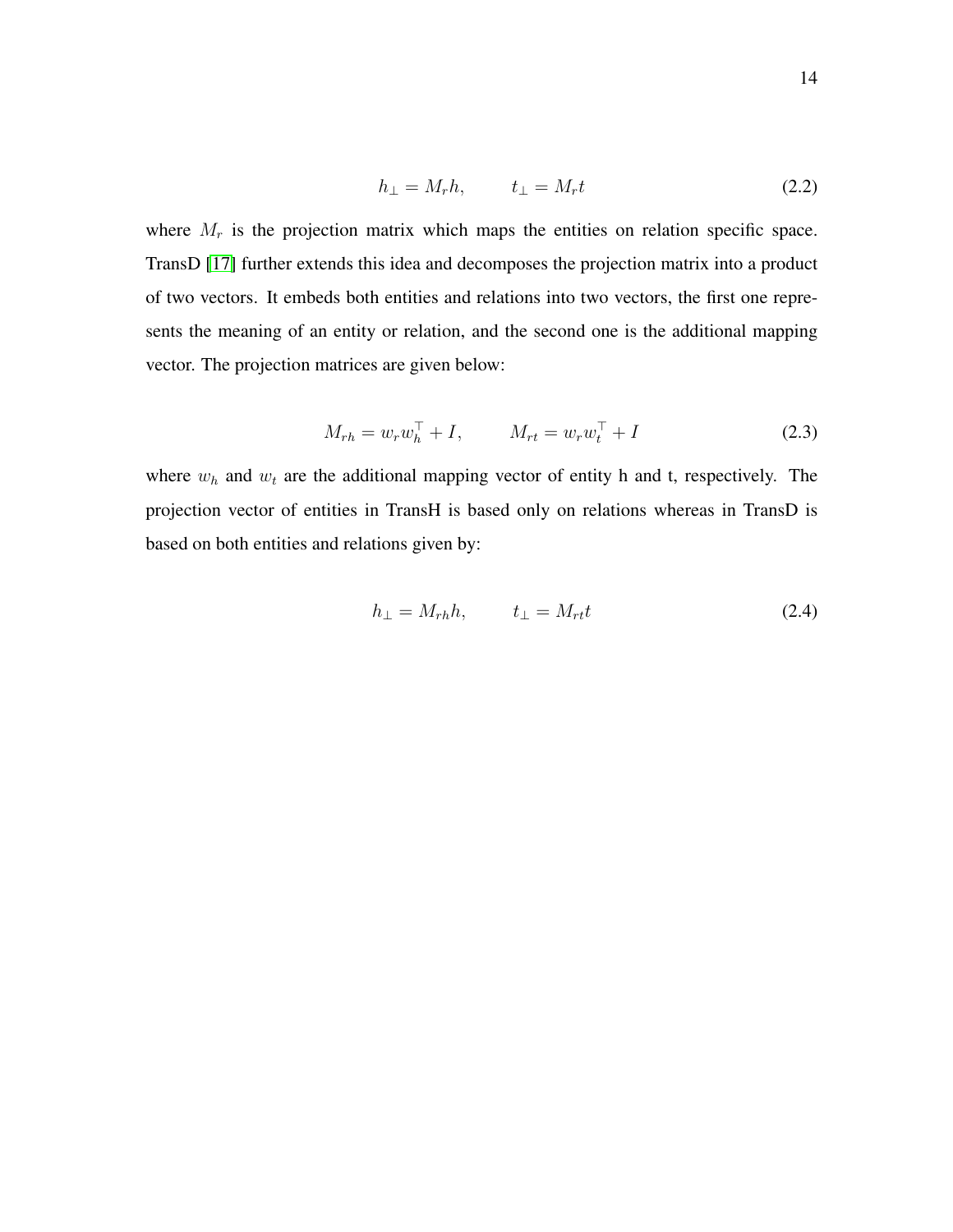# <span id="page-24-0"></span>Chapter 3

## Generating Negative Facts

Negative sampling is a critical step in the training of a fact-prediction model. The distance between the positive and negative facts is utilized to compute loss for training a fact-prediction model. For evaluation, a positive fact is ranked against all its possible negative counterparts. While positive facts are present in the knowledge graph, negative facts are derived from the positive facts by corrupting them. To corrupt a fact, the head or tail is replaced with a random entity from the knowledge graph, such that the resulting fact is not in the knowledge graph. We define entity set E of a knowledge graph which we will be using to formalize the generation of negative facts throughout this chapter as follows:

$$
E = \{x | (x, y, z) \in KG\} \cup \{z | (x, y, z) \in KG\}
$$

where KG is a knowledge graph and  $(x, y, z)$  is a fact present in KG with head x, relation y and tail z. The general way to corrupt a fact  $(h, r, t)$  in a knowledge graph KG is given by:

$$
corrupth((h,r,t)) = \{(h',r,t) | h' \in H'\}
$$

$$
corruptt((h,r,t)) = \{(h,r,t') | t' \in T'\}
$$

where  $H'$  and  $T'$  are the corrupted head and tail sets produced by different strategies for generating negative facts, respectively. In this chapter, we discuss various strategies that vary in the way the candidates are selected from the knowledge graph for corruption. For each strategy, we use  $H'$  and  $T'$  to define the corrupted head and tail sets respectively. First, we introduce the naïve way of corruption in section [3.1.](#page-25-0) Then we discuss local-closed world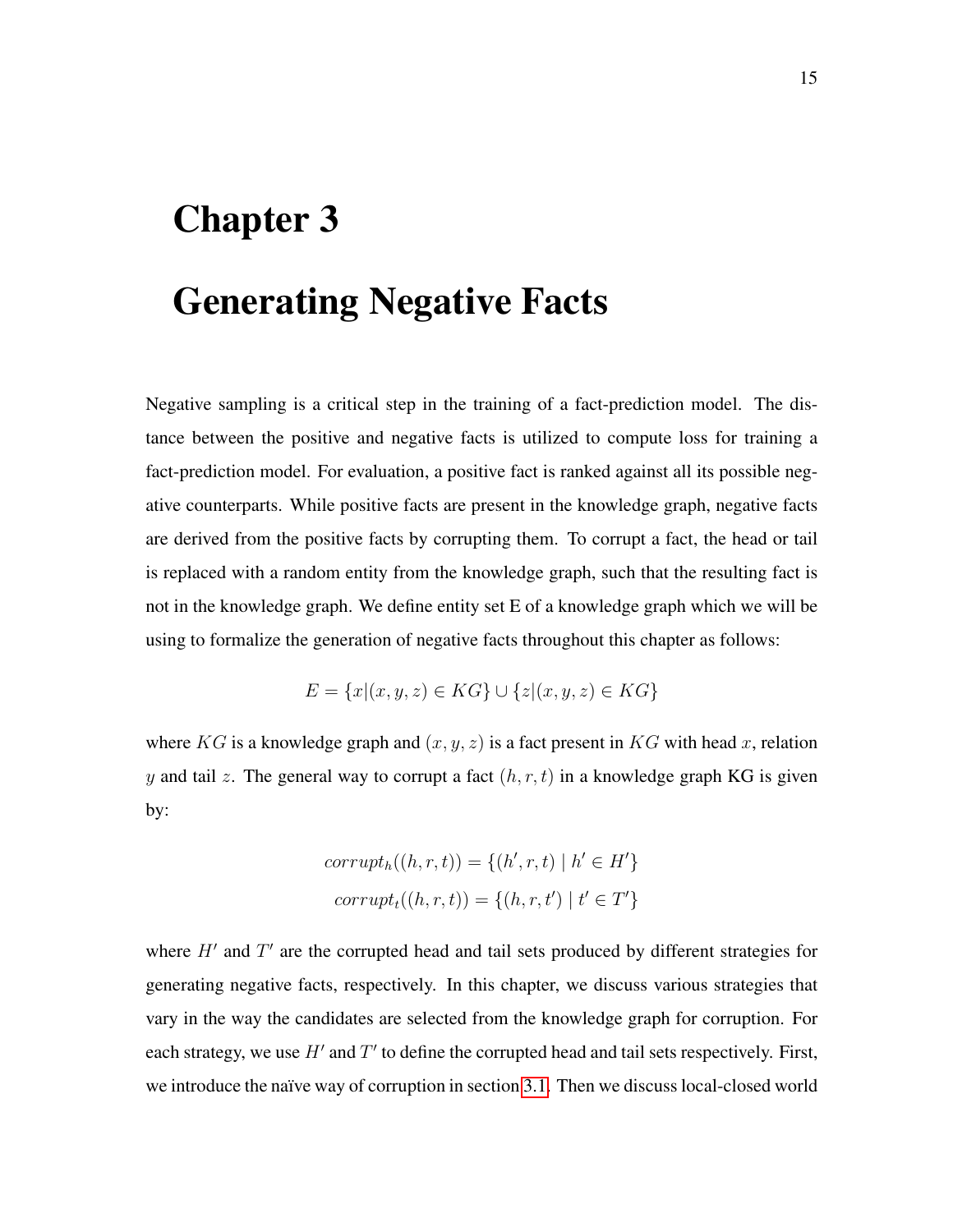assumption that is frequently used in translation-based models [\[9,](#page-49-0) [12\]](#page-49-1) in section [3.2.](#page-26-0) Next, we discuss two strategies that extend the local-closed world assumption in section [3.3](#page-26-1) and [3.4.](#page-28-0)

#### <span id="page-25-0"></span>3.1 Naïve

The naïve strategy corrupts a given fact by replacing its head with a random entity that never appears as head of any fact in the knowledge graph. Similarly, we corrupt the tail by replacing it with a random entity that never appears as tail of any fact in the knowledge graph. The corrupted head and tail sets  $H'$  and  $T'$  for a fact  $(h, r, t)$  are defined as follows:

$$
H' = E - \{x | (x, y, z) \in KG\}, \qquad T' = E - \{z | (x, y, z) \in KG\}
$$

<span id="page-25-1"></span>Example 3.1.1 *In Figure [2.1,](#page-15-0) the fact (Juan Olave, countryOfBirth, Argentina) can be corrupted as ( Juan Olave, countryOfBirth, Leo France) since Leo France never appears as tail, or (Bolivia, countryOfBirth, Argentina) since Bolivia never appears as head of any fact in the knowledge graph.*

We observe that the negative facts generated by naïve are nonsensical in all cases in Figure [2.1.](#page-15-0) A fact is nonsensical if it does not imply correct meaning semantically. Example [3.1.1](#page-25-1) produces two nonsensical facts (Juan Olave, countryOfBirth, Leo France) and (Bolivia, countryOfBirth, Argentina). These facts are nonsensical because Leo France cannot be the countryOfBirth of Juan Olave as it is a person, not a country and Bolivia cannot have a countryOfBirth as it is a country, not a person. Assume that we extend the knowledge graph in Figure [2.1](#page-15-0) with facts about the spouse of players like (Juan Olave, spouse, Ariana Chiatti) and (Dario Sala, spouse, Margot Sala), then we can use Ariana Chiatti and Margot Sala to corrupt the fact (Juan Olave, countryOfBirth, Argentina). This would generate (Ariana Chiatti, countryOfBirth, Argentina) and (Margot Sala, countryOfBirth, Argentina) as Ariana Chiatti and Margot Sala have never been used as head in any of the facts.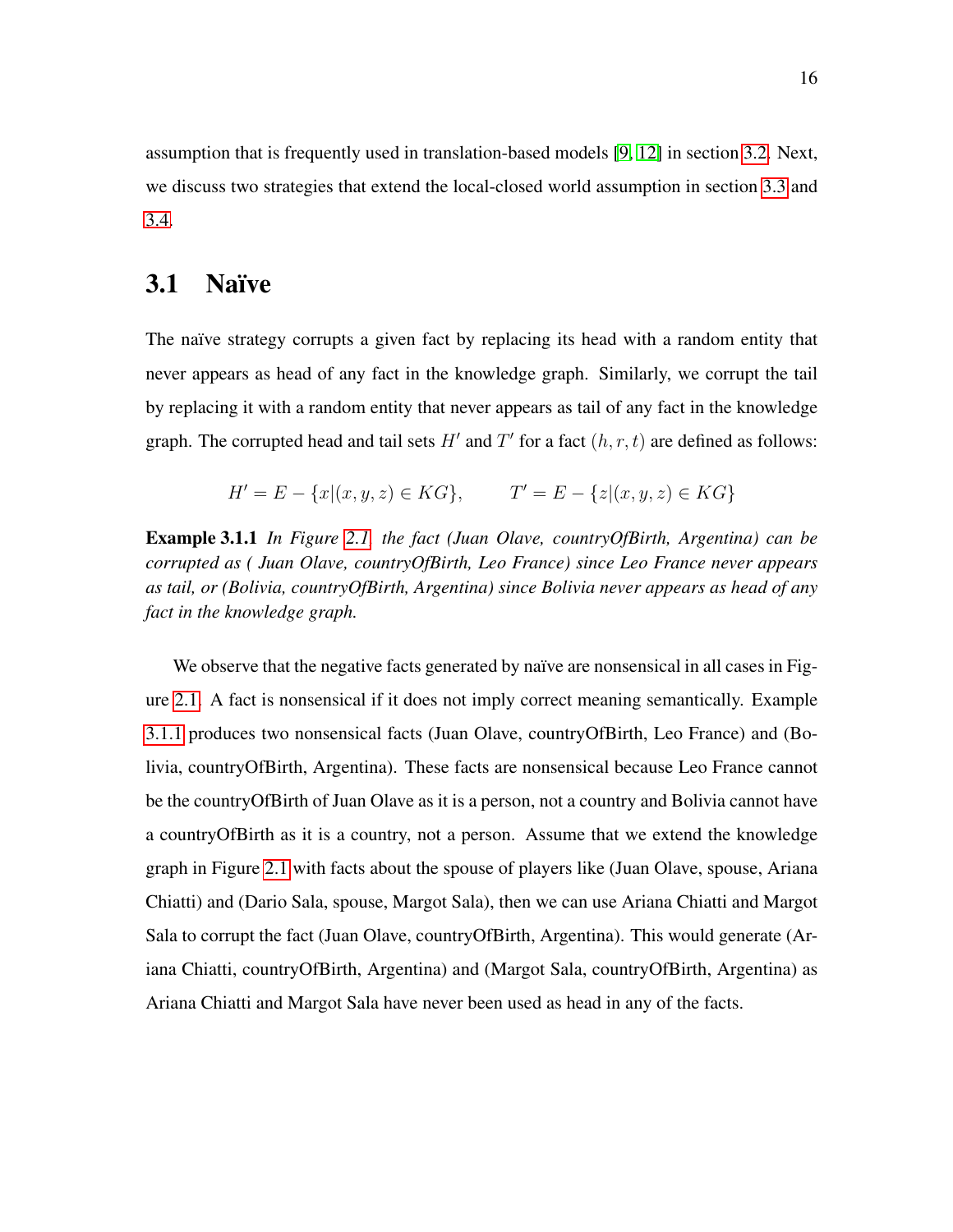#### <span id="page-26-0"></span>3.2 Local-Closed World Assumption (LCWA)

Under the open-world assumption [\[10\]](#page-49-5), any fact that is not present in the knowledge graph can be either false or missing. Exploiting the local-closed world assumption, we assume that, if a head and a relation are present in at least one fact, then the knowledge graph contains all possible facts for that head and relation. Hence, we subtract all tails associated with that head and relation from the whole entity set of the knowledge graph to obtain the set of corrupted tails. Similarly, we corrupt the head. We use  $H(r, t)$  to denote the heads associated to a given relation r and tail t. Similarly,  $T(h, r)$  refers to the tails associated to a given head h and relation r.  $H(r, t)$  and  $T(h, r)$  are defined as follows:

$$
H(r,t) = \{x | (x, r, t) \in KG\}, \qquad T(h,r) = \{z | (h,r,z) \in KG\}
$$

The corrupted head and tail sets H' and T' for a fact  $(h, r, t)$  are defined as follows:

$$
H' = E - H(r, t), \qquad T' = E - T(h, r)
$$

<span id="page-26-2"></span>Example 3.2.1 *n Figure [2.1,](#page-15-0) the fact (Juan Olave, countryOfBirth, Argentina) can be corrupted as (Juan Olave, countryOfBirth, Spain) and (Leo France, countryOfBirth, Argentina). If we corrupt the fact (Juan Olave, countryOfBirth, Argentina) in Figure [2.1](#page-15-0) adopting the above strategy, the heads associated with countryOfBirth and Argentina are* {*Juan Olave, Juan Pablo Carrizo, Leo France, Emiliano Martinez, Dario Sala*}*. So, we use all the entities from the knowledge graph excluding this set to corrupt the head of the fact. The possible candidates for corruption are* {*William Peterson, Bolivia, Spain, United Kingdom, Club Bolivar, Real Zaragoza, Club Altetico Independiente*}*.*

Along with producing facts like (Juan Olave, countryOfBirth, Spain) in example [3.2.1,](#page-26-2) it can produce negative facts like (Bolivia, countryOfBirth, Argentina), which are not semantically meaningful.

#### <span id="page-26-1"></span>3.3 Typed Local-Closed World Assumption (TLCWA)

In this strategy, type information of entities is incorporated to generate negative facts [\[18\]](#page-50-6). Types are the semantic categories assigned to each entity in knowledge graphs. To generate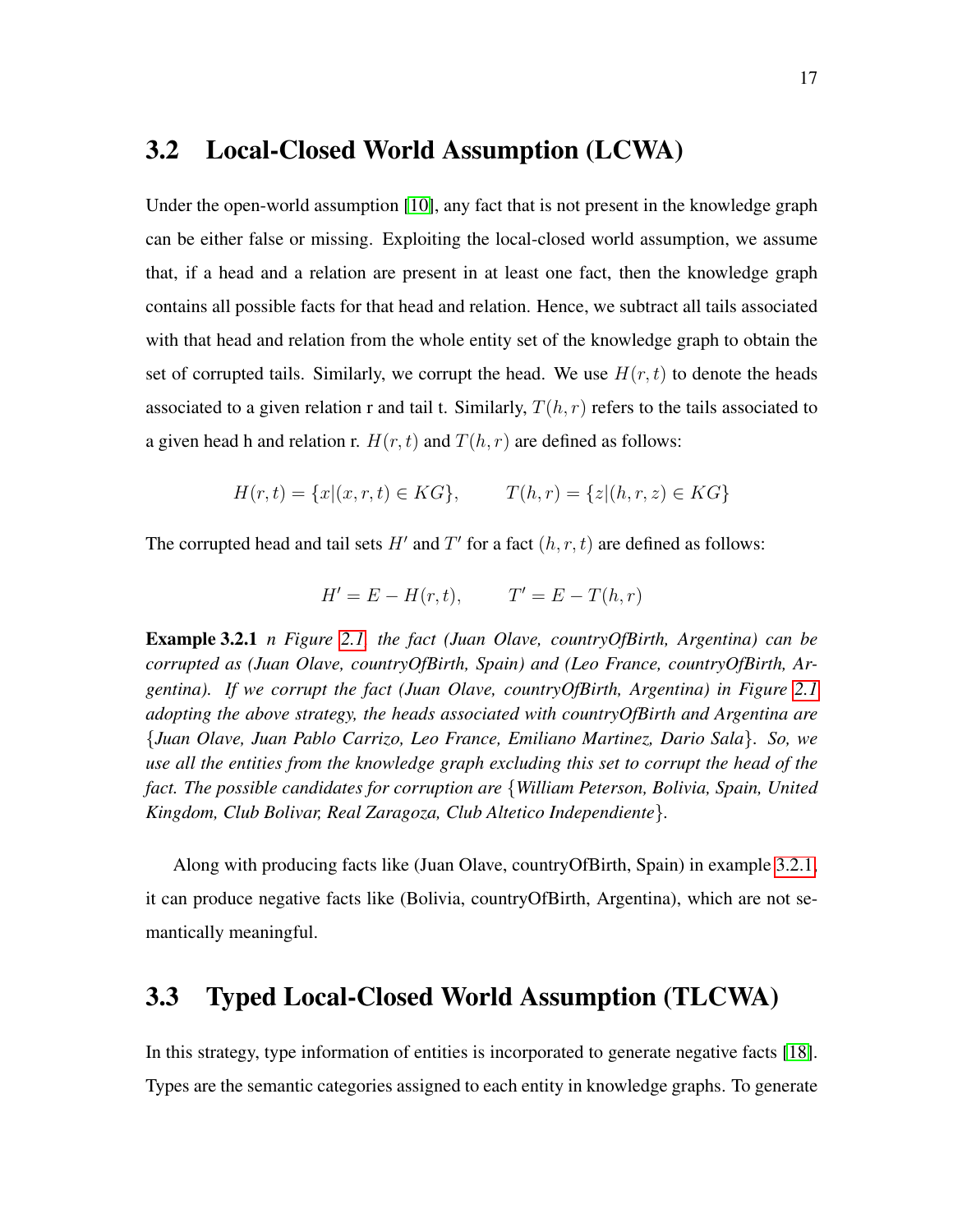a negative fact, we can restrict to choose entities belonging to the same type as that of the entities in the original, positive fact. For instance, in Figure [2.1,](#page-15-0) if we wish to corrupt the head of the fact (Dario Sala, countryBirth, Argentina) then we choose entities that have the same type as Dario Sala.

Type information is often represented as an edge between the entity and type or as rdfs:domain and rdfs:range property in the RDF schema. However, knowledge graphs suffer from type incompleteness or incorrectness [\[25\]](#page-51-7). Moreover, an entity can have multiple types like in Figure [2.1](#page-15-0) Juan Olave can have types person, player, and footballer. Also, entities are often associated with a complex hierarchy of types which can be inferred using reasoners [\[7\]](#page-49-2). However, the use of reasoners for resolving types is not promising when the knowledge graph has incorrect information. Consequently, it is not appealing to depend on the types present in the knowledge graph to generate candidates for corruption.

Instead, we propose to model type information based on the computed domains and ranges of the relations, i.e., the entities that appear as heads (domain) or tails (range). As a result, to corrupt the head of a fact (h, r, t), we only use the entities present in the domain of r. Similarly, we use the range of r to corrupt the tail of the fact. The domain and range of a relation r are defined as follows:

$$
Domain(r) = \{x \mid (x, r, z) \in KG\}, \qquad Range(r) = \{z \mid (x, r, z) \in KG\}
$$

We generate the corrupted head and tail sets  $H'$  and  $T'$  for a fact  $(h, r, t)$  as follows:

$$
H'(r,t) = Domain(r) - H(r,t), \qquad T'(r,t) = Range(r) - T(r,t)
$$

Example 3.3.1 *In Figure [2.1,](#page-15-0) to corrupt the head of the fact (Juan Olave, countryOf-Birth, Argentina), we subtract heads related to countryOfBirth and Argentina from the Domain(countryOfBirth) =* {*Juan Olave, Juan Pablo Carrizo, Dario Sala, William Peterson*}*. This gives us William Peterson as a possible candidate for corrupting the head. Similary, we subtract tails related to Juan Olave and countryOfBirth, i.e.,* {*Argentina*} *from Range(countryOfBirth) =* {*Argentina, United Kingdom*} *which gives us United Kingdom as the only candidate to corrupt the tail.*

For the knowledge graph in Figure [2.1,](#page-15-0) this strategy generates semantically plausible negative facts.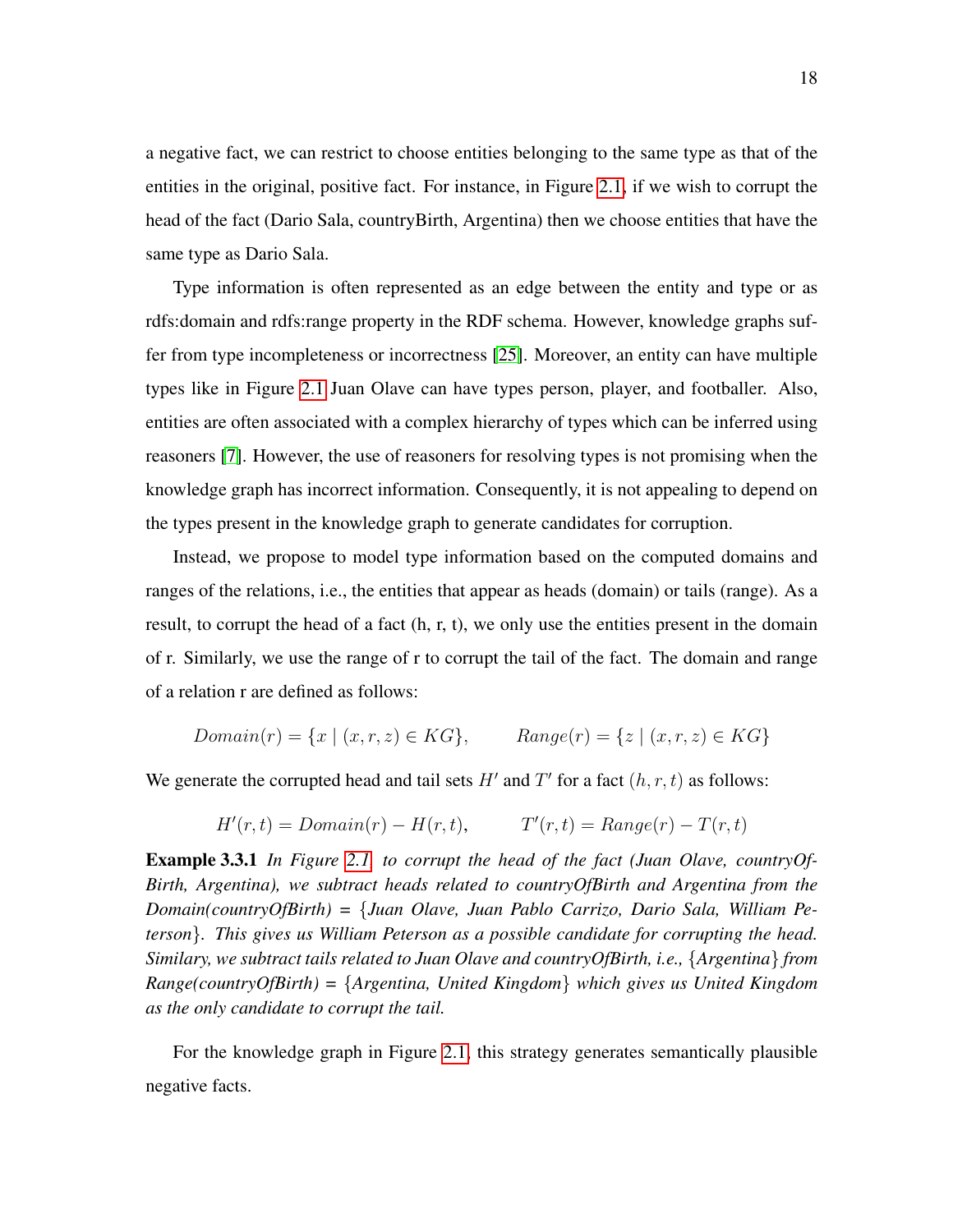### <span id="page-28-0"></span>3.4 Neighborhood-based Local-Closed World Assumption (NLCWA)

The typed local-closed world assumption (TLCWA) strategy generates candidates for corruption from the entities present in the domain and range of input relation. While there are additional entities available for corruption in the neighborhood that may have semanticallyrelated types, these are undiscovered by TLCWA. For example, in Figure [2.1](#page-15-0) Leo France and Emiliano Martinez are two entities not used for corrupting (Juan Olave, countryOf-Birth, Argentina) by TLCWA. This is because we do not have the information about countryOfBirth of these two entities. Hence, we introduce neighborhood-based local-closed world assumption that considers other relations by checking if overlap occurs between the domains and ranges of relations since the type information is insufficient. The extended domain of a relation r, denoted as Domain'(r), is defined as follows:

$$
Domain'(r) = Domain(r) \bigcup Domain(r') \bigcup Range(r'')
$$
  
if  $Overlap(Domain(r), Domain(r')) > \theta$  and  $Overlap(Domain(r), Range(r'')) > \theta$ 

where  $\theta$  is a threshold given by the user, r' and r" are relations such that  $r \neq r' \neq r''$  and overlap coefficient is given by:

$$
Overlap(X, Y) = \frac{|X \cap Y|}{Min\{|X|, |Y|\}}
$$

where X and Y are sets. Similarly, the extended range of a relation r, denoted as Range'(r), is defined as follows:

$$
Range'(r) = Range(r) \cup Range(r') \cup Domain(r'')
$$
  
if  $Overlap(Range(r), Range(r')) > \theta$  and  $Overlap(Range(r), Domain(r'')) > \theta$ 

We generate the corrupted head and tail sets  $H'$  and  $T'$  for a fact  $(h, r, t)$  as follows:

$$
H'(r,t) = Domain'(r) - H(r,t), \qquad T'(r,t) = Range'(r) - T(r,t)
$$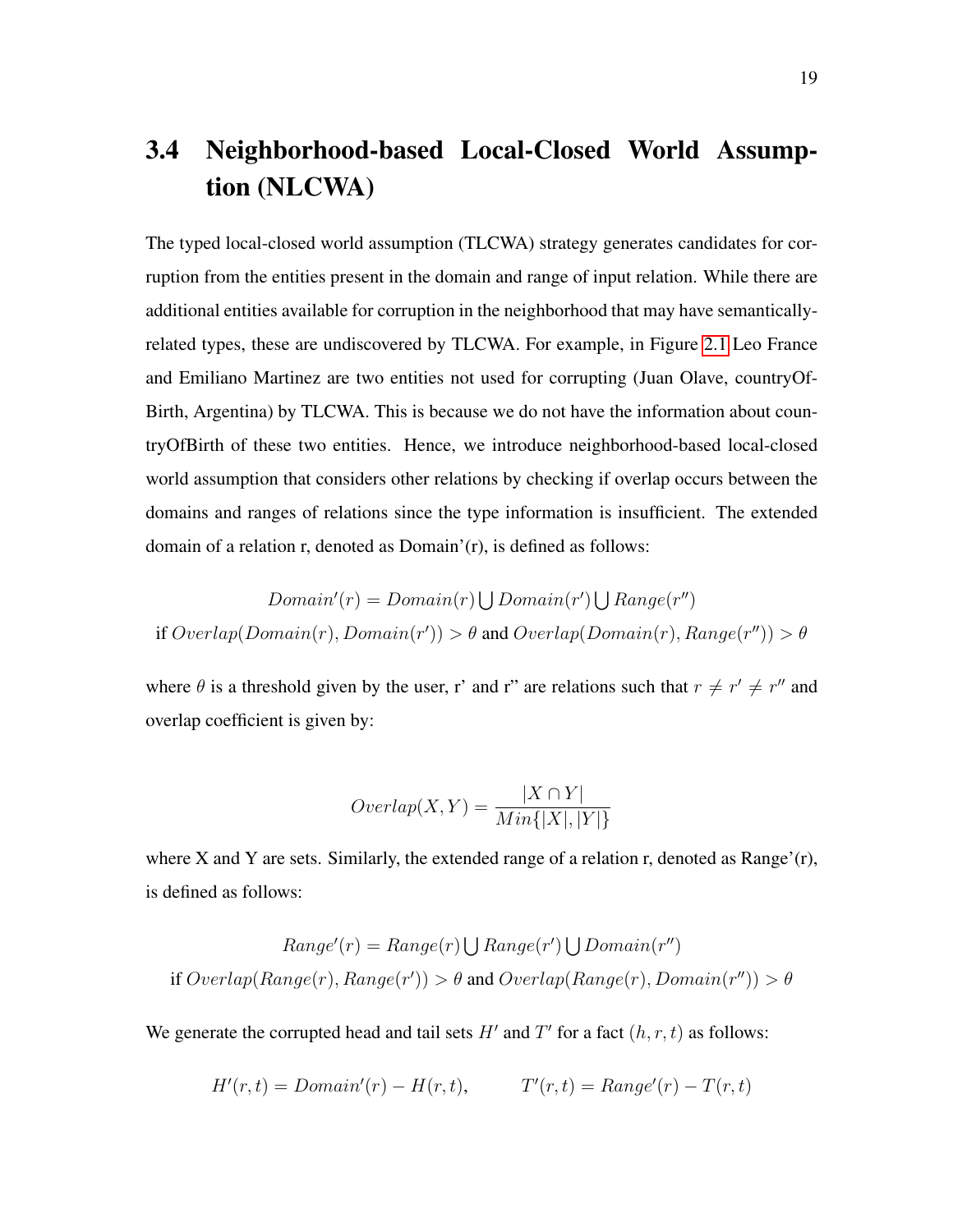Example 3.4.1 *In Figure [2.1,](#page-15-0) the fact (Juan Olave, countryOfBirth, Argentina) can be corrupted as (Leo France, countryOfBirth, Argentina) and (Emiliano Martinez, countryOfBirth, Argentina). The relations countryOfBirth and team are neighbors since*  $Overlap(Domain(countryOf Birth), Domain(team)) = 1$ . Thus, we can corrupt the *head of (Juan Olave, countryOfBirth, Argentina) in example 1 with Leo France and Emiliano Martinez. The generated negative facts are semantically plausible but not true negative facts. Here countryOfBirth and countryOfTeam does not overlap as the name of countries are different in the range of respective relations.*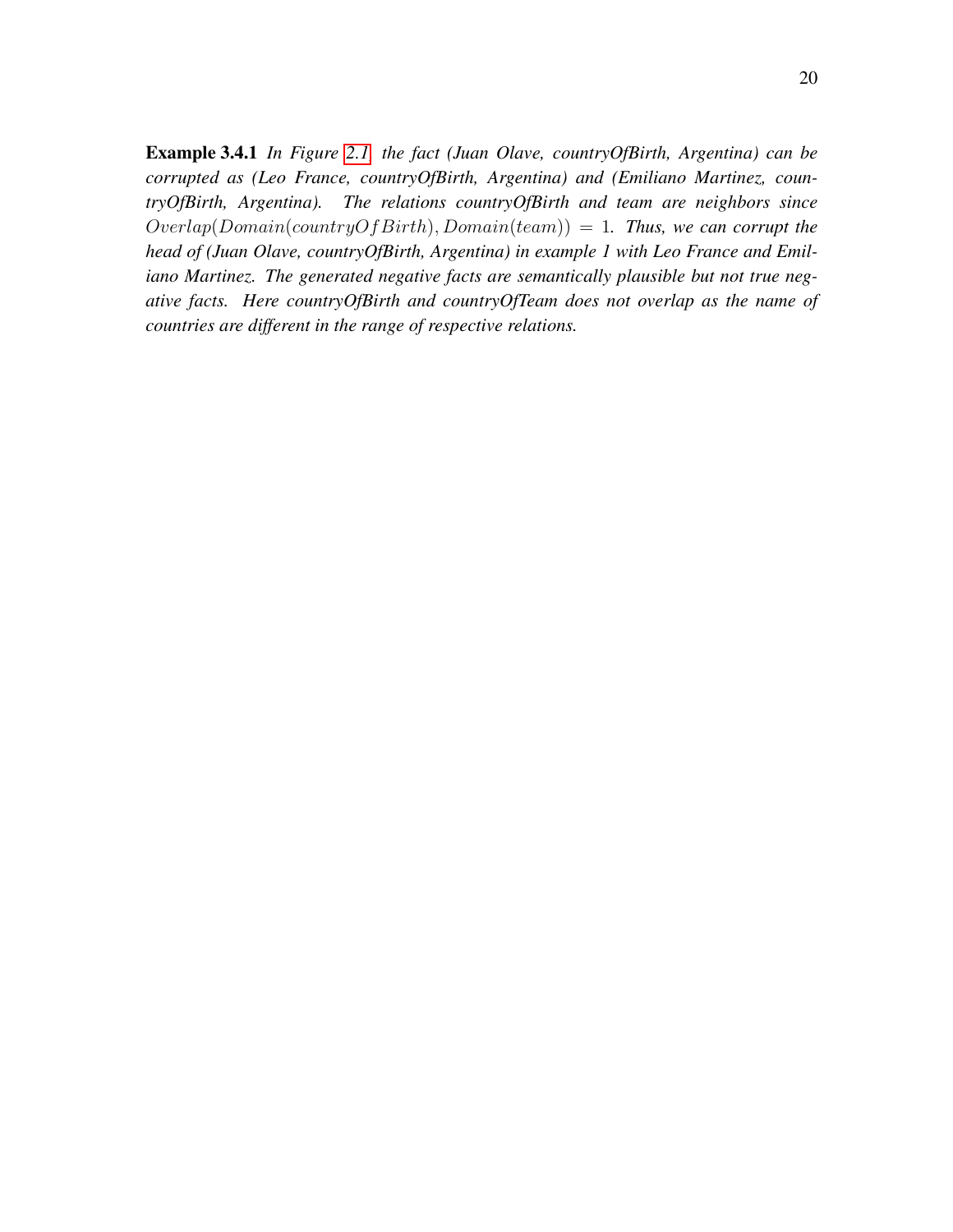## <span id="page-30-0"></span>Chapter 4

## Fact-prediction implementation

In this Chapter, we explain the various steps involved in development of a fact-prediction model (section [4.1\)](#page-30-1). Next, we present OpenKE [\[14\]](#page-49-6), an opensource framework to implement fact-prediction models and how we merged different negative fact generation strategies into the existing framework (section [4.2\)](#page-32-0).

#### <span id="page-30-1"></span>4.1 Fact-prediction workflow

In this section, we describe the general workflow to train and test a fact-prediction model. Fact-prediction models follow a similar workflow as traditional machine learning algorithms except there is an intermediate step of computing negative facts while training and testing the data. Figure [4.1](#page-30-2) represents the workflow of training and testing a fact-prediction model. The various steps involved are discussed below.

<span id="page-30-2"></span>

Figure 4.1: Workflow of training and testing fact-prediction models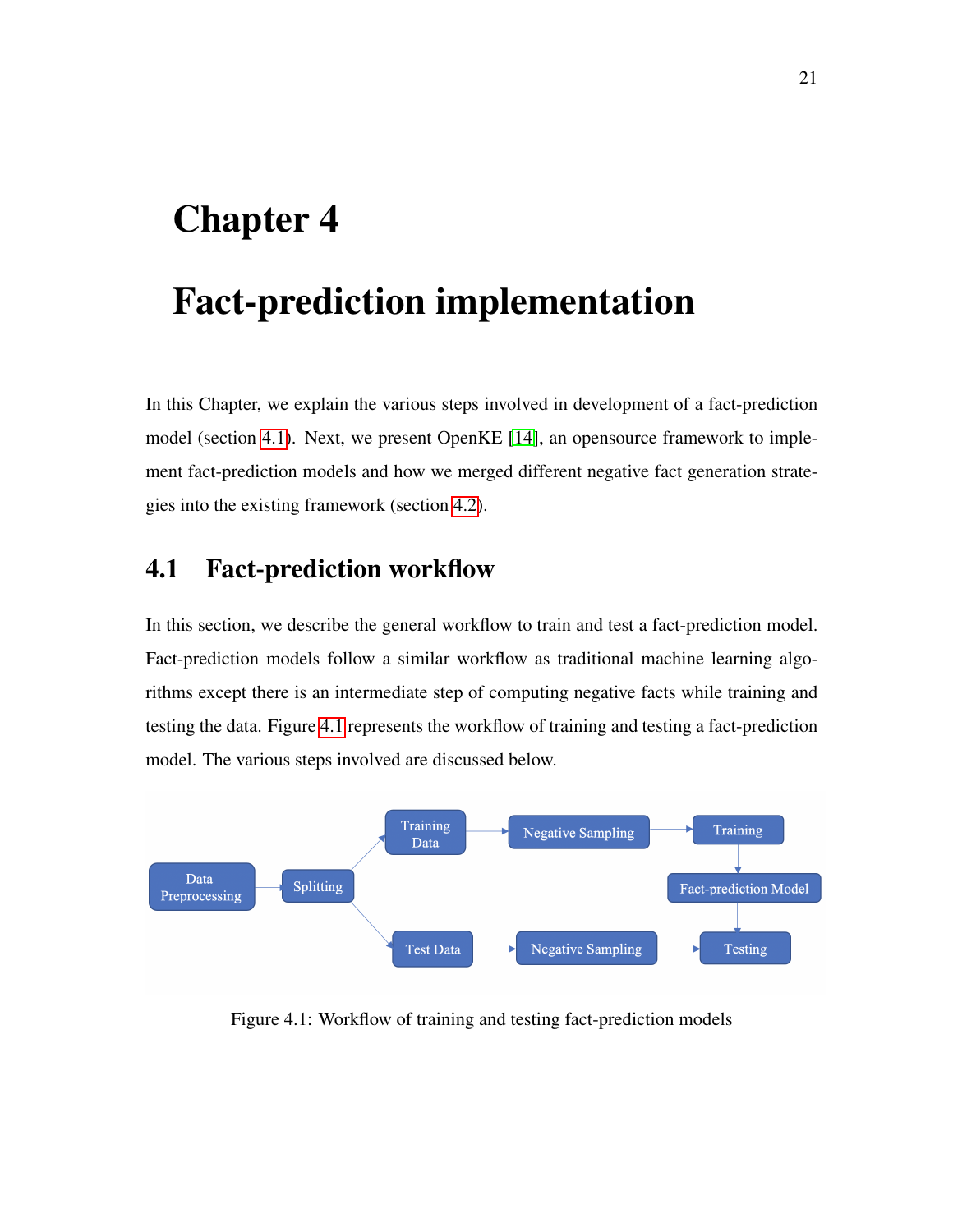Data preprocessing: Knowledge graphs are generally very large and dynamic, i.e., they grow in size. Thus, it is difficult to use all the facts for training a fact-prediction model due to limited resources. Hence, researchers prefer to split facts into subsets by filtering the most frequently occurring entities or relations, removing data redundancies beyond a threshold, or sticking to a particular domain of facts, such as *People*, *Sports*, and *Location*. The preprocessing is slightly different depending on the nature of the entities and relations in the knowledge graph at hand. Sometimes, the knowledge graphs are imbalanced, i.e., few relations are present in much lesser or much higher number of facts as compared to other relations. Such relations are usually removed to avoid underfitting or overfitting of the model.

Splitting: The facts present in a knowledge graph are divided into training, validation, and test sets. Usually, the splitting is done randomly but it can be done by keeping a fixed percentage for each set. The training set consists of the existing facts in the knowledge graph. The validation set consists of a smaller fraction of existing facts in the knowledge graph as compared to the training set. It is optional to have a validation set as we have different stopping criteria that are not based on the performance on the validation set. The test set consists of true missing facts of the graph that are known to the user. It is necessary to have the same set of entities and relations present in each test to avoid random predictions from the model in the end.

Negative sampling: Negative facts are used during the training as well as testing of factprediction models. In TransE, negative facts are created from the positive facts by randomly replacing the head or tail with a random entity from the knowledge graph [\[6\]](#page-48-0). This can lead to false negatives as the resulting fact after corruption can still be part of the original graph. To reduce false negatives, TransH imposes different probabilities for corrupting head and tail based on the mapping of the relation [\[34\]](#page-52-0). Moreover, it is hard to know what is a true negative fact because of the open-world assumption. Thus, we introduce additional strategies in extension to the local-world assumption in Chapter 3.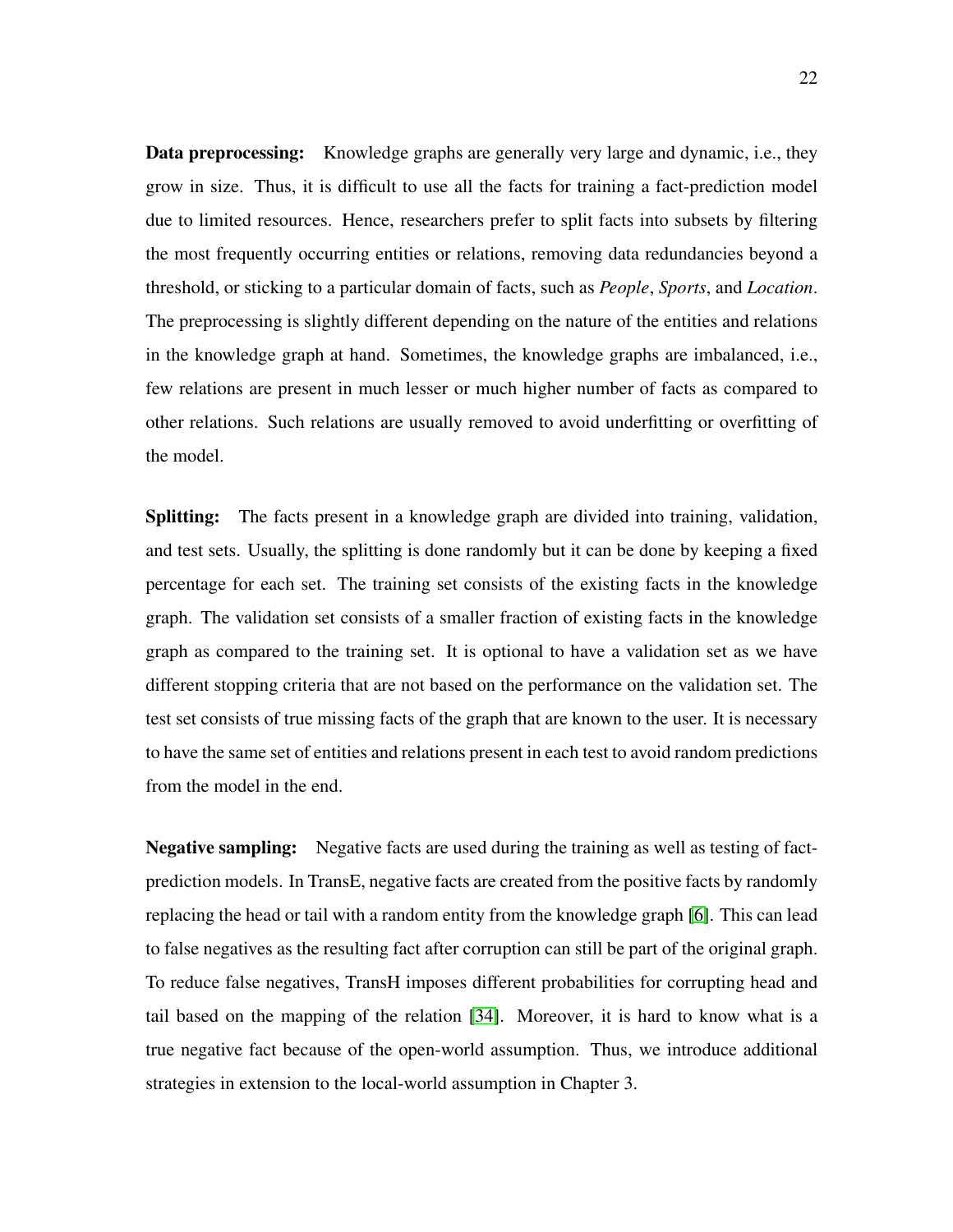**Training:** The objective of the training step is to learn the embedding representations for the entities and relations in the knowledge graph. The embeddings capture the semantic relation between the entities. The embeddings are similar to the weights of a traditional machine model and are inputs to the training step along with the facts. In each iteration, the embeddings are updated based on a loss function. A margin-based loss function captures the distance between positive and negative facts. Training is stopped when the loss function reaches a minimum threshold or a specified number of iterations. Translation-based models use stochastic gradient descent to optimize the loss function and learn the embeddings.

Testing: Fact-prediction models are tested by evaluating the positive facts against their negative counterparts. Mean reciprocal rank and  $Hits@X$  are the two most common metrics used for evaluation. All facts in the test set are ranked against their negative counterparts by comparing the scores of facts. A scoring function calculates the distance of a fact. TransE, TransH, and TransD differ in the way scoring functions are calculated. The mean of the reciprocal rank of all the facts in the test set is reported for analysis. A mean reciprocal rank closer to 1 represents a good prediction model. Similarly, Hits@X captures the percentage of test facts that rank above  $X$  in the test set. The algorithms to compute the metrics are discussed in more detail in Chapter 5.

#### <span id="page-32-0"></span>4.2 OpenKE

OpenKE [\[14\]](#page-49-6) is an open-source framework for fact-prediction models based on knowledge graph embeddings. The framework has separate modules for data preprocessing, negative sampling, fact-prediction models, training, and testing. Independent modules ensure that the framework can be reconfigured in the future for integrating new features. The preliminary tasks like data preprocessing and negative sampling are implemented in C++ to enable multithreading acceleration. Fact-prediction models are implemented in PyTorch to exploit the hardware optimization using tensors, automated gradient descent, and GPU compatibility. This reduces the manual work of calculating gradients and back-propagation. The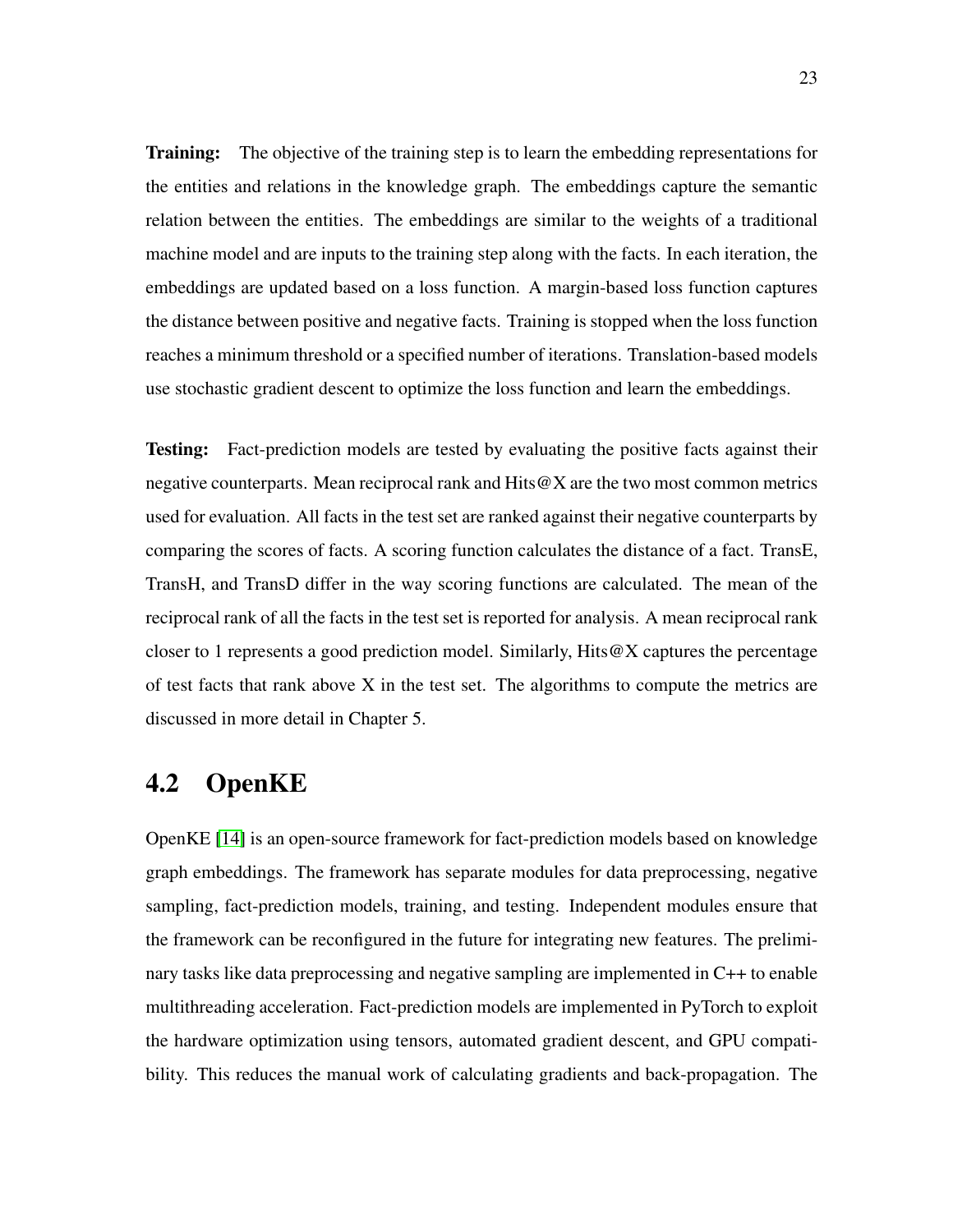model parameters and functionalities are encapsulated into a base class. Each model defines its version of scoring and loss functions by inheriting the base class. Finally, the preprocessed data and the configured models are loaded into the Python environment for training and testing.

Additionally, the framework also provides benchmarking datasets for 8 knowledge graphs. All entities and relations are encoded into ids and the mappings are stored in text files. The splits for training, validation, and test sets are provided for each dataset as separate text files. Each set contains facts in the form of (e1, e2, r), where e1 and e2 are ids of two different entities and r is the id of a relation. Originally, the framework uses offsetbased negative sampling for corrupting facts. In offset-based negative sampling, an offset is added to the original id of the entity that needs to be corrupted. The user can either use Bernouilli distribution or randomly choose to corrupt either the head or the tail of a fact. Ideally, only one negative fact is generated per positive fact. In OpenKE, users can provide a negative rate to generate more than one negative fact per positive fact. We used Python for integrating different negative fact generation strategies with the existing framework.

To enable a simpler integration of new negative fact generation strategies, we converted the original C++ code to Python to preprocess the data and construct negative facts. During training, only the entities from the training set are used to generate corrupted entities. Whereas during testing, all entities from the training, validation, and test set are used to corrupt the facts. To implement Naïve strategy we maintain three sets as we read facts from the data files: entity set to store all the entities, head set to store all entities that have appeared as head in any fact, and test set to store all entities that have appeared as tail in any fact. To compute the corrupted head and tail sets respectively, we subtract the head set from the entity set and tail set from the entity set. Additionally, we maintain dictionaries to compute entities associated with a specific relation and a specific entity. For corrupting a fact using local-closed world assumption, we use the dictionary to obtain the entities associated with the input relation and head/tail and subtract it from the entity set.

To implement typed local-closed world assumption, we store the domain and range of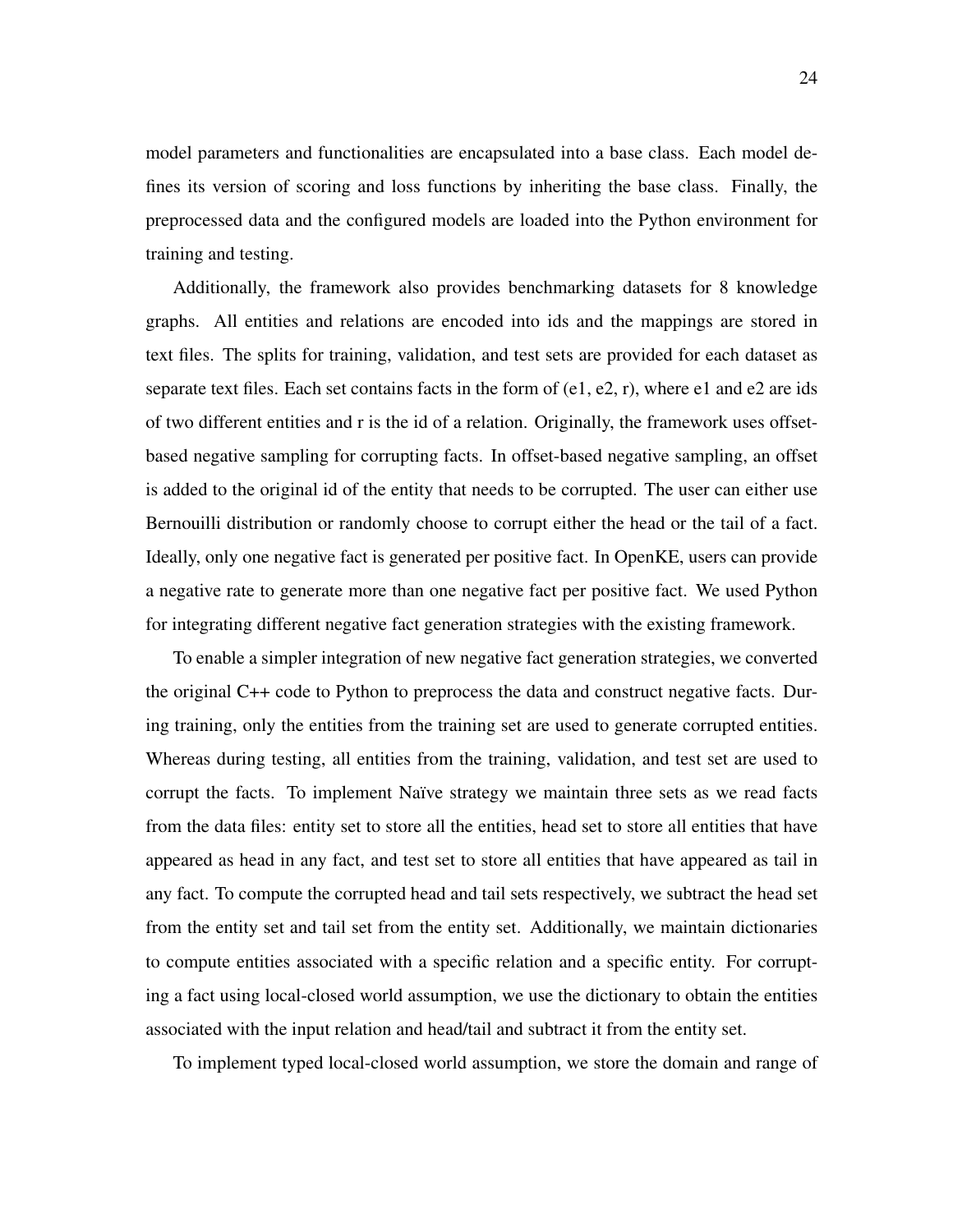each relation in two dictionaries. To corrupt the head of a fact, we subtract the entities associated with the input relation and head/tail from the domain/range of the relation. For corrupting entities using neighborhood-based local-closed world assumption, we precompute the compatible relations using a threshold for overlapping heads and tails. We combine the domains and ranges of compatible relations to obtain candidates for corruption in the neighborhood. Lastly, we subtract the entities associated with the input relation and head/tail from the new domain/range of the relation. Sometimes typed local-closed world assumption and neighborhood-based local-closed world assumption does not produce any candidates for corruption, we resort on local-closed world assumption in such cases.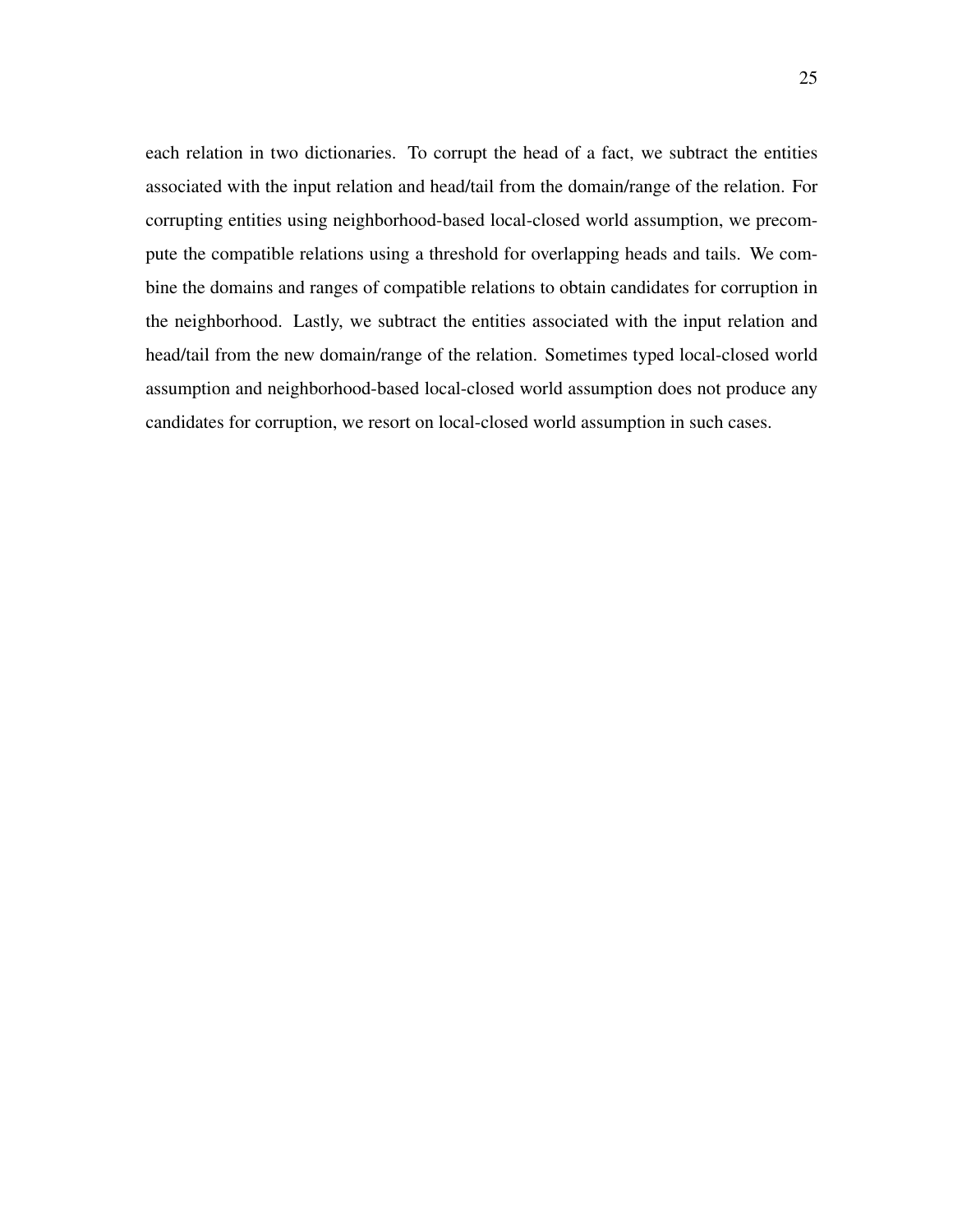# <span id="page-35-0"></span>Chapter 5

## Experiments

This chapter covers the experiment setup, anomalies, datasets, evaluation protocol, and results of our analysis. We discuss the preparation of the experimental setup for the translation-based models and various thresholds for computing negative facts in Section [5.1.](#page-35-1) Section [5.2](#page-36-0) discuss about various data redundancies present in knowledge graphs. In Section [5.3,](#page-37-0) we present the development of different subsets of data by past researchers based on four knowledge graphs: Freebase [\[4\]](#page-48-3), Wordnet [\[11\]](#page-49-3), YAGO [\[22\]](#page-50-5), and NELL [\[23\]](#page-51-2). Section [5.4](#page-39-0) discusses the evaluation protocol covering the ranking criterion and the Hits@X in detail. Lastly, the models are trained and tested with different negative fact generation strategies and the results are presented in Section [5.5.](#page-42-0)

#### <span id="page-35-1"></span>5.1 Experiment Setup

All experiments are conducted on the resources available at the Rochester Institute of Technology's research computing center: https://www.rit.edu/researchcomputing/. The center provides a High-Performance Computing cluster that has  $2304$  cores (Intel $\overline{R}$ ) Xeon $\overline{R}$ ) Gold 6150 CPU @ 2.70GHz), 24 TB RAM, 100 Gbit/sec RoCEv2 interconnect, 16 Nvidia V100 cards, and 96 Nvidia P4 cards. The hyperparameters for the stochastic gradient descent are kept as follows: margin  $\gamma = 5$ , learning rate  $\alpha = 1$ , dimension of embeddings = 200, and maximum number of epochs = 1500. We use the  $L_1$  norm (Manhattan distance) for calculating the scoring function. For training, stochastic gradient descent samples 100 batches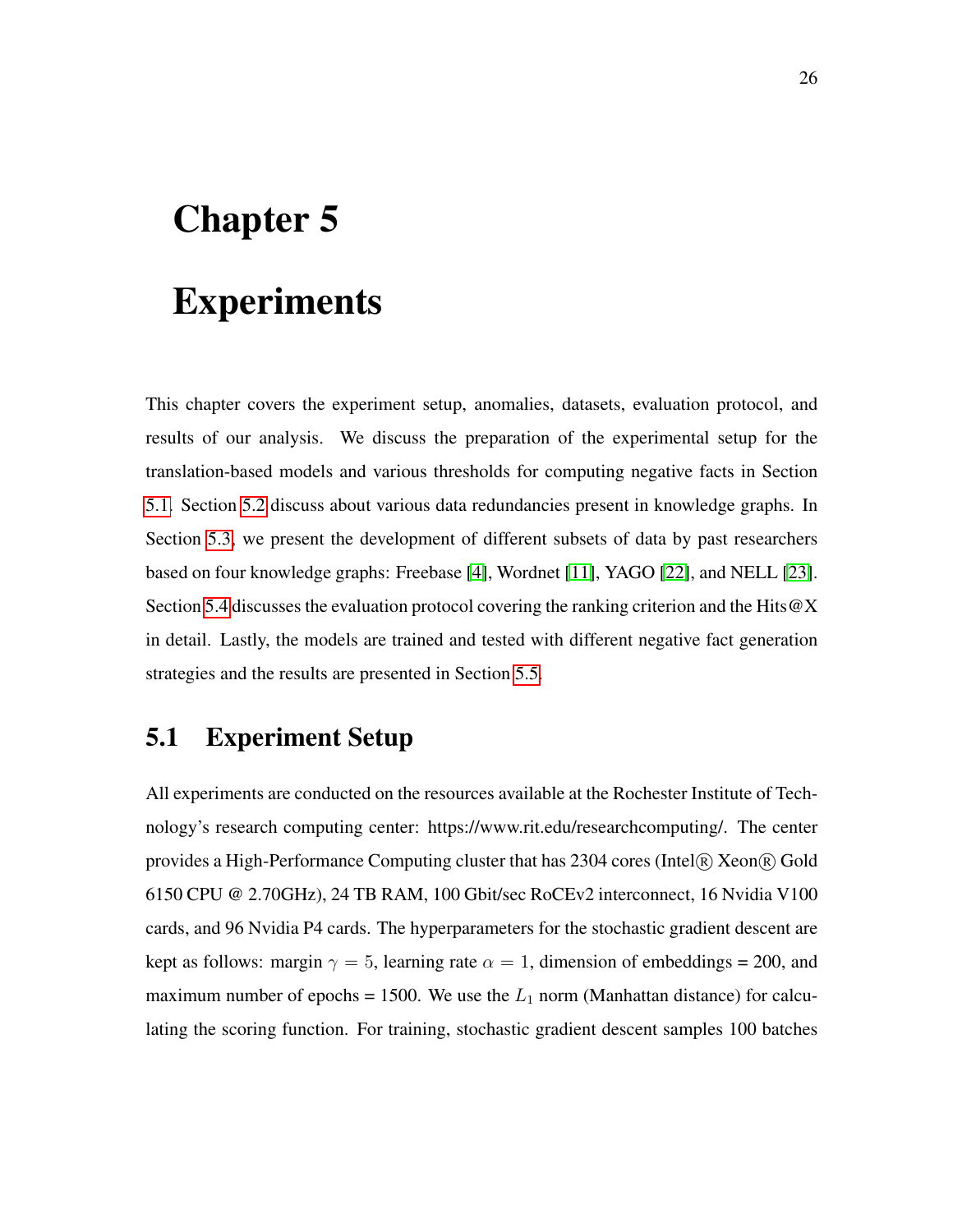per epoch, i.e., the batch size is  $|G_{TE}|/100$ . OpenKE does not have a validation step implemented and we do not use the validation set to stop the training process. Hence, we stop the training process when either the loss is less than 0.01 or the loss remained below 0.1 for the last 50 iterations. While generating negative facts during training, the size of corrupted entities generated per fact is very large, so we sample 7500 corrupted entities in advance. For computing compatible predicates in neighborhood-based local closed-world assumption, the threshold to decide the overlapping between heads and tails is set as 0.75. The negative rates used to generate a number of negative facts per positive fact are set as  $2^i$ where  $i \in [0, 4]$ .

#### <span id="page-36-0"></span>5.2 Anomalies

Anomalies are data redundancies present in a split of a knowledge graph known to abnormally increase a fact prediction models' accuracy [\[1\]](#page-48-5). Akrami et al. [\[1\]](#page-48-5) found that in some datasets, anomalies are naturally present but in some, they were artificially created. Akrami et al. [\[1\]](#page-48-5) observed that anomalies are known to cause overfitting due to the presence of excessive information. Anomalies like near-reverse, near-same, and Cartesian product relations make fact-prediction tasks much easier leading to high accuracy [\[1\]](#page-48-5). To compute near-reverse and near-same relations, we define the pairs of head-tail and the inverse pairs of tail-head for a relation r as follows:

$$
Pairs(r) = \{(h, t) | (h, r, t) \in KG\}, \qquad Pairs^{-1}(r) = \{(t, h) | (h, r, t) \in KG\}
$$

Relations  $r$  and  $r'$  are near-reverse if

$$
Overlap(Pairs(KG, r), Pairs^{-1}(KG, r')) > \theta
$$

where KG is a knowledge graph,  $\theta$  is a threshold and  $Overlap$  is the overlap coefficient defined in section [3.4.](#page-28-0) Relations  $r$  and  $r'$  are near-same if

$$
Overlap(Pairs(KG, r), Pairs(KG, r')) > \theta
$$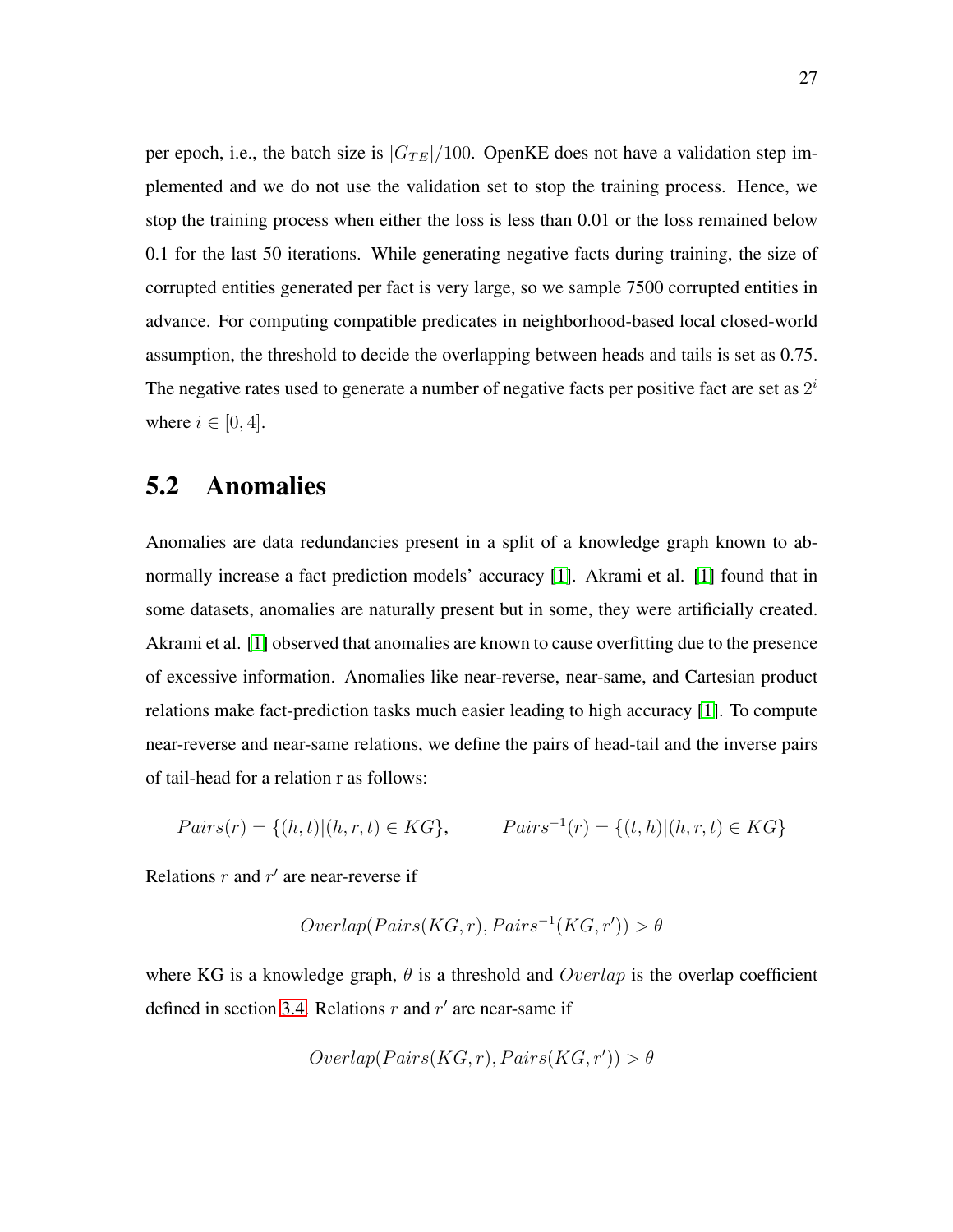For example, *part\_of* and *has\_part* are two near-reverse relations in Wordnet [\[11\]](#page-49-3), and *isAffiliatedTo* and *playsFor* are two near-same relations in YAGO [\[22\]](#page-50-5). A relation is Cartesian product relation if every head in the domain of relation is related to every tail in the range of that relation. Relation r is a Cartesian product relation if the following condition is satisfied:

$$
\frac{|(h,r,t)|(h,r,t) \in KG|}{|Domain(r)||Range(r)|} > \theta
$$

where  $Domain(r)$  and  $Range(r)$  are the domain and range of relation r as defined in section [3.3.](#page-26-1) An example of such a cartesian product relation is the *position* of players on the field in a football game. Since all teams have the same set of positions, fact-prediction for such a relation is not meaningful.

#### <span id="page-37-0"></span>5.3 Datasets

All datasets used in this work are derived from open knowledge graphs. The statistics of the datasets used in the evaluation are shown in Table [5.1.](#page-38-0)  $|E|$  and  $|R|$  denote the total number of entities and relations in each of the datasets.  $|G_{TR}|$ ,  $|G_{VA}|$ , and  $|G_{TE}|$  denote the number of facts in training, validation and test sets, respectively. We removed the anomalies using the threshold  $\theta$  discussed in Section [5.2](#page-36-0) along with entities that were present in the test set but not present in the training set, as the model makes random predictions for such entities.  $|CP|$ ,  $|NS|$ , and  $|NR|$  denote the number of facts containing Cartesian product, near-same, and near-reverse relations.  $|E_{NT}|$  denote the number of entities that are present in the test set but not in the training set.  $|G'_{TE}|$  denote the number of facts after filtering out the anomalies. Our benchmarking datasets are based on the following four knowledge graphs:

Freebase: Freebase is a knowledge graph consisting of 1.9 billion facts majorly contributed by human editors. Google migrated most of its content to Wikidata in 2015. There are two datasets based on Freebase: FB13 and FB15K237. FB13 (Socher et al. [\[28\]](#page-51-8)) is generated by extracting facts from the *People* domain. The data set consists of 13 relations,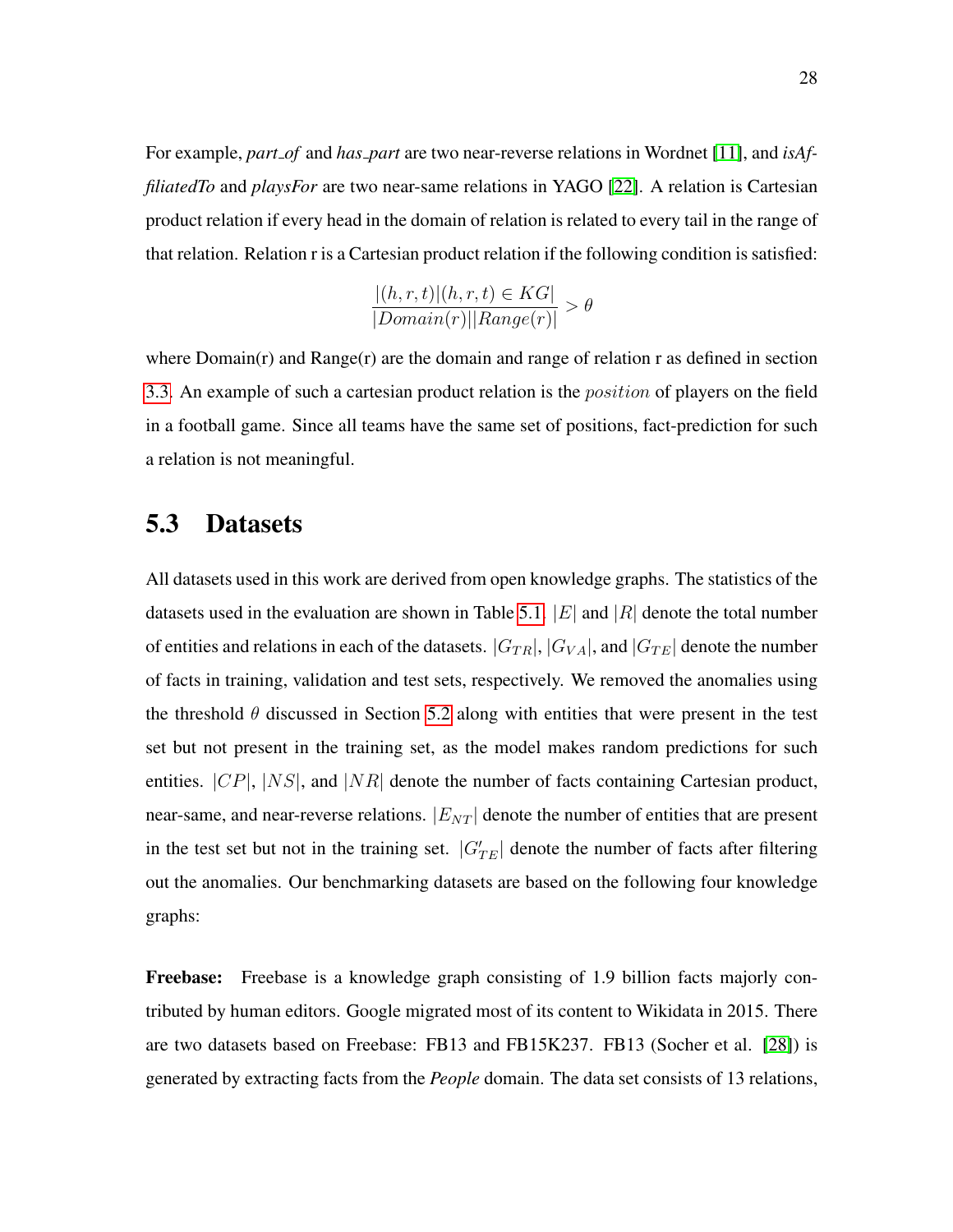<span id="page-38-0"></span>

|                 |         | $R^{\mid}$ | $ G_{TR} $ | $ G_{VA} $ | $ G_{TE} $ | CP       | NS | NR | $E_{NT}$ | $ G'_{TE} $ |
|-----------------|---------|------------|------------|------------|------------|----------|----|----|----------|-------------|
| FB13            | 75,043  | 13         | 316,232    | 5,908      | 23,733     |          |    |    |          | 23,733      |
| FB15K237        | 14.541  | 237        | 272,115    | 17,535     | 20,466     | 17       | 24 | 22 | 29       | 18,891      |
| <b>NELL-995</b> | 75,492  | 200        | 149.678    | 543        | 3,992      |          |    |    | 964      | 2,833       |
| WN18RR          | 40.943  |            | 86,835     | 3.034      | 3,134      | $\Omega$ |    |    | 209      | 2,924       |
| YAGO3-10        | 123,182 | 37         | 1,079,040  | 5,000      | 5,000      |          |    |    | 18       | 1,818       |

Table 5.1: Knowledge graphs under evaluation

such as *place lived*, *place of birth*, *place of death*, *profession*, *spouse*, and *parents*.

FB15K (Bordes et al. [\[6\]](#page-48-0)) is another subset filtered to contain only those entities which have  $100$  mentions in Freebase and are also present in the Wikilinks:  $https:$ [//code.google.com/archive/p/wiki-links/](https://code.google.com/archive/p/wiki-links/) database. It has facts from multiple domains, such as *Sports*, *People*, *Locations*, and *Films*. The dataset is randomly split into training, validation, and test splits. FB15K was further refined to the frequent 401 relations with 97% of facts having near-reverse and near-same counterparts. Thus, the remaining triples are filtered to remove near-reverse and near-same relation resulting in 237 relations (Toutanova et al [\[29\]](#page-51-9)). The resulting dataset is called FB15K237.

Wordnet: Wordnet [\[11\]](#page-49-3) is a dataset of English words that are linked based on lexical relations. The words with similar meanings are grouped into unordered sets that are interchangeable in some context called synsets. The Wordnet database consists of 117000 synsets that are related via hyponymy, hypernymy, synonymy, and antonymy. Among the synsets, the word with more specific meaning is the hyponym to the word with more general meaning. For example, *chair* is the hyponym to *furniture*. Hypernymy is the opposite of hyponymy, i.e the general word is the hypernym to the more specific word. For example, *furniture* is the hypernym to *chair*. Synonyms are the set of words that are closer in meaning to each other. Antonyms are the set of words that are opposite in meaning to each other. WN18 [\[6\]](#page-48-0) is a subset of Wordnet which consists of 18 relations, such as *similar to*, *hypernym*, *member holonym*, *instance hypernym*, *member of domain usage*, *hyponym*, *has part*, *verb group*, and *part of*. WN18 suffers from data redundancy through near-reverse relations, i.e., many facts in the test set are near-reverse of facts in the training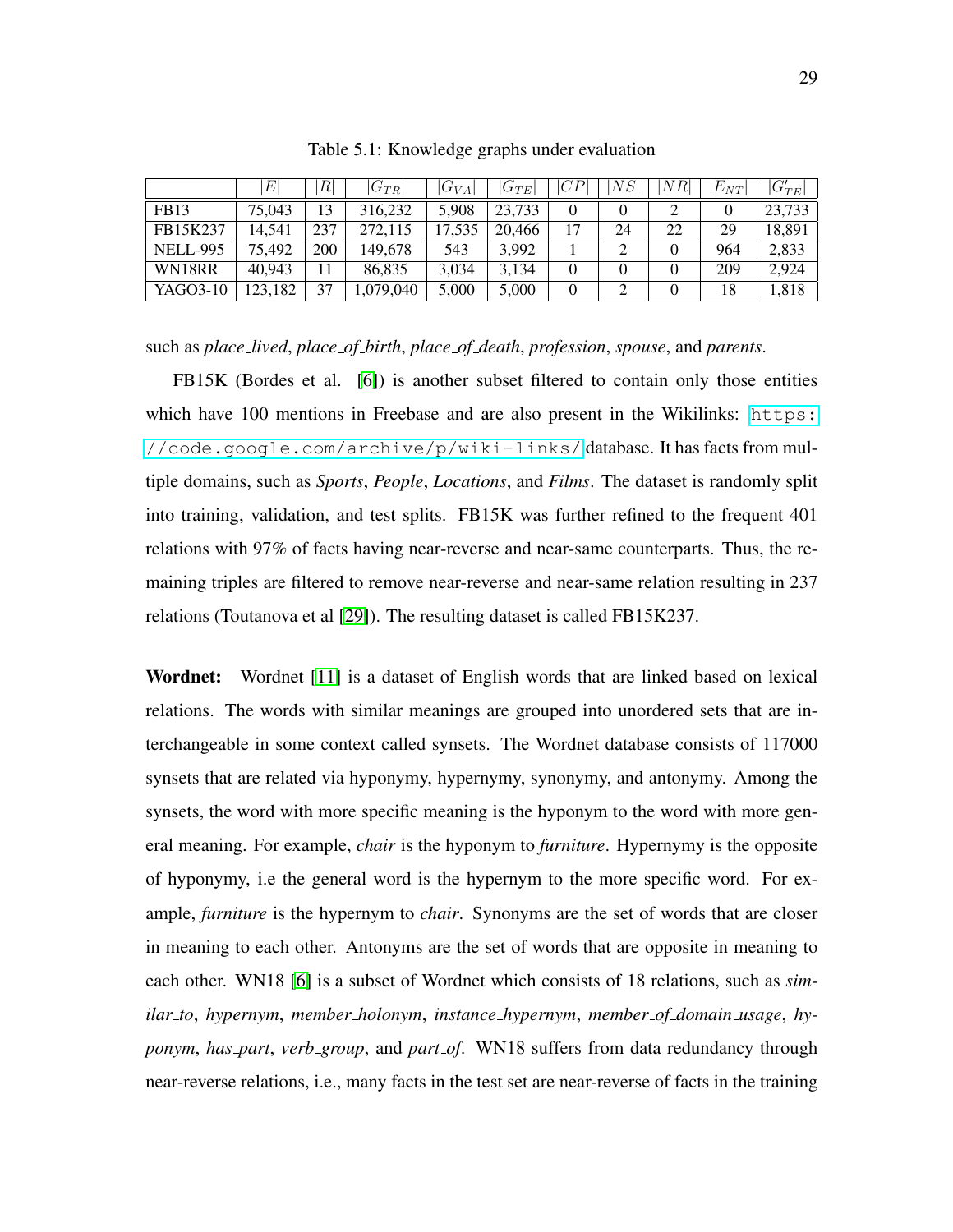set. For instance, *hypernym* and *hyponym* are two near-reverse relations that are present in large proportion. Thus, Minervini et al. [\[8\]](#page-49-7) created WN18RR to filter out near-reverse relations in WN18 resulting in 11 relations.

Yet Another Great Ontology (YAGO): YAGO [\[22\]](#page-50-5) is a knowledge graph derived from Wikipedia, WordNet, and GeoNames. It has more than 120 million facts about nearly 10 million entities. It collates data from 10 sources of Wikipedia in different languages. The dataset consists of 37 relations containing information about people, such as *isCitizenOf*, *hasGender*, *hasWonPrize*, and *isKnownFor*.

Never-Ending Language Learning (NELL): NELL [\[23\]](#page-51-2) is another knowledge graph created by reading the web and extracting structured data from unstructured web pages. NELL has 2810379 facts with 1186 relations. In NELL-995, the facts with relations *generalizations* and *haswikipediaurl* were removed because these relations occurred more than 2 million times in the dataset but did not have any significance. Near-reverse relations were artificially created in this dataset by the authors for a specific task.

#### <span id="page-39-0"></span>5.4 Evaluation metrics

In this Section, we explain different metrics used in the evaluation of the translation-based models [\[6\]](#page-48-0). Algorithm 3 describes the ranking criterion in which the test facts are ranked against the negative facts generated w.r.t. the corrupted head and tail sets  $H'$  and  $T'$  obtained with either of the strategies mentioned in Chapter 3. For each fact  $(h, r, t)$  in the test set, the head is replaced with each of the entities in  $H'$ . The rank  $r<sub>h</sub>$  is determined by comparing the scores of the original fact and the derived negative facts from corrupting the head. Similarly,  $r_t$  is computed by corrupting the tail of the fact with all entities in  $T'$ , calculating their scores, and comparing them with the score of original fact. If the score of the corrupted fact is less than the score of original fact, the rank of original fact is incremented by 1. Ideally, the score of the original fact should be less than the score of all its negative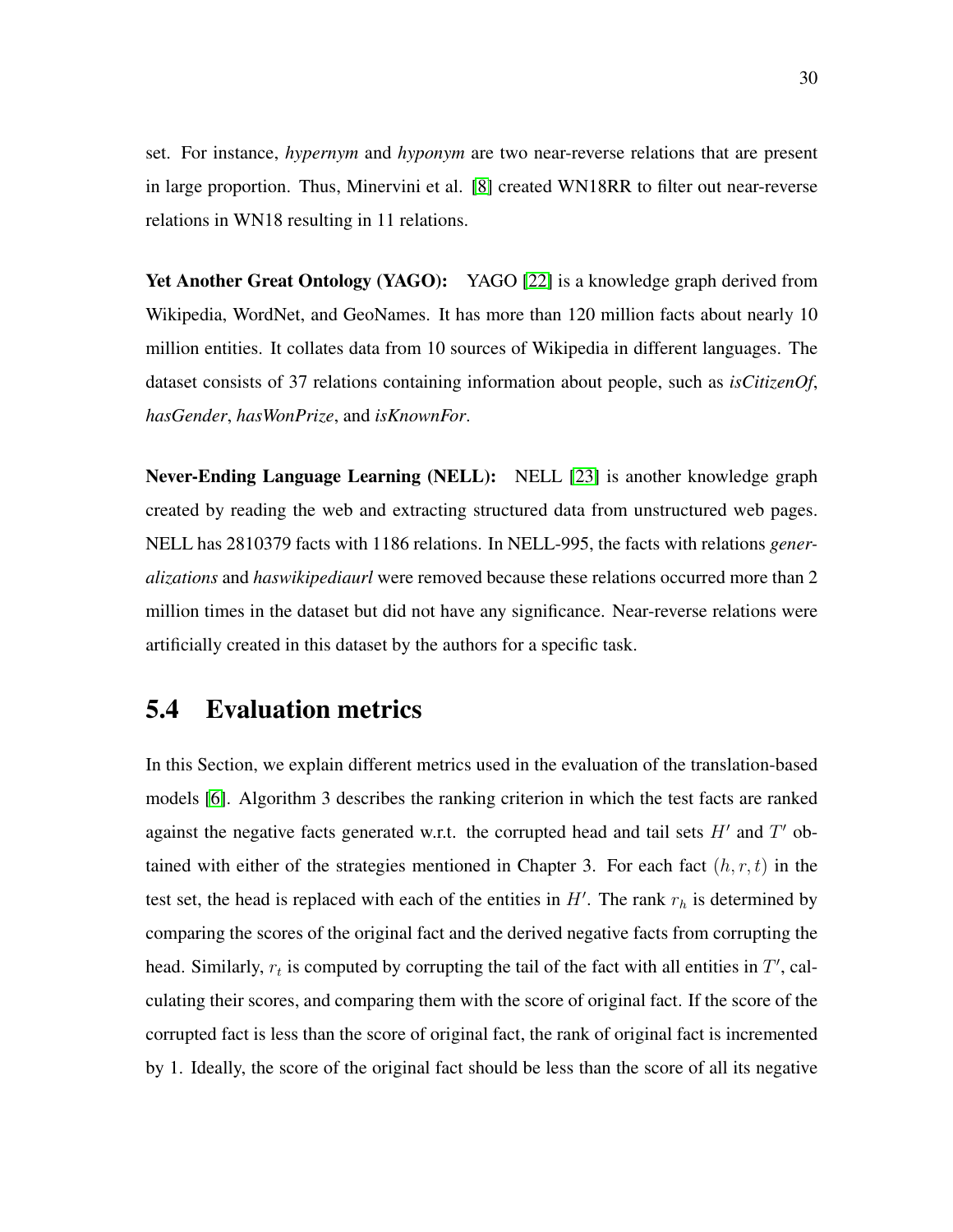counterparts, so that it is ranked highest among them.

Table [5.2](#page-41-0) shows an example of ranking criterion for a test fact (Leo France, countryOf-Birth, Argentina) in Figure [2.1.](#page-15-0) We use the LCWA strategy to generate corrupted tail set  $T'$ which consists of all entities from the knowledge graph except the ones directly related to Leo France and country Of Birth. Thus,  $T'$  consists of all entities from the knowledge graph except Argentina, i.e., {Bolivia, Spain, United Kingdom, Club Bolivar, Real Zaragoza...}. The scores of the original fact and the negative facts generated by corrupting the tail with entities in  $T'$  are calculated. The ranks of the facts are determined by sorting the facts in the ascending order of scores.

We discuss how to compute  $hits@X$ , where X is a arbitrary number greater of equal than 1. For each fact (h, r, t) in the test set, rank  $r_h$  and  $r_t$  is computed as described in Algorithm 3.  $hits@X_h$  is incremented by 1 when  $r_h$  of is less than X. Similarly,  $hits@X_t$ is computed and an average of both  $hits@X_h$  and  $hits@X_t$  is taken over the whole test set. Algorithm 4 illustrates the method to calculate  $hits@X$ .  $hits@X$  measures the proportion of correct facts ranked in top X by the fact-prediction model.  $hits@X$  is a simple metric to understand and, therefore, it is good to explain the behavior of a fact-prediction model. However, comparing hits  $\mathcal{Q}X$  is challenging as it aggregates many individual rankings. Also, any facts ranked below X are considered equally, which does not allow to make precise distinctions. As a result, we report significant differences between hits $@X$  values, that is, more than 5% or so.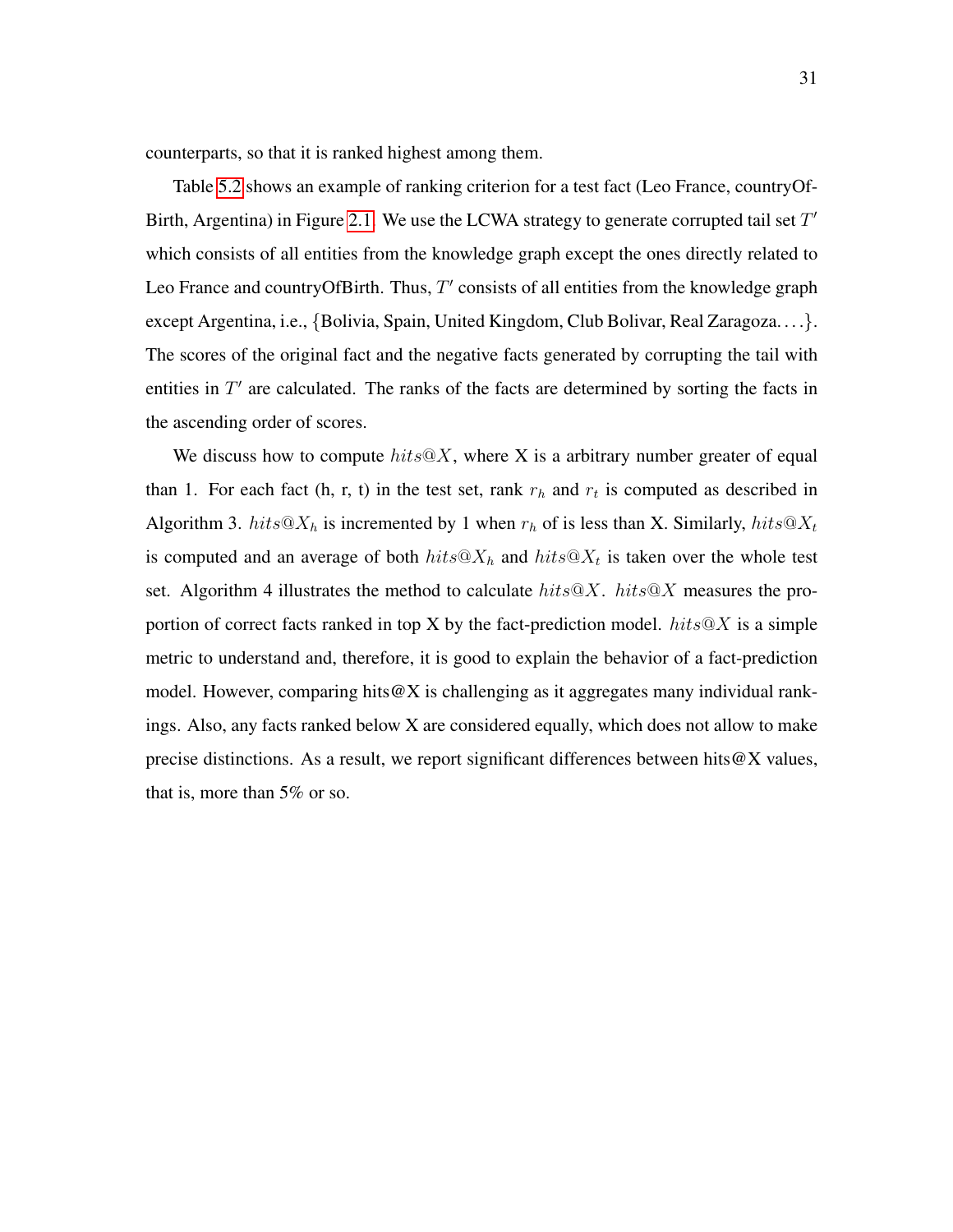<span id="page-41-0"></span>

| Fact                                         | Score | Rank |
|----------------------------------------------|-------|------|
| (Leo France, countryOfBirth, Argentina)      | 64    |      |
| (Leo France, country Of Birth, Spain)        | 112   |      |
| (Leo France, countryOfBirth, Bolivia)        | 145   |      |
| (Leo France, countryOfBirth, United Kingdom) | 159   |      |
| (Leo France, country Of Birth, Club Bolivar) | 165   |      |
| (Leo France, countryOfBirth, Real Zaragoza)  | 180   |      |

Table 5.2: Example of ranking Criterion

#### Algorithm 3: RankingCriterion

**Input:** Test set  $G_{TE}$ , corrupted head set H', corrupted tail set T', negative fact

generation strategy S, trained model M

**Output:** rank of  $(h, r, t)$  when head is corrupted  $r_h$ , rank of  $(h, r, t)$  when tail is

corrupted  $r_t$ 

|                         | 1 for $(h, r, t) \in G_{TE}$ do                                    |
|-------------------------|--------------------------------------------------------------------|
| $\mathbf 2$             | $T_h = corrupt_h(S, (h, r, t))$ ;                                  |
| $\overline{\mathbf{3}}$ | $T_t = corrupt_t(S, (h, r, t))$ ;                                  |
| $\overline{\mathbf{4}}$ | $r_h \leftarrow 1 \; r_t \leftarrow 1$ for $(h', r, t) \in T_h$ do |
| $\overline{\mathbf{5}}$ | if $score(M, (h', r, t)) < score(M, (h, r, t))$ then               |
| $\overline{6}$          | $\begin{array}{ c c }\n r_h \leftarrow r_h + 1\n\end{array}$       |
| $\overline{7}$          | end                                                                |
| 8                       | end                                                                |
| $\boldsymbol{9}$        | for $(h, r, t') \in T_t$ do                                        |
| 10                      | if $score(M, (h, r, t')) < score(M, (h, r, t))$ then               |
| $\overline{11}$         | $\begin{array}{c} \n r_t \leftarrow r_t + 1\n \end{array}$         |
| 12                      | end                                                                |
| 13                      | end                                                                |
| 14 end                  |                                                                    |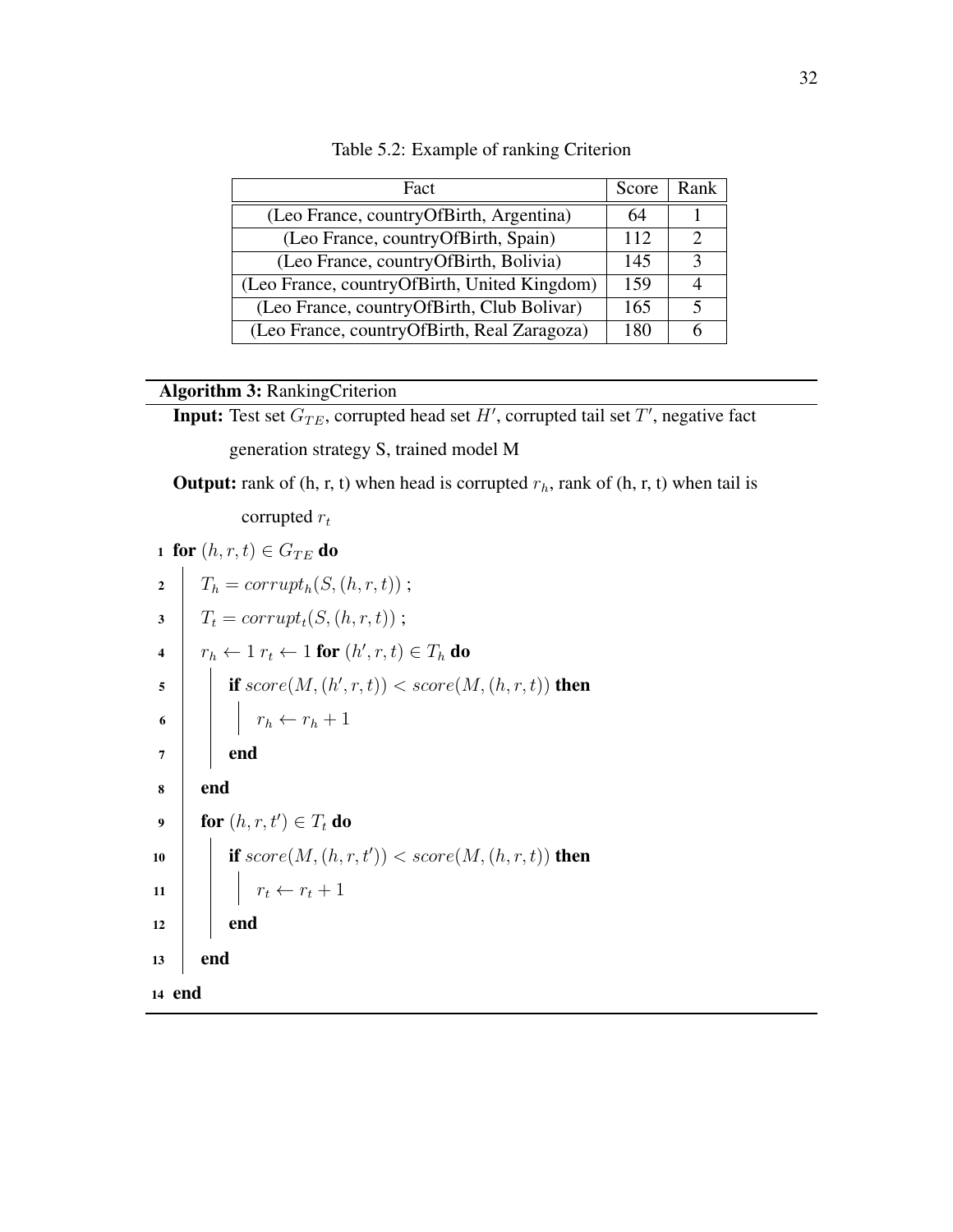#### Algorithm 4: ComputeHits@X

**Input:** Test set  $G_{TE}$ , arbitrary number X, corrupted head set H', corrupted tail set

T', negative fact generation strategy S, trained model M

#### Output: hits@X

1 for  $(h, r, t) \in G_{TE}$  do  $2 \mid r_h, r_t \leftarrow RankingCriterion(G_{TE}, X, H', T', S, M);$  $\mathbf{3}$  | hits $@X_h \leftarrow 0;$ 4  $\int$  hits  $@X_t \leftarrow 0$ ; 5 if  $r_h \leq X$  then 6 |  $hits@X_h \leftarrow hits@X_h + 1$  $7$  end 8 if  $r_t \leq X$  then 9 |  $hits@X_t \leftarrow hits@X_t + 1$ <sup>10</sup> end <sup>11</sup> end 12 hits $@X = \frac{1}{2\sqrt{2}}$  $\frac{1}{2|T|}(hits@X_h + hits@X_t)$ 

#### <span id="page-42-0"></span>5.5 Results

We evaluated TransE (E), TransD (D), and TransH (H) using naive, LCWA, TLCWA, and NLCWA and reported hits@10, i.e., the percentage of facts ranked 10th or above in  $G_{TE}$ for the datasets listed in Table [5.1.](#page-38-0) Since each negative fact generation strategy is expected to produce a different number of negative facts with different levels of semantic plausibility, the model is trained using one strategy at a time and tested using all strategies. A robust model can discard the maximum percentage of negative facts produced by each testing strategy.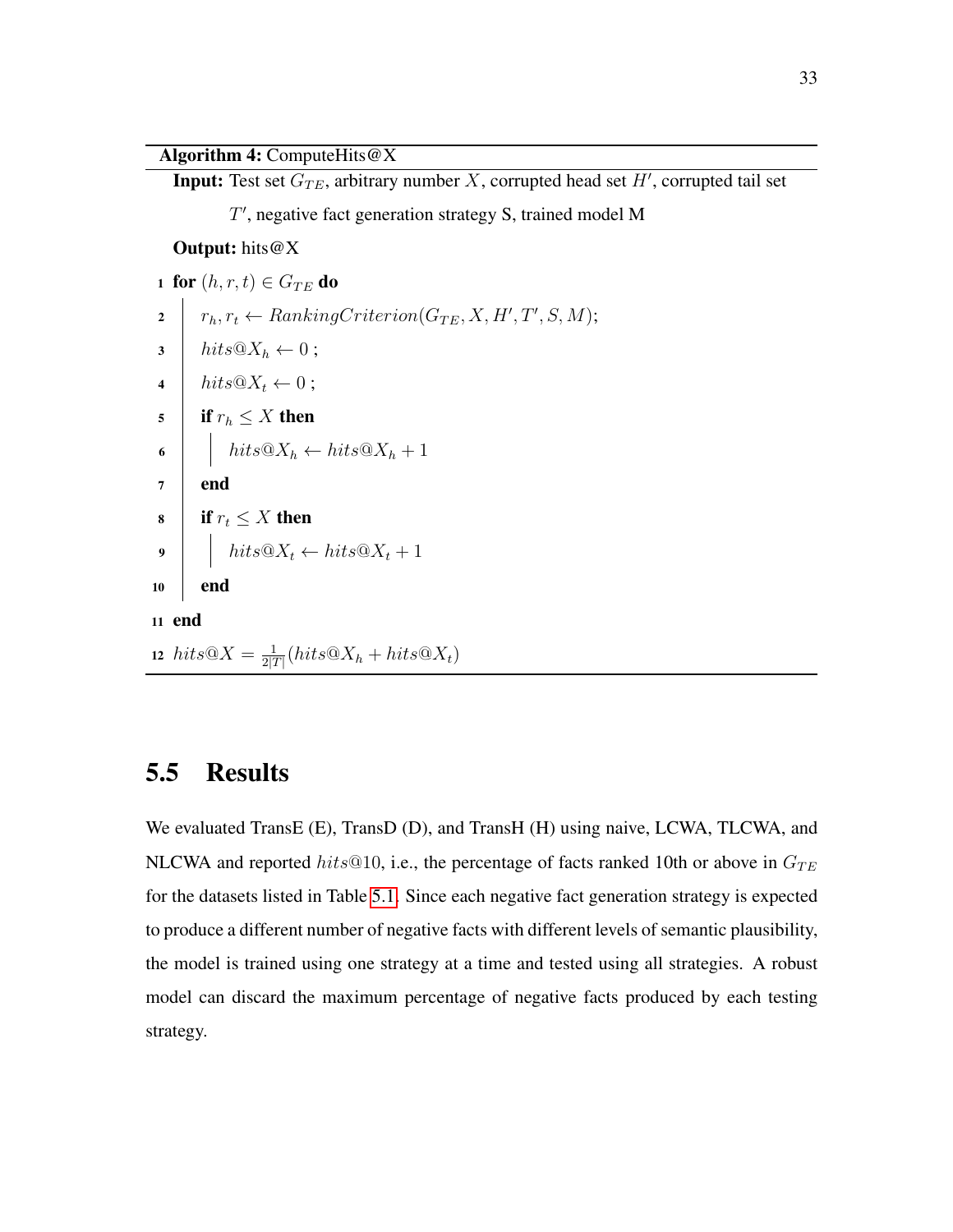<span id="page-43-0"></span>

|                 | Naïve |     |     | <b>LCWA</b> |     |     |     | <b>TLCWA</b> |     | <b>NLCWA</b> |     |     |
|-----------------|-------|-----|-----|-------------|-----|-----|-----|--------------|-----|--------------|-----|-----|
|                 |       | E   | Η   | D           | E   | H   | D   | E            | Η   | D            | E   | H   |
| <b>FB13</b>     |       | .78 | .76 | .26         | .18 | .18 | .27 | .29          | .29 | .27          | .29 | .29 |
| FB15K237        |       | .99 | .99 | .19         | .14 | .13 | .27 | .25          | .25 | .23          | .20 | .19 |
| <b>NELL-995</b> | .95   | .85 | .85 | .43         | .27 | .26 | .54 | .28          | .29 | .53          | .28 | .28 |
| WN18RR          | .84   | .80 | .79 | .01         | .02 | .02 | .03 | .03          | .03 | .01          | .02 | .02 |
| YAGO3-10        | .95   | .70 | .69 | .12         | .05 | .05 | .14 | .13          | .13 | .13          | .13 | .13 |

Table 5.3: Training with naïve

Table 5.4: Training with LCWA

<span id="page-43-1"></span>

|                 | Naïve |     |     | <b>LCWA</b> |     |     |     | <b>TLCWA</b> |     | <b>NLCWA</b> |     |     |
|-----------------|-------|-----|-----|-------------|-----|-----|-----|--------------|-----|--------------|-----|-----|
|                 |       | Е   | Н   |             | Е   | Н   | D   | Е            | Н   |              | E   | H   |
| <b>FB13</b>     | .72   | .51 | .56 | .39         | .20 | .23 | .39 | .30          | .33 | .39          | .30 | .33 |
| FB15K237        | .98   | .96 | .96 | .45         | .35 | .36 | .48 | .37          | .39 | .47          | .36 | .37 |
| <b>NELL-995</b> | .84   | .54 | .57 | .55         | .27 | .27 | .62 | .29          | .29 | .61          | .28 | .29 |
| WN18RR          | .68   | .60 | .60 | .45         | .37 | .37 | .46 | .38          | .39 | .45          | .38 | .38 |
| YAGO3-10        | .83   | .51 | .49 | .38         | .08 | .08 | .40 |              | .18 | .39          |     | 18  |

Training with naïve: When the model is trained using naïve, it achieves high accuracy when tested with naïve itself (Table [5.3\)](#page-43-0). The model's accuracy drops significantly on testing with LCWA, TLCWA, and NLCWA. In the case of WN18RR, the accuracy is close to zero. We believe such a vast difference in accuracy is because the model can recognize more of nonsensical facts produced by naïve rather than challenging, semantically plausible facts produced by other strategies. The variation in the accuracy by testing strategy is evident across all translation-based models.

Training with LCWA: Contrasting to the model trained with naïve (Table [5.3\)](#page-43-0), the model trained with LCWA (Table [5.4\)](#page-43-1) has lower accuracy when tested with naïve. For all datasets, the difference is more than 10-30% except for FB15K237. The accuracy increases significantly when tested with other strategies. However, the accuracy appears to be similar when tested with either LCWA, TLCWA, or NLCWA except for NELL.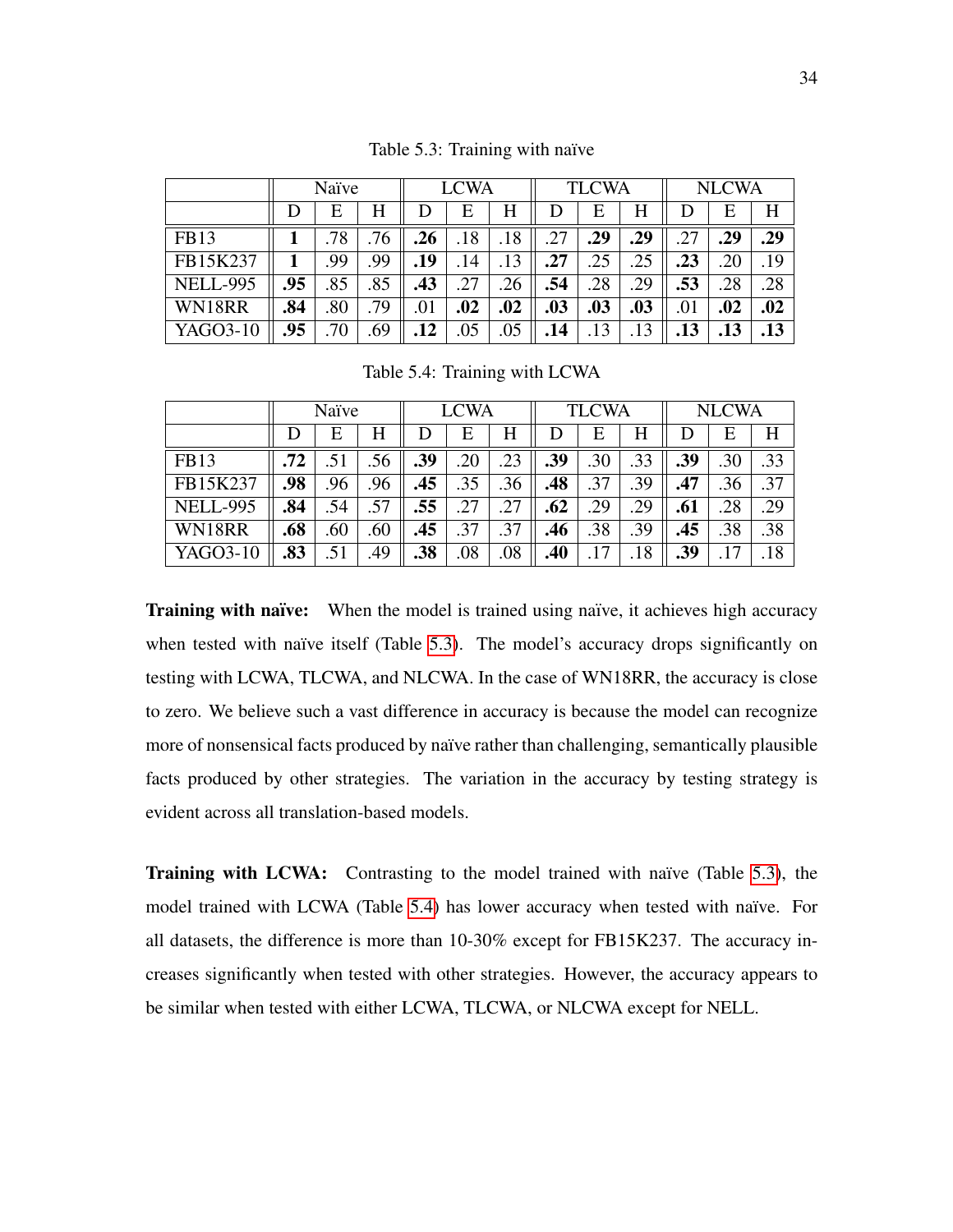<span id="page-44-0"></span>

|                 | Naïve |     |     | <b>LCWA</b> |          |          |     | <b>TLCWA</b> |     | <b>NLCWA</b> |     |     |
|-----------------|-------|-----|-----|-------------|----------|----------|-----|--------------|-----|--------------|-----|-----|
|                 |       | Ε   | H   | D           | Е        | H        | Ð   | E            | H   | Ð            | E   | H   |
| <b>FB13</b>     | .14   | .01 |     | .12         | $\theta$ | $\theta$ | .43 | 15           |     | .41          |     |     |
| FB15K237        | .46   | 22  | .22 | .17         | .06      | .08      | .54 | .42          | .43 | .31          | .14 | .16 |
| <b>NELL-995</b> | .53   | .24 | .25 | .42         | .16      | .16      | .81 | .59          | .59 | .74          | .40 | .40 |
| WN18RR          | .59   | .42 | .43 | .45         | .34      | .34      | .51 | .39          | .40 | .49          | .37 | .37 |
| YAGO3-10        | .36   | .15 | .16 | .19         | .06      | .07      | .48 | .26          | .29 | .40          | .19 | .20 |

Table 5.5: Training with TLCWA

Table 5.6: Training with NLCWA

<span id="page-44-1"></span>

|                 | Naïve |     |     | <b>LCWA</b> |     |     |     | <b>TLCWA</b> |     | <b>NLCWA</b> |     |     |
|-----------------|-------|-----|-----|-------------|-----|-----|-----|--------------|-----|--------------|-----|-----|
|                 |       | Е   | H   |             | Е   | H   | D   | Е            | H   |              | E   | H   |
| <b>FB13</b>     | .22   | .06 | .04 | .10         | .01 |     | .43 | .16          | .16 | .42          | .16 | .16 |
| FB15K237        | .85   | 79  |     | .37         | 26  | .26 | .51 | .41          | .40 | .49          | .37 | .38 |
| <b>NELL-995</b> | .68   | .45 | .46 | .56         | .33 | .33 | .79 | .57          | .60 | .78          | .56 | .56 |
| WN18RR          | .59   | .48 | .48 | .45         | .36 | .36 | .49 | .39          | .39 | .48          | .38 | .38 |
| YAGO3-10        | .52   | .26 | .23 | .26         | .07 | .06 | .49 | .24          | .25 | .46          | .20 | .20 |

Training with TLCWA: Compared to the models trained with naïve (Table [5.3\)](#page-43-0) and LCWA (Table [5.4\)](#page-43-1), the model trained with TLCWA (Table [5.5\)](#page-44-0) achieves lower accuracy when tested with naïve and LCWA. Since TLCWA takes into account more restrictive negative facts for training, the model fails to recognize most of the negative facts generated by naïve and LCWA. The accuracy increases consistently on testing with TLCWA and NLCWA for all datasets except when FB13 is tested with TransE and TransH.

Training with NLCWA: The model trained with NLCWA (Table [5.6\)](#page-44-1) performs slightly better on testing with naïve and LCWA as compared to the model trained with TLCWA (Table [5.5\)](#page-44-0). However, we do not observe major differences in the accuracy on testing with TLCWA and NLCWA. NLCWA considers additional entities for corruption based on the compatibility of relations in the neighborhood. Seldom compatible relations are not found in the neighborhood and the model simply relies on entities generated with TLCWA. Hence, the accuracy of the model trained with TLCWA and NLCWA does not lie far from each other.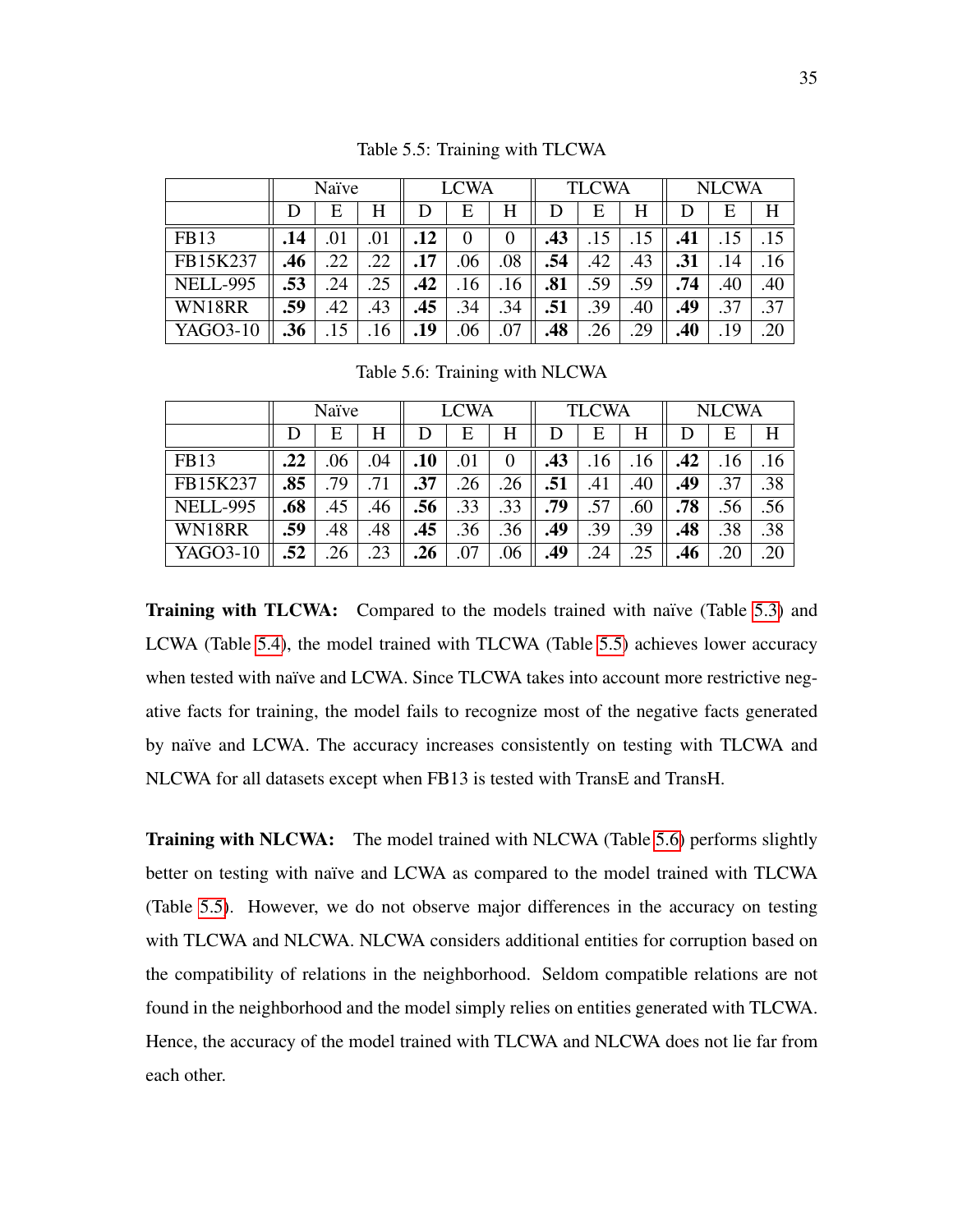<span id="page-45-0"></span>

|                 | Naïve |     |     | <b>LCWA</b> |     |     | <b>TLCWA</b> |     |     | <b>NLCWA</b> |           |     |
|-----------------|-------|-----|-----|-------------|-----|-----|--------------|-----|-----|--------------|-----------|-----|
|                 |       | Е   | H   |             | Е   | Н   | D            | Е   |     |              | E         | H   |
| <b>FB13</b>     | .95   | .69 | .72 | .23         | .05 | .07 | .42          | .29 | .29 | .42          | .29       | .29 |
| FB15K237        | .99   | .96 | .96 | .41         | .32 | .29 | .51          | .41 | .41 | .50          | .39       | .40 |
| <b>NELL-995</b> | .84   | .66 | .67 | .59         | .33 | .31 | .80          | .58 | .57 | .79          | .54       | .54 |
| WN18RR          | .69   | .65 | .64 | .43         | .36 | .36 | .47          | .38 | .39 | .46          | .38       | .38 |
| YAGO3-10        | .85   | .62 | .66 | .34         | .07 | .07 | .48          | .24 | .24 | .45          | $\cdot$ 2 | .20 |

Table 5.7: Training with naïve  $+$  NLCWA

Comparison across translation-based models: It is evident from the results that TransE and TransH have similar accuracies for each strategy utilized to train the model. TransD outperforms TransE and TransH in maximum cases with a difference of more than  $10\%$  in the accuracy. The change in the accuracy is proportional for TransE, TransH, and TransD w.r.t the models trained with different strategies.

Training with naïve and NLCWA: The models trained with NLCWA (Table [5.6\)](#page-44-1) have better accuracy than other models when tested with TLCWA and NLCWA. However, the model's accuracy drops when tested with naive and LCWA. We believe this is because NLCWA is expected to recognize less nonsensical facts as compared to naive and LCWA. The advantage of using NLCWA over LCWA is that only immediate neighbors are used for corruption instead of the whole graph. NLCWA also adds flexibility over TLCWA by adding new candidates that are not available in the domain and range of input relation. To add more robustness to NLCWA, we trained a model with a combination of naïve and NLCWA (Table [5.7\)](#page-45-0). To corrupt a fact using the new strategy, we select randomly between naïve and NLCWA with a probability of 25% and 75% respectively. The accuracy of the model trained with this method outperforms the accuracy of all other models presented before when tested with either of the four strategies.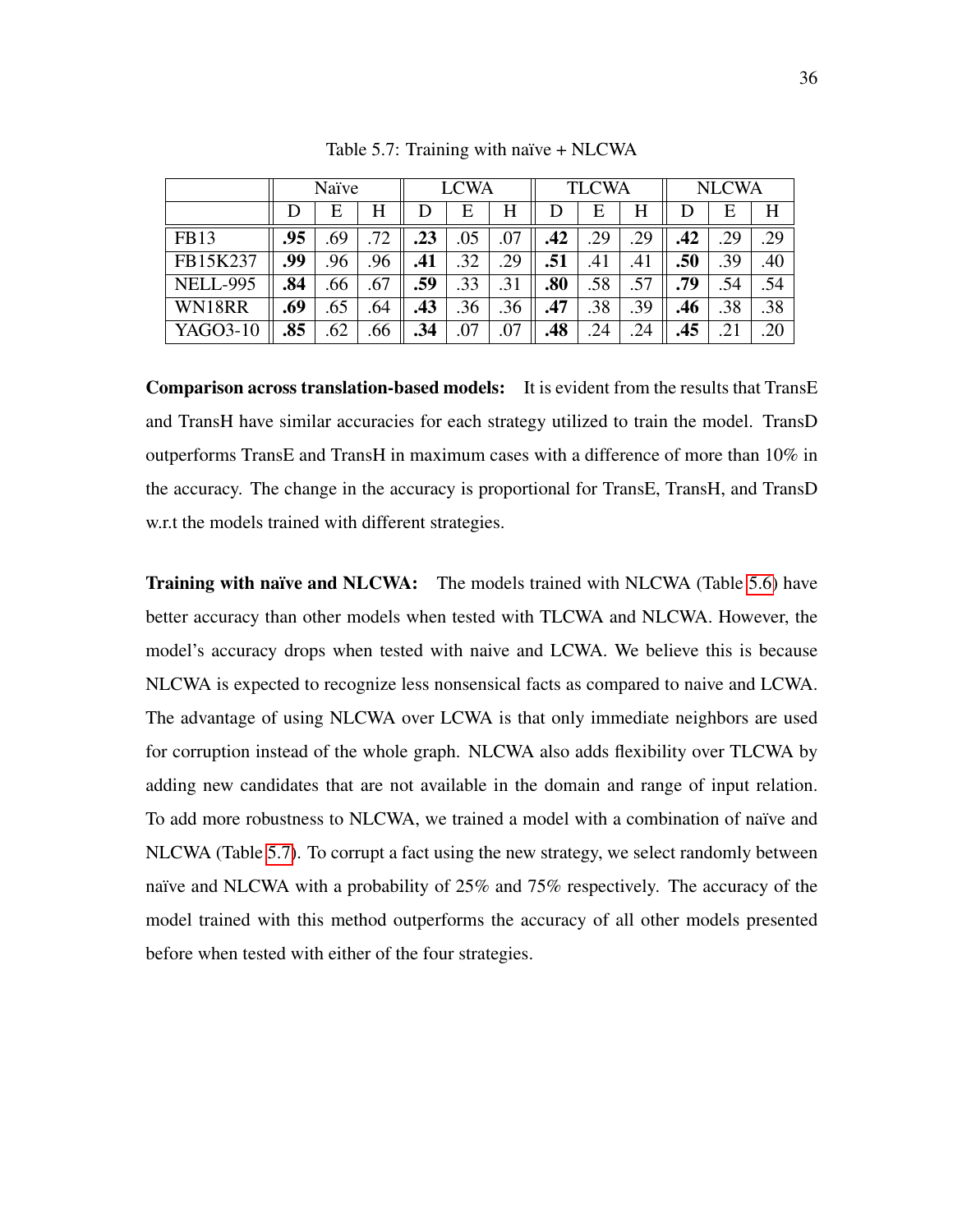# <span id="page-46-0"></span>Chapter 6

## **Conclusions**

#### <span id="page-46-1"></span>6.1 Conclusion

Negative facts produced with naïve and LCWA strategies are expected to be nonsensical rather than semantically plausible. NLCWA and TLCWA are expected to produce fewer nonsensical and more semantically plausible negative facts. We observed that the accuracy of the model varies w.r.t the different strategies used. When models are trained with naïve and LCWA strategies, they recognize better nonsensical facts than semantically plausible facts. Models trained with NLCWA and TLCWA are good at recognizing semantically plausible facts but struggle to recognize nonsensical facts. A model trained with a combination of NLCWA and naïve performs similar to LCWA, i.e., NLCWA+ naïve  $\approx$  LCWA. This suggests that models can be trained using subgraphs based on neighboring facts instead of whole graphs.

#### <span id="page-46-2"></span>6.2 Future Work

The local-closed world assumption uses the entire knowledge graph to generate negative facts which are expensive. Therefore, utilizing neighborhood-based strategies we can train individual models based on subgraphs. Different negative fact generation strategies should be reevaluated based on individual models.

Currently, the datasets are randomly split that alters the topology of the knowledge graph and the training split does not resemble the original graph. Thus, new ways of splitting can be incorporated in further analysis. Current metrics are calculated based on only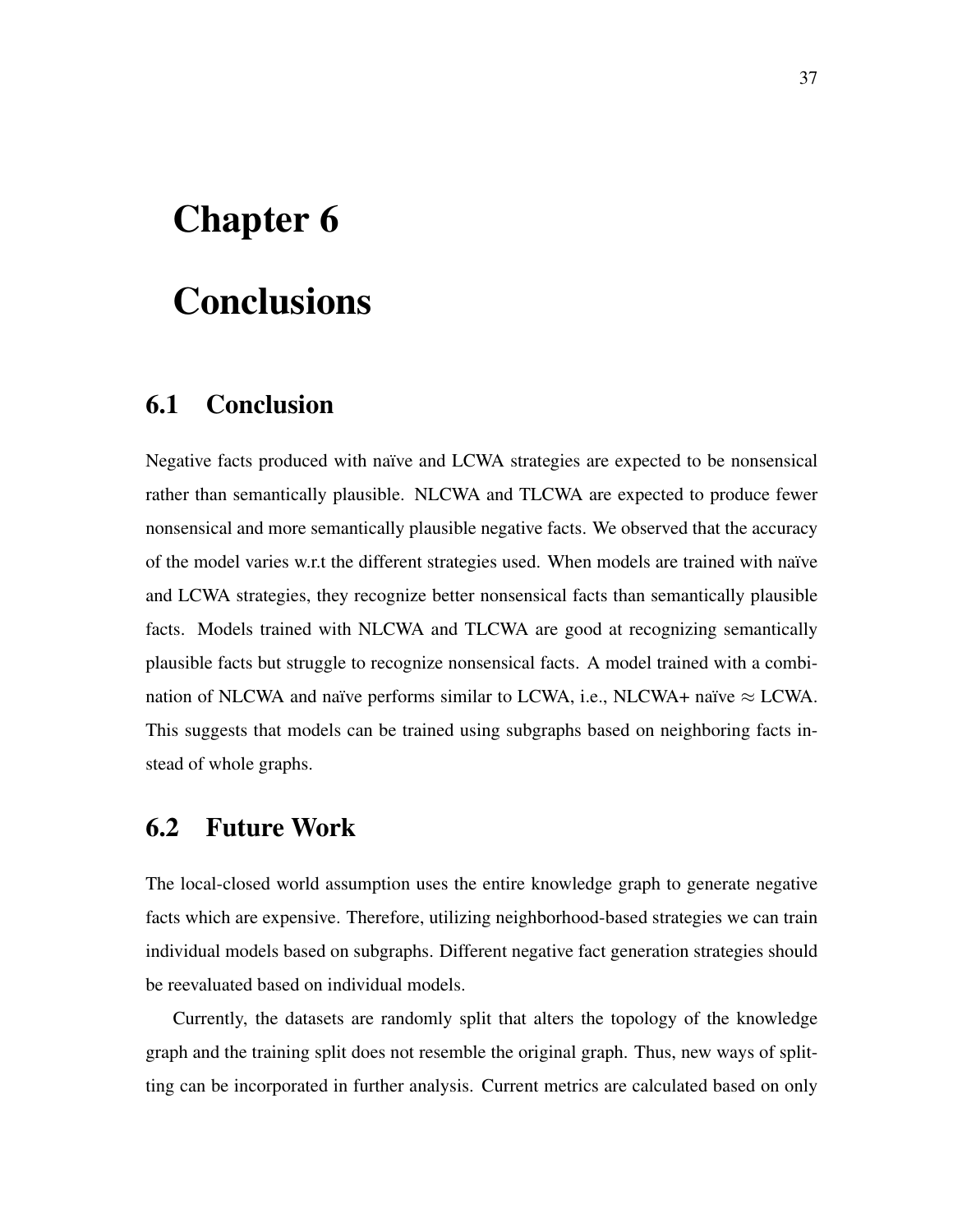the ranks of facts that do not consider the number of negative facts generated per positive fact. Designing a new metric that weighs the number of negative equivalents could be useful for further study.

In NLCWA, we consider the immediate neighbors of relations for generating possible candidates for corruption. Although this gives us additional candidates as compared to that in TLCWA, it does not give us the complete set of entities for corruption. Instead of depending on the immediate neighbors, we can extend the search to k-neighbors and reassess the model accuracy.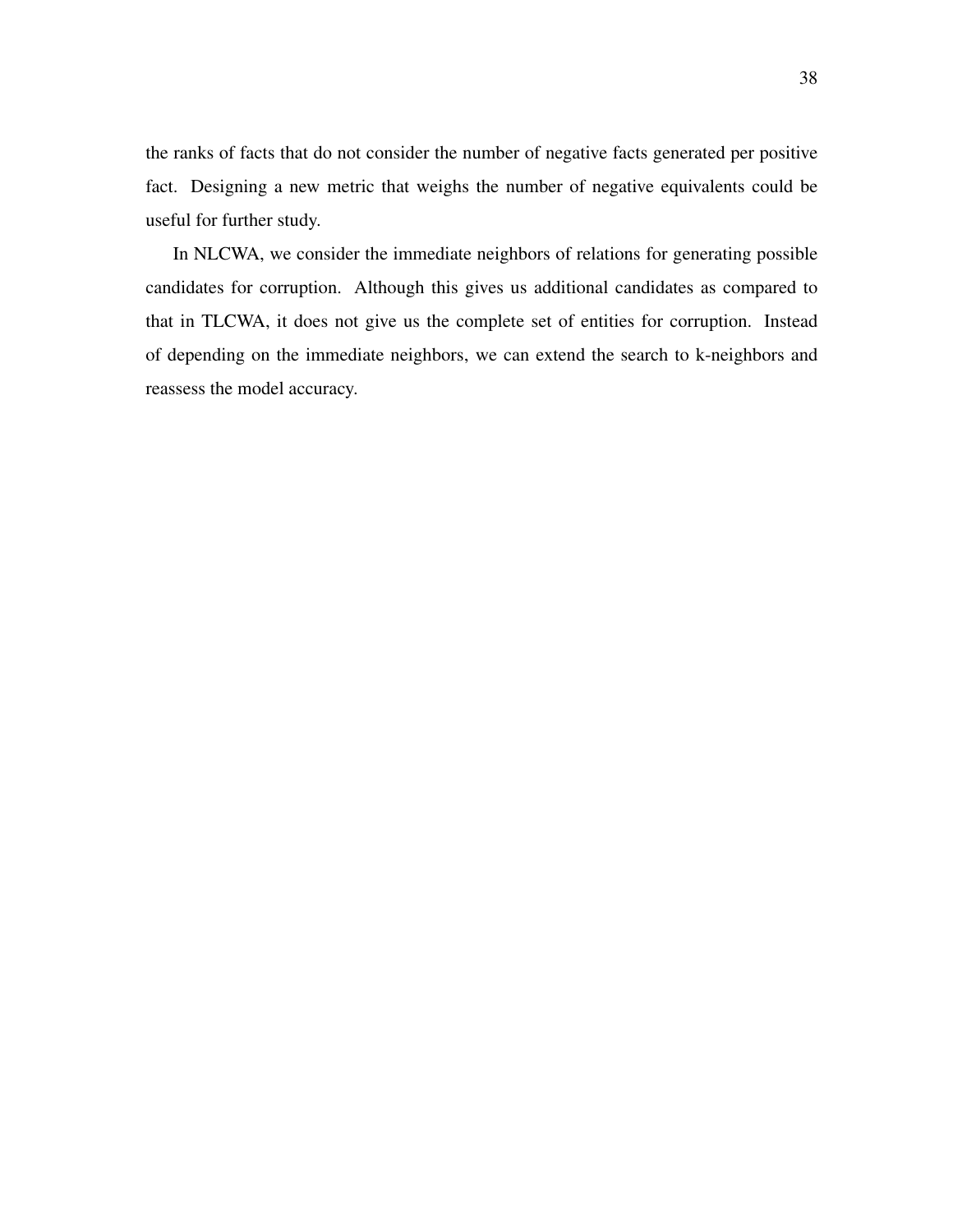## Bibliography

- <span id="page-48-5"></span>[1] Farahnaz Akrami, Mohammed Saeef, Qingheng Zhang, Wei Hu, and Chengkai Li. Realistic re-evaluation of knowledge graph completion methods: An experimental study, 03 2020.
- <span id="page-48-1"></span>[2] Sören Auer, Christian Bizer, Georgi Kobilarov, Jens Lehmann, Richard Cyganiak, and Zachary Ives. Dbpedia: A nucleus for a web of open data. In *Proceedings of the 6th International The Semantic Web and 2nd Asian Conference on Asian Semantic Web Conference*, ISWC'07/ASWC'07, page 722–735, Berlin, Heidelberg, 2007. Springer-Verlag.
- <span id="page-48-4"></span>[3] Laure Berti-Equille. Ml-based knowledge graph curation: Current solutions and challenges. In *Companion Proceedings of The 2019 World Wide Web Conference*, WWW '19, page 938–939, New York, NY, USA, 2019. Association for Computing Machinery.
- <span id="page-48-3"></span>[4] Kurt Bollacker, Colin Evans, Praveen Paritosh, Tim Sturge, and Jamie Taylor. Freebase: a collaboratively created graph database for structuring human knowledge. In *Proceedings of the 2008 ACM SIGMOD international conference on Management of data*, pages 1247–1250, 2008.
- <span id="page-48-2"></span>[5] Antoine Bordes and Evgeniy Gabrilovich. Constructing and mining web-scale knowledge graphs: Kdd 2014 tutorial. In *Proceedings of the 20th ACM SIGKDD International Conference on Knowledge Discovery and Data Mining*, KDD '14, page 1967, New York, NY, USA, 2014. Association for Computing Machinery.
- <span id="page-48-0"></span>[6] Antoine Bordes, Nicolas Usunier, Alberto Garcia-Durán, Jason Weston, and Oksana Yakhnenko. Translating embeddings for modeling multi-relational data. In *Proceedings of the 26th International Conference on Neural Information Processing Systems - Volume 2*, NIPS'13, page 2787–2795, Red Hook, NY, USA, 2013. Curran Associates Inc.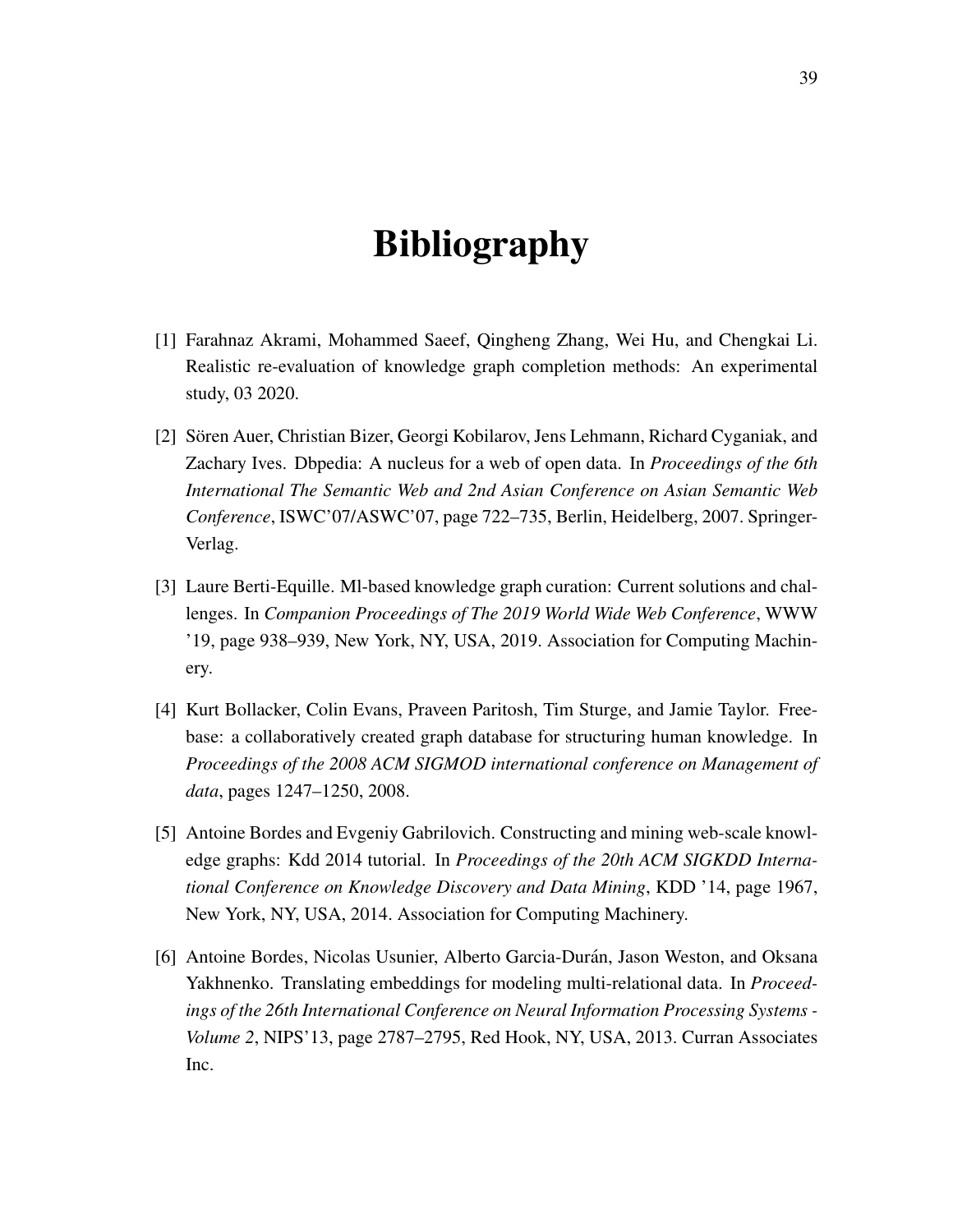- <span id="page-49-2"></span>[7] David Carral, Cristina Feier, Bernardo Cuenca Grau, Pascal Hitzler, and Ian Horrocks. Pushing the boundaries of tractable ontology reasoning. In Peter Mika, Tania Tudorache, Abraham Bernstein, Chris Welty, Craig Knoblock, Denny Vrandečić, Paul Groth, Natasha Noy, Krzysztof Janowicz, and Carole Goble, editors, *The Semantic Web – ISWC 2014*, pages 148–163, Cham, 2014. Springer International Publishing.
- <span id="page-49-7"></span>[8] Tim Dettmers, Pasquale Minervini, Pontus Stenetorp, and Sebastian Riedel. Convolutional 2d knowledge graph embeddings. In *Thirty-Second AAAI Conference on Artificial Intelligence*, 2018.
- <span id="page-49-0"></span>[9] Xin Luna Dong, Evgeniy Gabrilovich, Geremy Heitz, Wilko Horn, Ni Lao, Kevin Murphy, Thomas Strohmann, Shaohua Sun, and Wei Zhang. Knowledge vault: A web-scale approach to probabilistic knowledge fusion. In *The 20th ACM SIGKDD International Conference on Knowledge Discovery and Data Mining, KDD '14, New York, NY, USA - August 24 - 27, 2014*, pages 601–610, 2014. Evgeniy Gabrilovich Wilko Horn Ni Lao Kevin Murphy Thomas Strohmann Shaohua Sun Wei Zhang Geremy Heitz.
- <span id="page-49-5"></span>[10] Lucas Drumond, Steffen Rendle, and Lars Schmidt-Thieme. Predicting rdf triples in incomplete knowledge bases with tensor factorization. In *Proceedings of the 27th Annual ACM Symposium on Applied Computing*, SAC '12, page 326–331, New York, NY, USA, 2012. Association for Computing Machinery.
- <span id="page-49-3"></span>[11] Christiane Fellbaum. Wordnet. *The encyclopedia of applied linguistics*, 2012.
- <span id="page-49-1"></span>[12] Luis Antonio Galárraga, Christina Teflioudi, Katja Hose, and Fabian Suchanek. Amie: association rule mining under incomplete evidence in ontological knowledge bases. In *Proceedings of the 22nd international conference on World Wide Web*, pages 413–422, 2013.
- <span id="page-49-4"></span>[13] Shu Guo, Quan Wang, Bin Wang, Lihong Wang, and Li Guo. Semantically smooth knowledge graph embedding. In *Proceedings of the 53rd Annual Meeting of the Association for Computational Linguistics and the 7th International Joint Conference on Natural Language Processing (Volume 1: Long Papers)*, pages 84–94, 2015.
- <span id="page-49-6"></span>[14] Xu Han, Shulin Cao, Xin Lv, Yankai Lin, Zhiyuan Liu, Maosong Sun, and Juanzi Li. OpenKE: An open toolkit for knowledge embedding. In *Proceedings of the 2018 Conference on Empirical Methods in Natural Language Processing: System*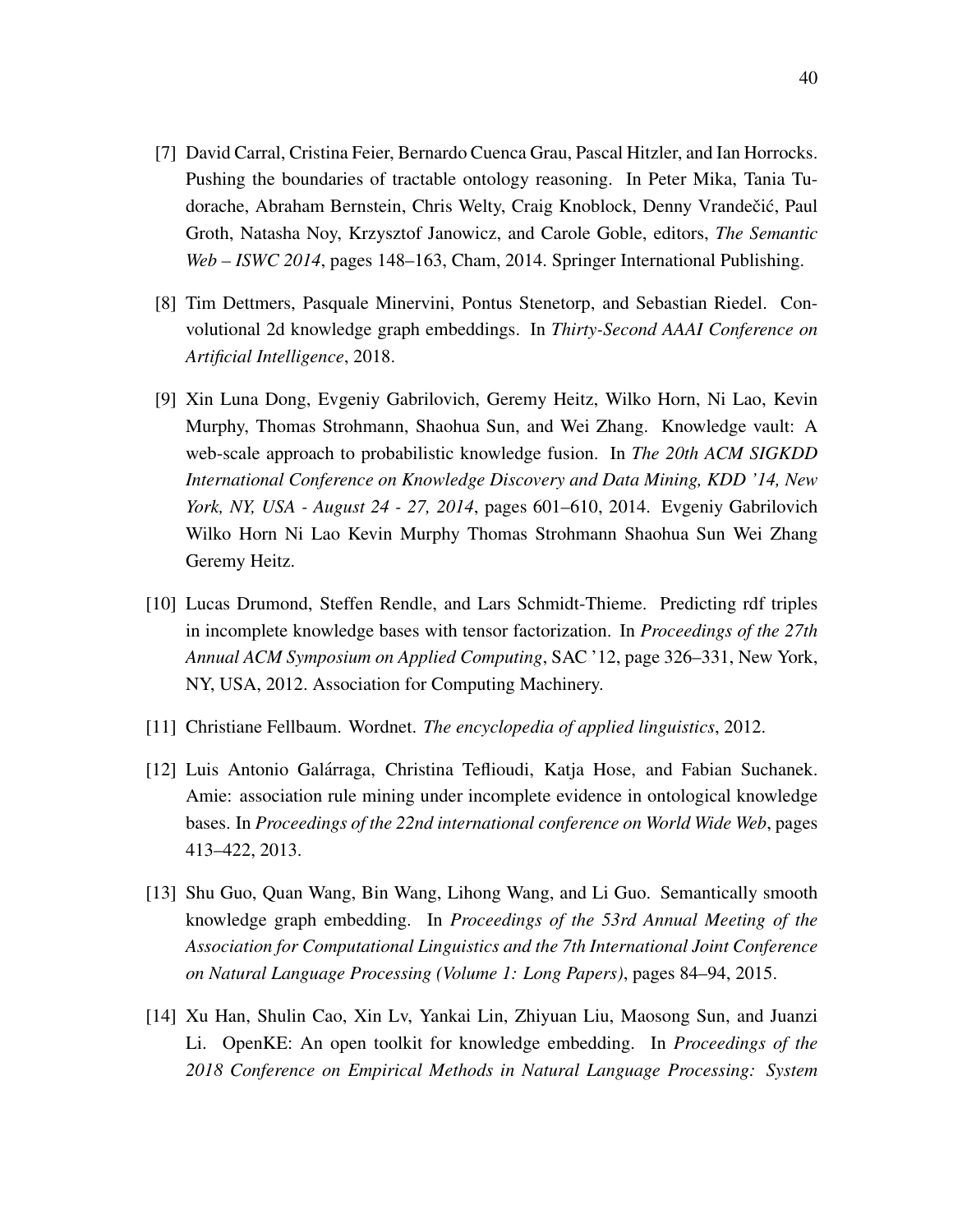*Demonstrations*, pages 139–144, Brussels, Belgium, November 2018. Association for Computational Linguistics.

- <span id="page-50-1"></span>[15] Aidan Hogan, Eva Blomqvist, Michael Cochez, Claudia d'Amato, Gerard de Melo, Claudio Gutierrez, Jose Labra Gayo, Sabrina Kirrane, Sebastian Neumaier, Axel Polleres, Roberto Navigli, Axel-Cyrille Ngonga Ngomo, Sabbir Rashid, Anisa Rula, Lukas Schmelzeisen, Juan Sequeda, Steffen Staab, and Antoine Zimmermann. Knowledge graphs. 03 2020.
- <span id="page-50-3"></span>[16] Viet-Phi Huynh and Paolo Papotti. A benchmark for fact checking algorithms built on knowledge bases. In *Proceedings of the 28th ACM International Conference on Information and Knowledge Management*, CIKM '19, page 689–698, New York, NY, USA, 2019. Association for Computing Machinery.
- <span id="page-50-2"></span>[17] Guoliang Ji, Shizhu He, Liheng Xu, Kang Liu, and Jun Zhao. Knowledge graph embedding via dynamic mapping matrix. In *Proceedings of the 53rd annual meeting of the association for computational linguistics and the 7th international joint conference on natural language processing (volume 1: Long papers)*, pages 687–696, 2015.
- <span id="page-50-6"></span>[18] Bhushan Kotnis and Vivi Nastase. Analysis of the impact of negative sampling on link prediction in knowledge graphs. *arXiv preprint arXiv:1708.06816*, 2017.
- <span id="page-50-4"></span>[19] Denis Krompaß, Stephan Baier, and Volker Tresp. Type-constrained representation learning in knowledge graphs. In *International semantic web conference*, pages 640– 655. Springer, 2015.
- <span id="page-50-7"></span>[20] Yankai Lin, Zhiyuan Liu, Huanbo Luan, Maosong Sun, Siwei Rao, and Song Liu. Modeling relation paths for representation learning of knowledge bases. *arXiv preprint arXiv:1506.00379*, 2015.
- <span id="page-50-0"></span>[21] Yankai Lin, Zhiyuan Liu, Maosong Sun, Yang Liu, and Xuan Zhu. Learning entity and relation embeddings for knowledge graph completion. In *Twenty-ninth AAAI conference on artificial intelligence*, 2015.
- <span id="page-50-5"></span>[22] Farzaneh Mahdisoltani, Joanna Biega, and Fabian M Suchanek. Yago3: A knowledge base from multilingual wikipedias. 2013.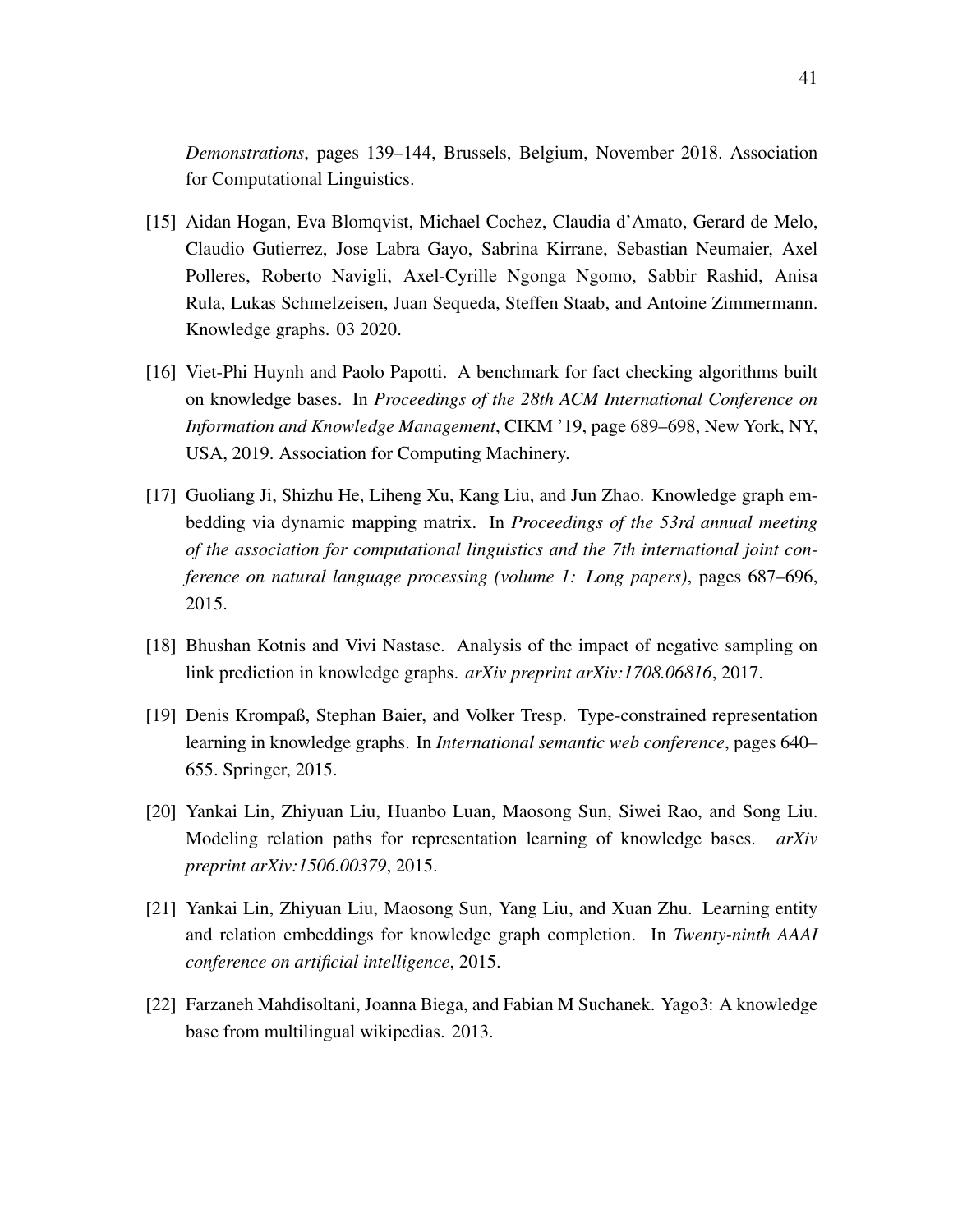- <span id="page-51-2"></span>[23] T. Mitchell, W. Cohen, E. Hruschka, P. Talukdar, J. Betteridge, A. Carlson, B. Dalvi, M. Gardner, B. Kisiel, J. Krishnamurthy, N. Lao, K. Mazaitis, T. Mohamed, N. Nakashole, E. Platanios, A. Ritter, M. Samadi, B. Settles, R. Wang, D. Wijaya, A. Gupta, X. Chen, A. Saparov, M. Greaves, and J. Welling. Never-ending learning. In *Proceedings of the Twenty-Ninth AAAI Conference on Artificial Intelligence (AAAI-15)*, 2015.
- <span id="page-51-1"></span>[24] Heiko Paulheim. Knowledge graph refinement: A survey of approaches and evaluation methods. *Semantic Web*, 8:489–508, 12 2016.
- <span id="page-51-7"></span>[25] Heiko Paulheim and Christian Bizer. Type inference on noisy rdf data. In *International semantic web conference*, pages 510–525. Springer, 2013.
- <span id="page-51-3"></span>[26] Ian S. Robinson, Jim Webber, and Emil Eifrém. Graph databases. 2013.
- <span id="page-51-5"></span>[27] Sebastian Ruder. An overview of gradient descent optimization algorithms. *arXiv preprint arXiv:1609.04747*, 2016.
- <span id="page-51-8"></span>[28] Richard Socher, Danqi Chen, Christopher D Manning, and Andrew Ng. Reasoning with neural tensor networks for knowledge base completion. In *Advances in neural information processing systems*, pages 926–934, 2013.
- <span id="page-51-9"></span>[29] Kristina Toutanova and Danqi Chen. Observed versus latent features for knowledge base and text inference. In *Proceedings of the 3rd Workshop on Continuous Vector Space Models and their Compositionality*, pages 57–66, 2015.
- <span id="page-51-6"></span>[30] Kristina Toutanova, Xi Victoria Lin, Wen-tau Yih, Hoifung Poon, and Chris Quirk. Compositional learning of embeddings for relation paths in knowledge base and text. In *Proceedings of the 54th Annual Meeting of the Association for Computational Linguistics (Volume 1: Long Papers)*, pages 1434–1444, 2016.
- <span id="page-51-0"></span>[31] Denny Vrandečić and Markus Krötzsch. Wikidata: A free collaborative knowledgebase. *Commun. ACM*, 57(10):78–85, September 2014.
- <span id="page-51-4"></span>[32] Quan Wang, Zhendong Mao, Bin Wang, and Li Guo. Knowledge graph embedding: A survey of approaches and applications. *IEEE Transactions on Knowledge and Data Engineering*, PP:1–1, 09 2017.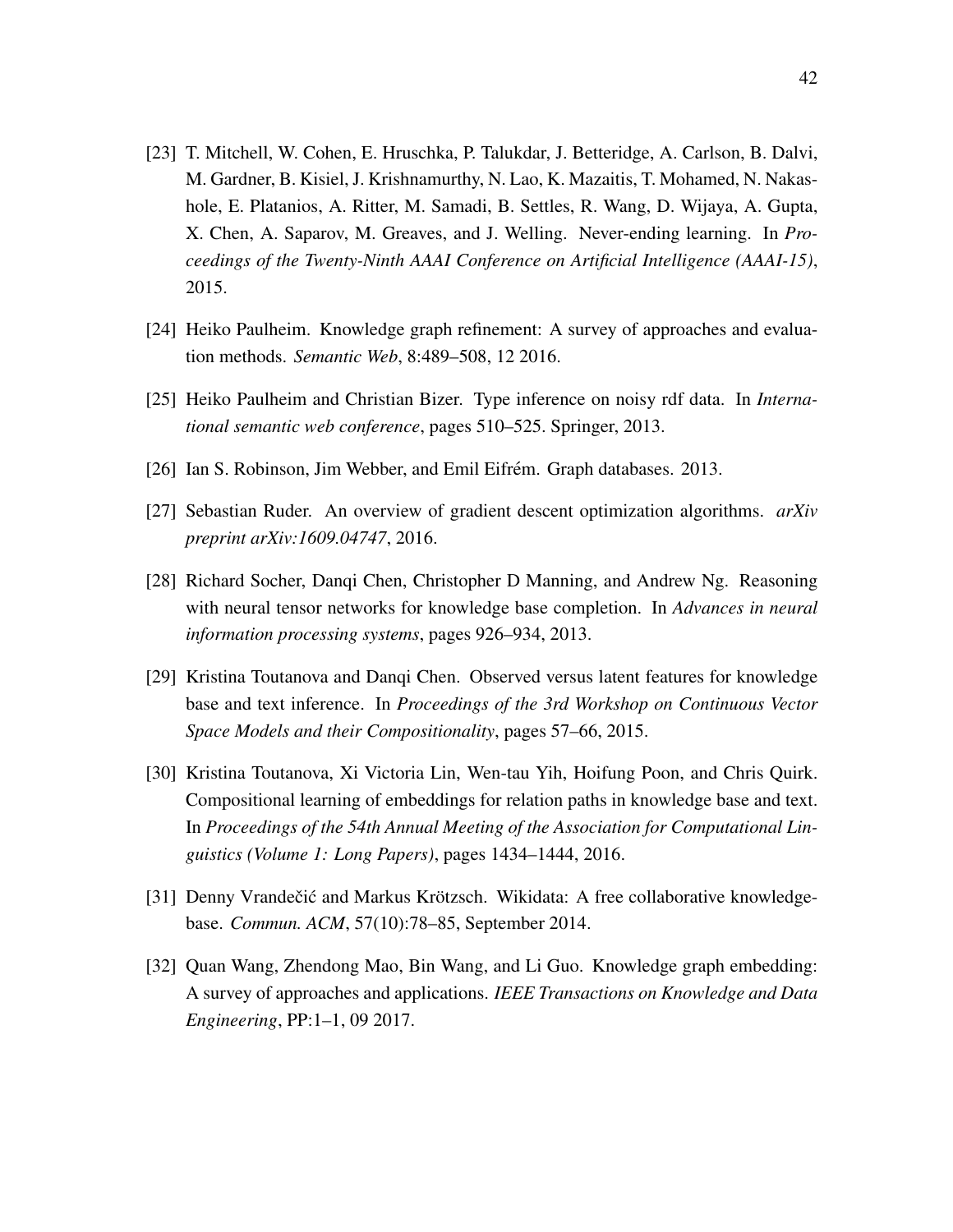- <span id="page-52-4"></span>[33] Zhen Wang, Jianwen Zhang, Jianlin Feng, and Zheng Chen. Knowledge graph and text jointly embedding. In *Proceedings of the 2014 conference on empirical methods in natural language processing (EMNLP)*, pages 1591–1601, 2014.
- <span id="page-52-0"></span>[34] Zhen Wang, Jianwen Zhang, Jianlin Feng, and Zheng Chen. Knowledge graph embedding by translating on hyperplanes. In *Twenty-Eighth AAAI conference on artificial intelligence*, 2014.
- <span id="page-52-1"></span>[35] Robert West, Evgeniy Gabrilovich, Kevin Murphy, Shaohua Sun, Rahul Gupta, and Dekang Lin. Knowledge base completion via search-based question answering. In *Proceedings of the 23rd International Conference on World Wide Web*, WWW '14, page 515–526, New York, NY, USA, 2014. Association for Computing Machinery.
- <span id="page-52-2"></span>[36] Robert West, Evgeniy Gabrilovich, Kevin Murphy, Shaohua Sun, Rahul Gupta, and Dekang Lin. Knowledge base completion via search-based question answering. In *Proceedings of the 23rd International Conference on World Wide Web*, WWW '14, page 515–526, New York, NY, USA, 2014. Association for Computing Machinery.
- <span id="page-52-3"></span>[37] Ruobing Xie, Zhiyuan Liu, and Maosong Sun. Representation learning of knowledge graphs with hierarchical types. In *IJCAI*, pages 2965–2971, 2016.
- <span id="page-52-5"></span>[38] Huaping Zhong, Jianwen Zhang, Zhen Wang, Hai Wan, and Zheng Chen. Aligning knowledge and text embeddings by entity descriptions. In *Proceedings of the 2015 Conference on Empirical Methods in Natural Language Processing*, pages 267–272, 2015.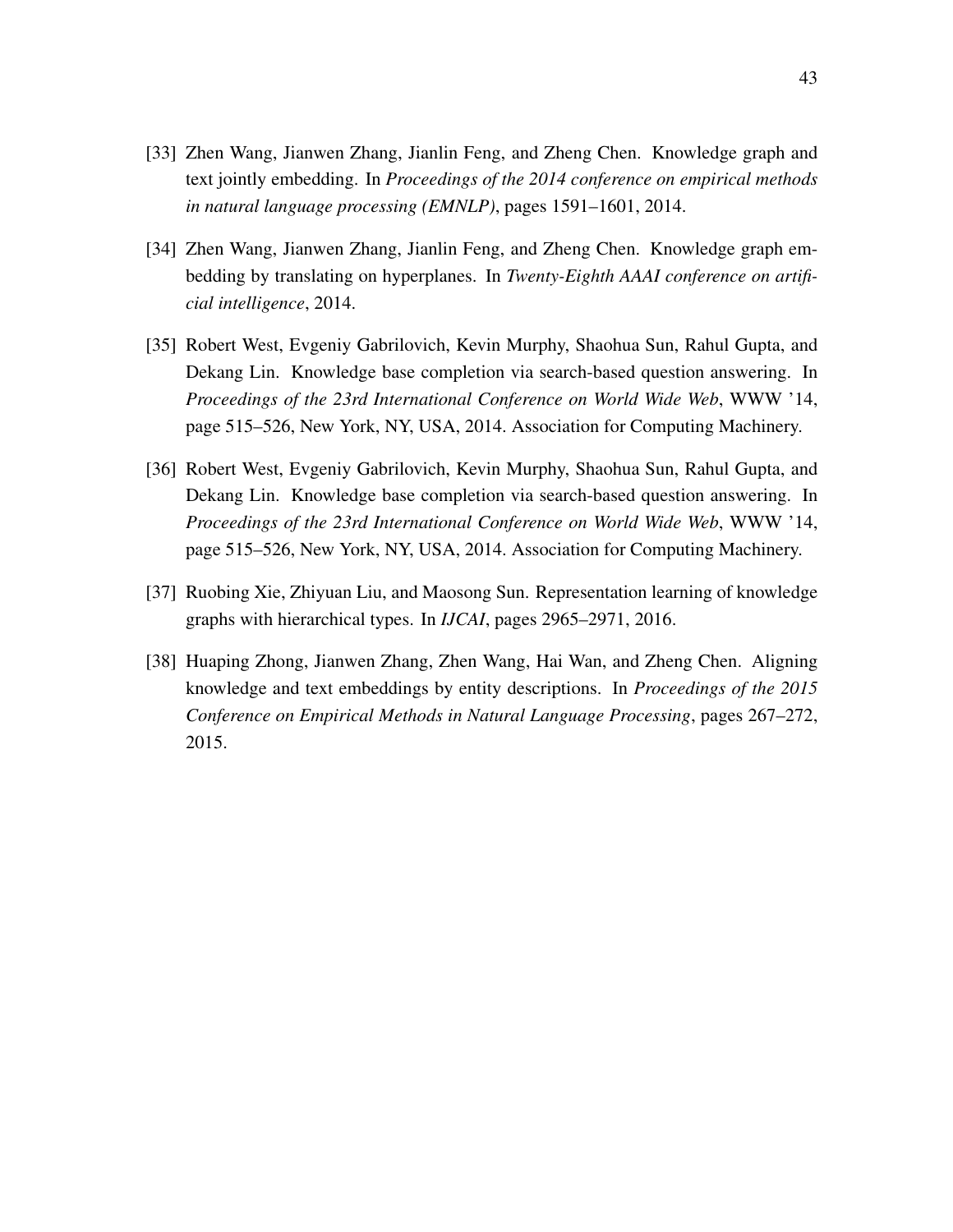# <span id="page-53-0"></span>Appendix A Code Listing

The datasets, code for translation-based models, and negative fact generation strategies are available here: https://github.com/crrivero/ImpactNegativeTriples.

#### <span id="page-53-1"></span>A.1 Python code to generate negative facts

The code to generate negative facts during training and testing is listed below. The negativeFactGeneration class creates the corrupted head and tail sets H' and T' for either of the negative fact generation strategies mentioned in Chapter 3. The constructor of the class creates the domain, range, dictionary to store the head associated with every relation and tail, and dictionary to store the tail associated with every relation and head. The corruptHeadTail function accepts the corruptionMode and compatible relations as input for each fact and produces two sets of corrupted head H' and tail T': headCorruptedDict and tailCorruptedDict.

```
1 class negative Fact Generation ():
2
3 def _{-1} in it _{-} (self, dataset):
4 self.entitySet = set()5 self.head Set = set()6 self.tailSet = set()7 self.domain = \{\}8 self.range = \{\}9 self. headDict = \{\}10 self. tailDict = \{\}11 self.head Corrupted Dict = \{\}12 self.tailCorruptedDict = \{\}
```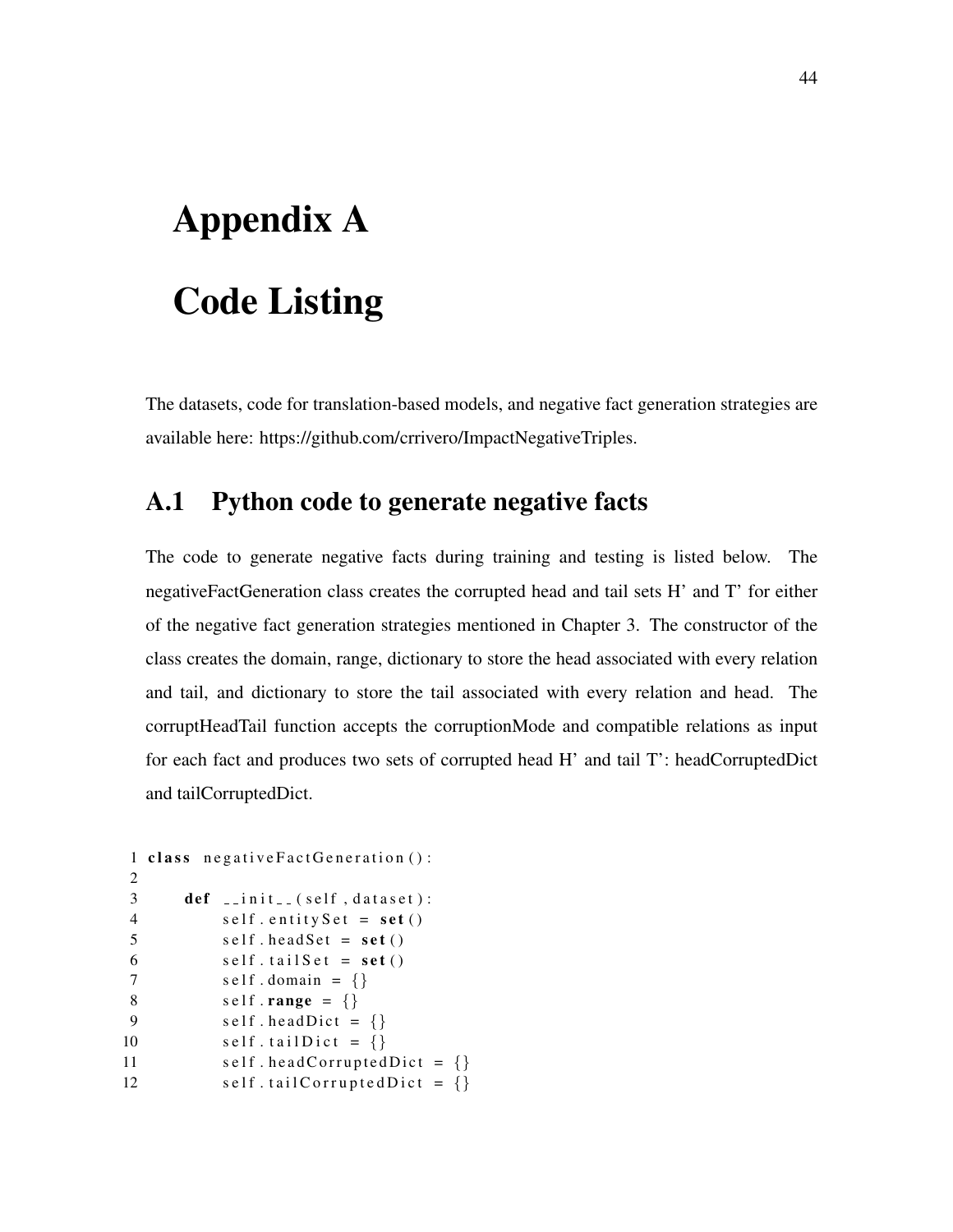```
13 \text{self . newDomain } = \{\}14 \text{self} \cdot \text{newRange} = \{\}15 self. dataset = dataset
16
17 for (h, r, t) in self. dataset:
18 self.entitySet.add(h)
19 self.entitySet.add(t)
20 self.head Set.add (h)
21 self.tailSet.add(t)
22 if r not in self. domain:
23 self. domain [r] = \text{set}( )24 self.domain.add(h)
25 if r not in self.range:
26 self.range[r] = \text{set}(r)27 self.range.add(t)
28 if r not in self head Dict:
29 self.head \text{Dict} [r] = \{\}30 else:
31 if t not in self. head Dict [r]:
32 \qquad \text{self. headDict} [r][t] = \text{set}()33 self. head Dict[r][t]. add (h)34 if r not in self.tailDict:
35 self.tailDict[r] = {}
36 else:
37 if h not in self.tailDict[r]:
38 self.tailDict[r][h] = set()
39 self.tailDict[r][h].add(t)
40
41 def corruptHeadTail (self, corruptionMode, compatibleRelations):
42 for (h, r, t) in self. dataset:
43 if corruptionMode == "Naive":
44 self.head Corrupted Dict [r][t] = \langle45 self.entitySet – self.headSet
46 self.tailCorruptedDict[r][h] = \setminus47 self.entitySet – self.tailSet
48 elif corruption Mode == "LCWA":
49 self.headCorruptedDict[r][t] = \langle50 self.entitySet – self.headDict[r][t]
51 self.tailCorruptedDict [r][h] = \langle52 self.entitySet – self.tailDict[r][h]
53 elif corruption Mode == "TLCWA":
54 self . head Corrupted Dict [r][t] = \langle\text{self. domain} [r] - \text{self. headDict} [r][t]56 self.tailCorruptedDict [r][h] = \langle57 self.range[r] – self.tailDict[r][h]58 elif corruptionMode == "NLCWA" or corruptionMode == "GNLCWA":
```